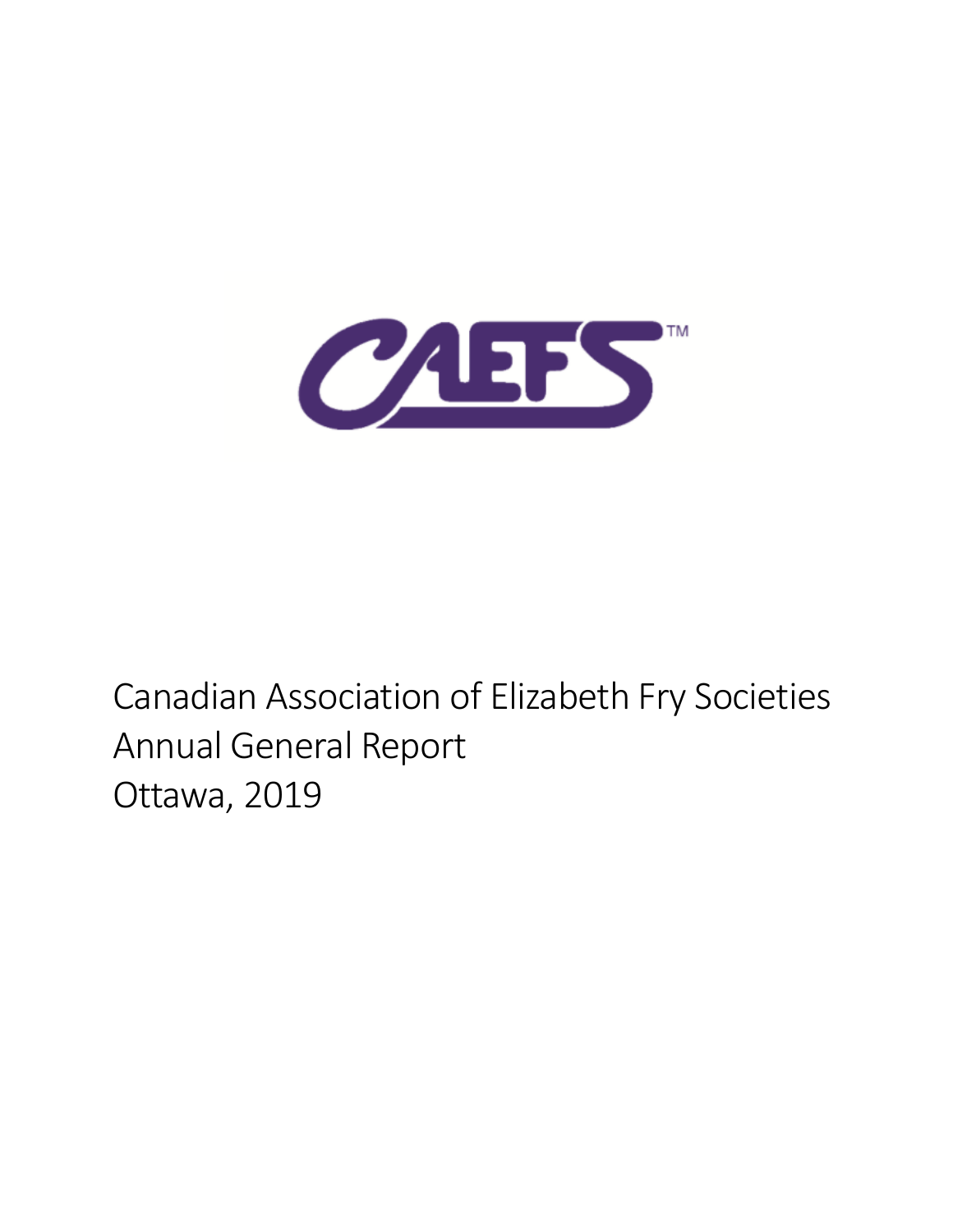### **Table of Contents**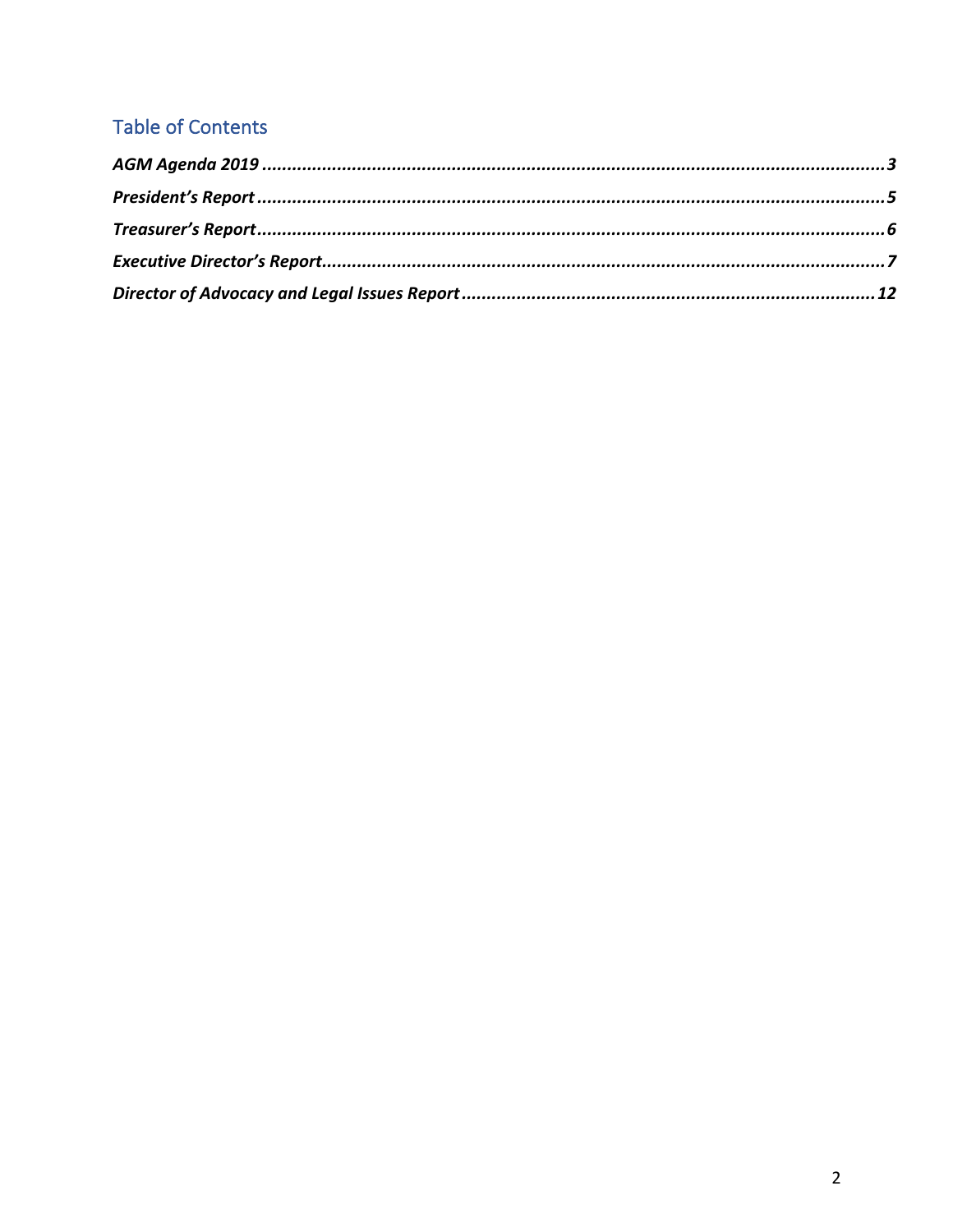# AGM Agenda 2019

| $9:00 - 12:30$  | <b>Annual General Meeting</b> |                                                                                                                                                                                                                                                       |  |  |
|-----------------|-------------------------------|-------------------------------------------------------------------------------------------------------------------------------------------------------------------------------------------------------------------------------------------------------|--|--|
|                 | 1.                            | <b>Identification of Delegates</b>                                                                                                                                                                                                                    |  |  |
|                 | 2.                            | <b>Convention Rules and Mission of CAEFS</b>                                                                                                                                                                                                          |  |  |
|                 | 3.                            | Approval of Agenda                                                                                                                                                                                                                                    |  |  |
|                 | 4.                            | Approval of Minutes of 2018 AGM                                                                                                                                                                                                                       |  |  |
|                 | 5.                            | <b>Business Arising from Minutes</b>                                                                                                                                                                                                                  |  |  |
|                 | 6.                            | Annual Report 2018-2019                                                                                                                                                                                                                               |  |  |
|                 | a)                            | President's Report                                                                                                                                                                                                                                    |  |  |
| $10:30 - 10:45$ | <b>Break</b>                  |                                                                                                                                                                                                                                                       |  |  |
|                 | b)                            | <b>Treasurer's Report</b><br><b>Confirmation and Approval of Financial Decisions</b><br>i)<br>and Payments over the Past Fiscal Year<br>Approval of 2018-2019 Audited Financial<br>ii)<br><b>Statements</b><br><b>Appointment of Auditors</b><br>iii) |  |  |
|                 | c)                            | <b>Executive Director's Report</b>                                                                                                                                                                                                                    |  |  |
|                 | d)                            | Director of Advocacy and Legal Issues Report<br>Pacific Region<br>i)<br><b>Prairie Region</b><br>ii)<br><b>Ontario Region</b><br>iii)<br>iv)<br>Quebec Region<br><b>Atlantic Region</b>                                                               |  |  |
| $12:30 - 1:30$  | Lunch                         |                                                                                                                                                                                                                                                       |  |  |
| $3:30-4:00$     | <b>Committee Reports</b>      |                                                                                                                                                                                                                                                       |  |  |

e) Social Action Report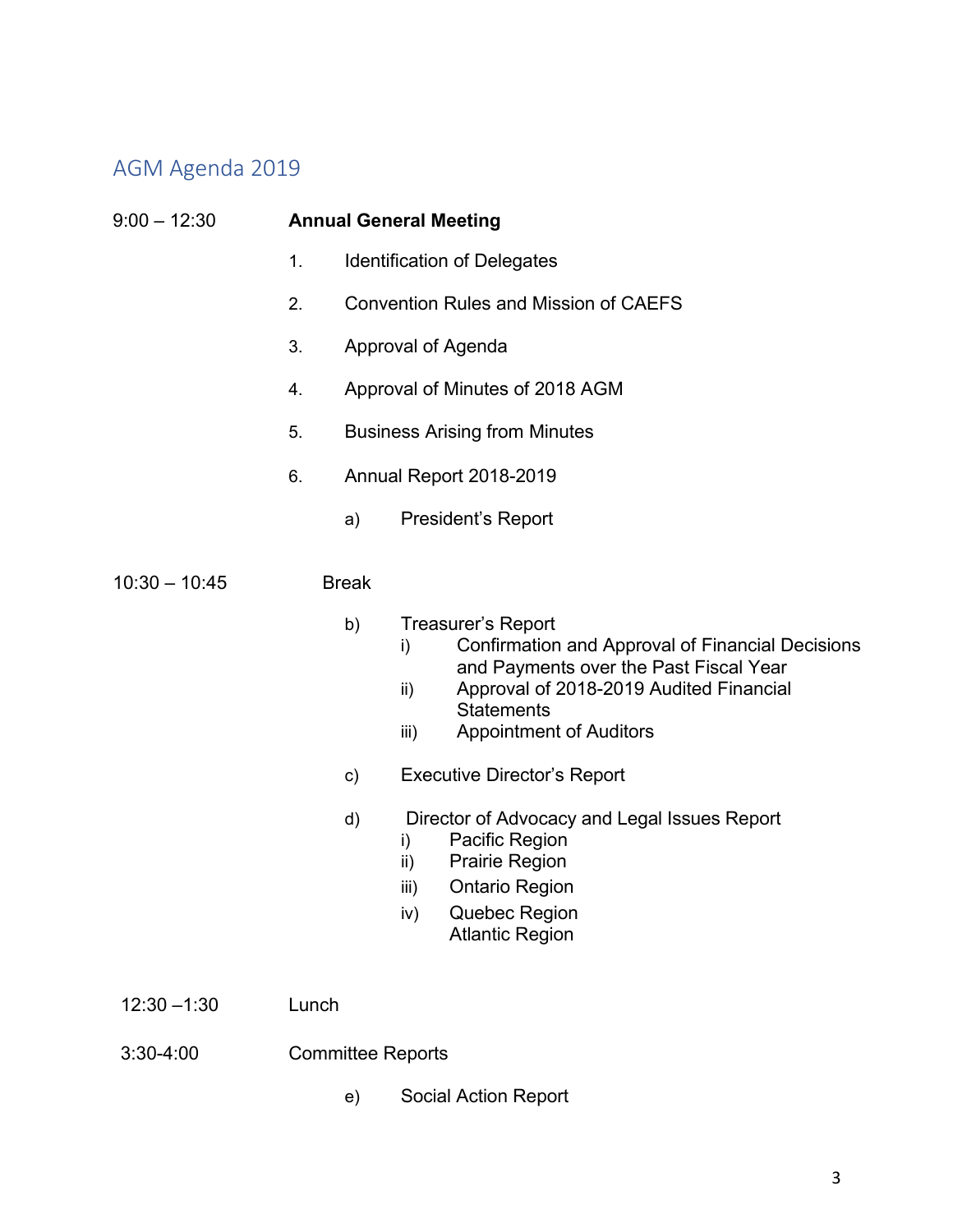- f) Diversity Report
- g) Bursary Report
- h) Housing Report
- i) Governance Report
- 7. Resolutions
- 8. Announcement of Ten Years+ Awards for Volunteers and Staff
- 9. Date and Location of 2020 Annual General Meeting
- 10. Other Business
- 11. Adjournment @ approximately 15h00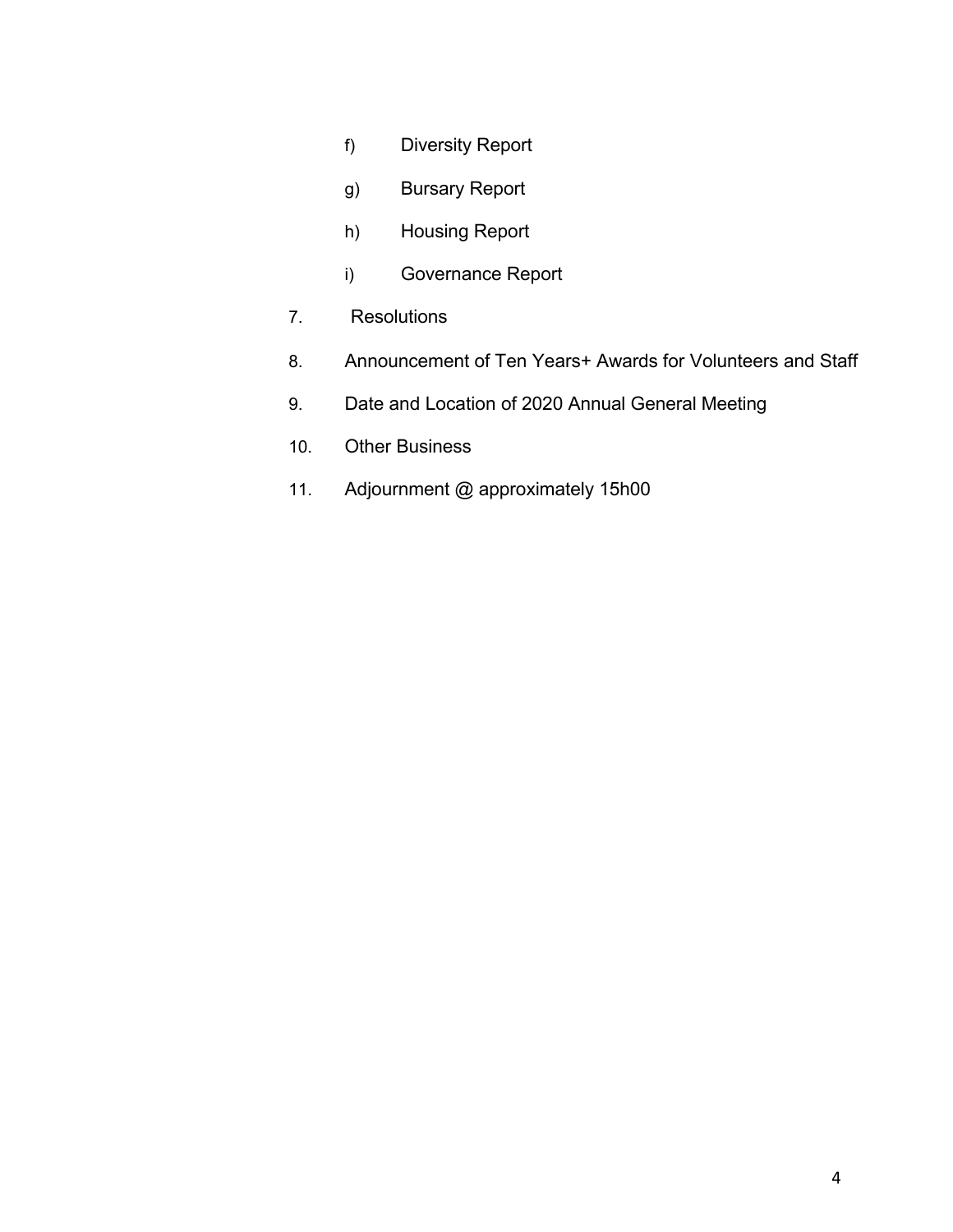### *President's Report Fiscal Year: April 1, 2018 – March 31, 2019*

Elizabeth Fry Sisters, Friends and Allies:

I am at the end of my term as president of this amazing organization. I have found the role challenging, rewarding, exhausting and inspiring. I have spent much of my time as president preparing for and assisting in the transition from Kim Pate's long term role as our Executive Director to our new Executive Director, Kassandra Churcher. I am deeply saddened that Kassandra is also leaving the organization at this time but I am sympathetic to her reasons and I wish her all the best in her new position in her chosen field of education. Kassandra has had a significant impact on CAEFS; she will be sorely missed.

The work that we do at CAEFS is demanding and hard. I so admire the staff at the Elizabeth Frys across the country who work tirelessly and passionately to support and advocate for and with marginalized, victimized, criminalized and institutionalized women and girls. The values of collaboration, mutual respect, equality and trust, along with the commitment to prison abolition, that inform our work are not always easy to adhere to but they are the core of who we are as CAEFS; they are what makes CAEFS the strong, indomitable feminist organization that it is.

Thank you for giving me the honour of being your president.

With love and esteem, Diana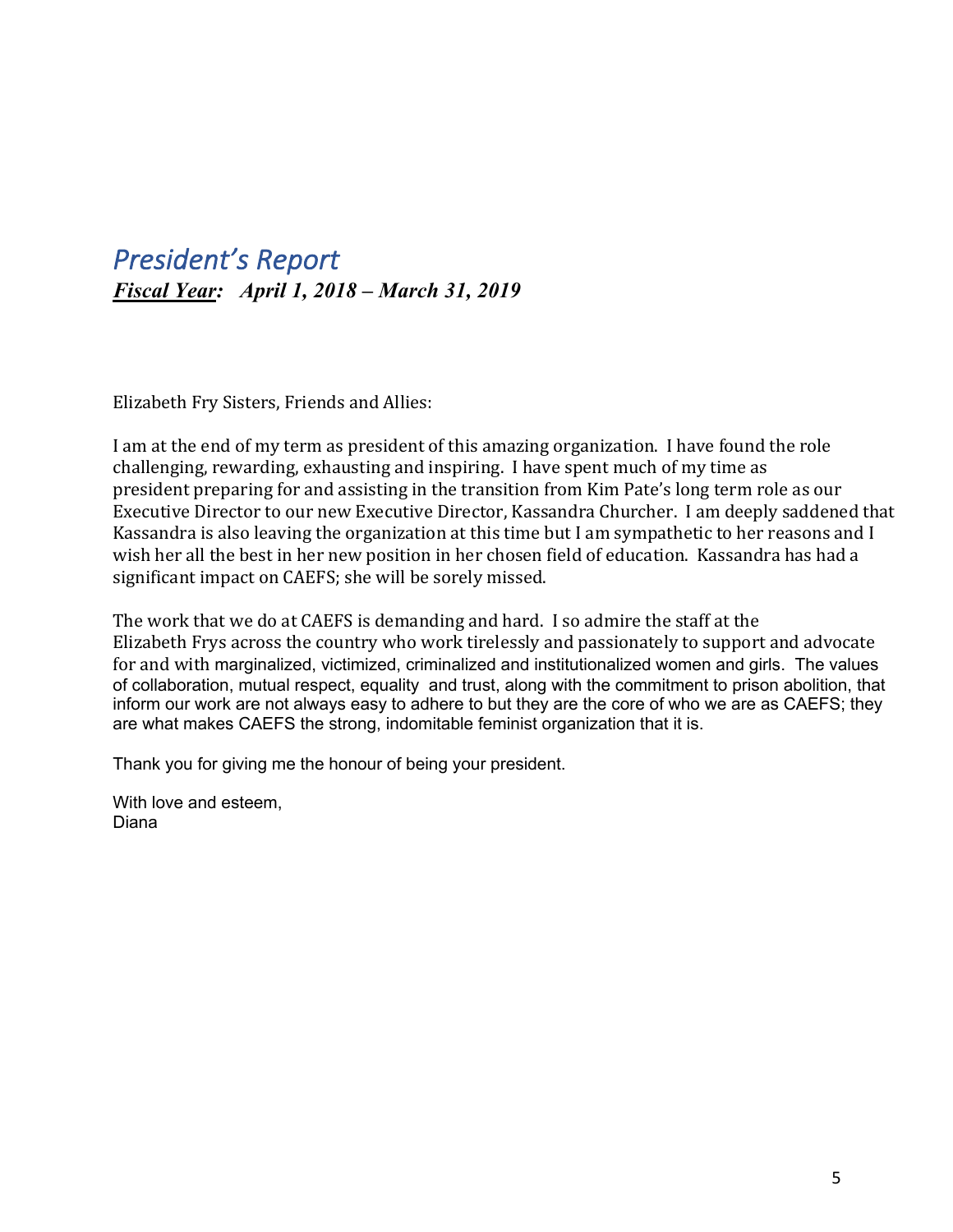## *Treasurer's Report Fiscal Year: April 1, 2018 – March 31, 2019*

It is with pleasure that I am able to report to our membership that the Canadian Association of Elizabeth Fry Societies (CAEFS) remains fiscally stable through our transition year.

A detailed accounting of our expenditures is available in our audited financial statements. All financial commitments have been met and CAEFS has operated in accordance with the direction of the Board and membership throughout the past year. On behalf of the Board of Directors, I thank all of the membership for your continued efforts to maintain CAEFS' fiscal stability and for their support through this transition year.

Tout Sugar

Diane Bergeron Treasurer Canadian Association of Elizabeth Fry Societies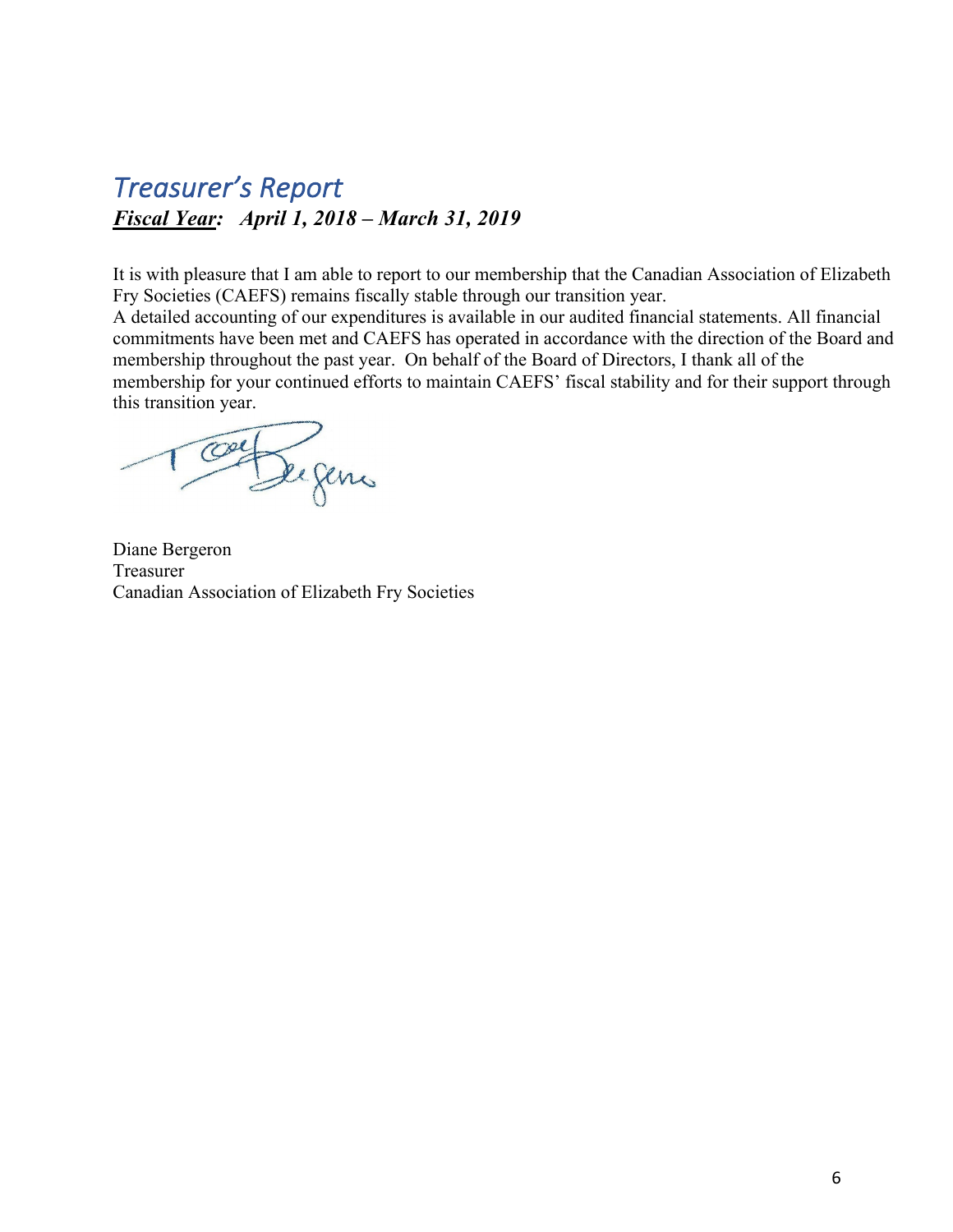# *Executive Director's Report*

#### 1. Introduction

It is my pleasure to present the Executive Director's Report for the fiscal period of April 1, 2018 to March 31, 2019. The past year has provided CAEFS with many opportunities to continue to work towards the abolition of prison by documenting human rights violations and widening our scope of work to integrate the work of our local societies in their preventative and reintegration efforts. CAEFS continues to be solicited for papers, presentations, and consultation as the expert organization in all issues impacting the criminalization of girls and women in Canada.

The purpose of this report is to provide an overview to the Board of Directors and membership to inform, raise issues, ignite questions and evoke pride. The intention of this report is to ensure that all of CAEFS members feel up-to-date on relevant, strategic-level activities; prepared to raise issues, ask questions and make decisions; and feel confident and enthusiastic about our organization and its work.

#### 2. Risk and Compliance Update

#### Update on Risk and Compliance Management

Brief update on any significant outcomes from the ongoing work on risk and compliance.

| Legislation                         | Date of           | <b>Comments</b>                                          |
|-------------------------------------|-------------------|----------------------------------------------------------|
|                                     | <b>Report</b>     |                                                          |
|                                     | <b>Submission</b> |                                                          |
| T3010                               | September         | CAEFS submitted its annual charity return on time and in |
| Annual                              | 30, 2018          | compliance with Canada Revenue Agency                    |
| Charity                             |                   |                                                          |
| Return                              |                   |                                                          |
| Canada                              | November          | Board of Directors information updated                   |
| Not For Profit <sup>15</sup> , 2019 |                   |                                                          |
| Act                                 |                   |                                                          |
| Occupational Monthly                |                   | Updated profile August 15, 2018. Monthly payments to     |
| Health &                            |                   | <b>Workplace Safety and Insurance Board.</b>             |
| Safety Act                          |                   |                                                          |

#### 2. Risk and Compliance Updates or Incidents

CAEFS has been in compliance with all requirements under the Canada Not For Profit Act, the Occupational Health & Safety Act and Canada Revenue Agency. Updates to report include activities to maintain CAEFS' compliance with the legislation and there are no anticipated incidents in the foreseeable future if CAEFS continues to maintain its obligations in a timely manner.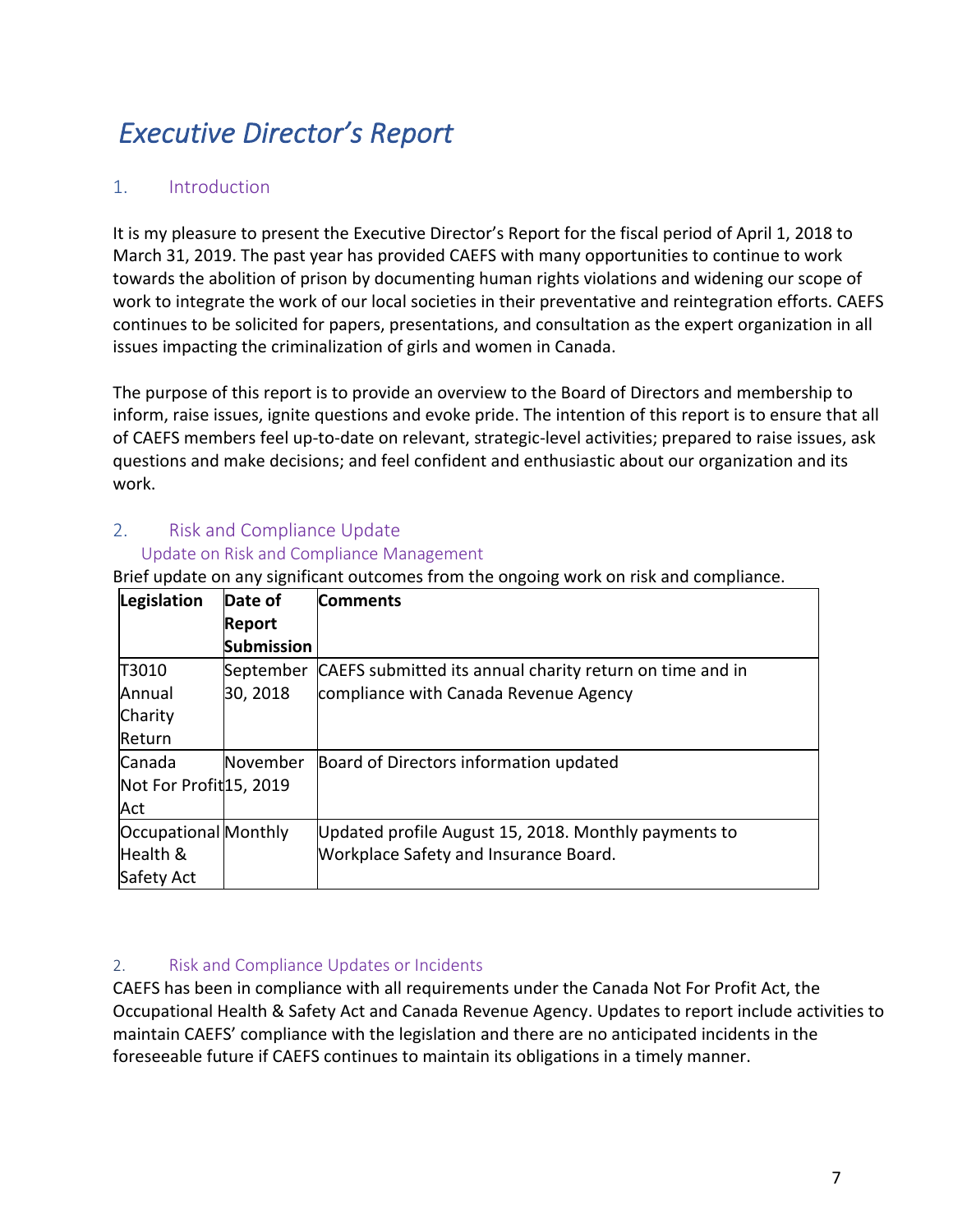#### 3. Funder Obligations

| Funder                        | Date                             | <b>Details &amp; Comments</b>                                                                                                                                                                                                                                                                                      |
|-------------------------------|----------------------------------|--------------------------------------------------------------------------------------------------------------------------------------------------------------------------------------------------------------------------------------------------------------------------------------------------------------------|
| <b>Public Safety</b>          | April 1, 2017-<br>March 31, 2020 | Public Safety NVO Sustaining Grant provides core operating funding<br>for CAEFS. The AGM report must be sent by September 30, 2019. The new<br>funding cycle application will be released summer 2019 for completion by<br>CAEFS to maintain its national capacity. This funding is provided on a 3<br>vear cycle. |
| Status of<br>Women<br>Canada  | April 1, 2019-<br>March 31, 2023 | Interim progress report due for the fall of 2019. Year 1 final activity<br>report due March 2020.                                                                                                                                                                                                                  |
| <b>Carleton</b><br>University | <b>Quarterly</b>                 | Carleton University provides funding through the Carleton<br>University Accessible Experiential Learning (CUAEL) Project<br>It is on-going based on employer commitment each semester.                                                                                                                             |

Confirmations and updates on budget, program plan and/or report submissions.

#### 3. Update on Operational Activities

Information, within this section in particular, will contribute to assessment of progress based on CAEFS' strategic directions outlined in the 2017-2022 plan. Highlights of these operational activities are included in section 4 under *Key Achievements.*

#### **A. Fewer women in prison.**

CAEFS continues to work tirelessly to advocate and work towards the decarceration of women. CAEFS has released several publications and participated in testimonies to document the need to proactively use sections of the Corrections and Conditional Release Act for this purpose. In addition, CAEFS partnered with several local societies to fund housing options to support section 81, 84, and 29 releases. Unfortunately, according to the Office of the Correctional Investigator the rate of Indigenous women in prison has increased in the last fiscal year from 37.6% to 40% in the past year. With the establishment of the CAEFS Housing Network, the strategic plan in place moving forward is to provide more residential in-community options to facilitate the decarceration of women at a higher rate. Fostering partnerships with Indigenous communities and organizations to support these efforts is critical to reducing the number of Indigenous women who are incarcerated. Future efforts should include inviting Indigenous partners to a Truth and Reconciliation meeting around issues impacting criminalized women with the hopes of developing a

National Decarceration Strategy complete with actions and performance indicators.

#### **B. More extensive community services and options with and for women.**

In the past year CAEFS has increased its efforts in the areas of homelessness, mental health, addictions and housing to establish support for our local member societies and for extended services that are gender-specific. Supporting women-specific programs and services in the community is an essential component towards ensuring that prison abolition is possible. The importance of preventative services, diversion programs, housing and employment support including accessing mental health are all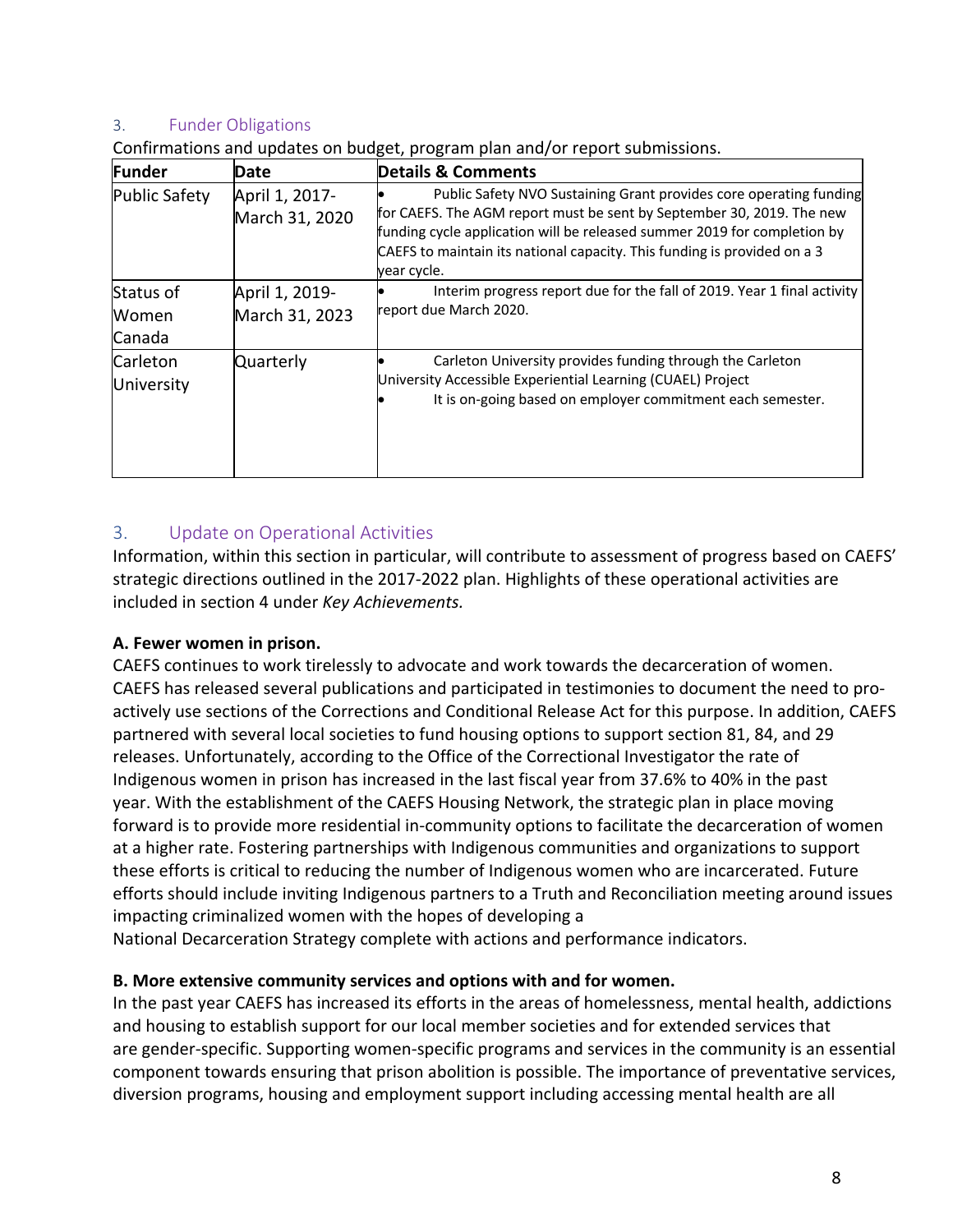necessary to keeping girls and women out of jail and prison. In addition, working as a network to invest in women's housing options becomes critical to their safe and successful long-term re-entry post jail and prison.

#### **C. Unified and interconnected CAEFS network.**

CAEFS has focused on developing a strong network of communication and messaging between its member societies and the regional advocates. Practical steps have been the press release templates, key messaging, exchanging funding opportunities, and fostering a sense of support and resource exchange that is necessary to supporting girls and women across the country. The issues are systemic and so working as a unified system is critical to making concrete advances in CAEFS priority areas.

#### **D. Stable and sufficient funding base.**

This past year CAEFS applied for 4 sources of funding and was successful one 1 application with the Status of Women of Canada department of the federal government. The funding will provide funds to build CAEFS capacity and that of our local members to support women in accessing legal support and identifying resources for successful re-entry following jail and prison. This project will also allow CAEFS to hire a consultant for fundraising and grant writing in the second year which has the potential to bring even more funding into the national network for the benefit of CAEFS and our members.

#### 4. Key Accomplishments

#### 1. **Missing and Murdered Indigenous Women and Girls Inquiry**

In September 2018 CAEFS was invited to testify before the National Missing and Murdered Indigenous Women and Girls Inquiry. With less than two weeks' notice, a team was assembled to represent lived experience, historical knowledge, current systemic issues, and the broad interconnections between the missing, murdered, and incarcerated. CAEFS went on record to note the importance of the commissioners conducting a part of the inquiry inside prisons directly with the Indigenous women we were invited to represent. During the period of January-March of 2019 the inquiry did in fact visit several federal prisons for women.

#### 2. **Executive Director Housing meeting**

October 2019 brought together the executive directors from our local member societies to discuss housing for women in Canada. The meeting shared several models of housing or leasing on behalf of women including exposing those members without housing to the critical steps needed to begin to provide housing in their region. The meeting ended by establishing the CAEFS Transitional Housing Network to encourage our members to advocate for women-specific transitional housing to help build our capacity towards providing community-based alternatives to prison. The CTHN also successfully prepared a proposal towards beds in community to support incarcerated women with mental health needs which they proposed to CSC's Health division in May 2019.

#### 3. **Canadian Association to End Homelessness**

CAEFS in partnership with Residence Manager of EFry Barrie Meaghan Chambers, was the only organization active in criminal justice to present on the interconnections of homelessness and criminalization at the Canadian Association to End Homelessness conference in November 2018.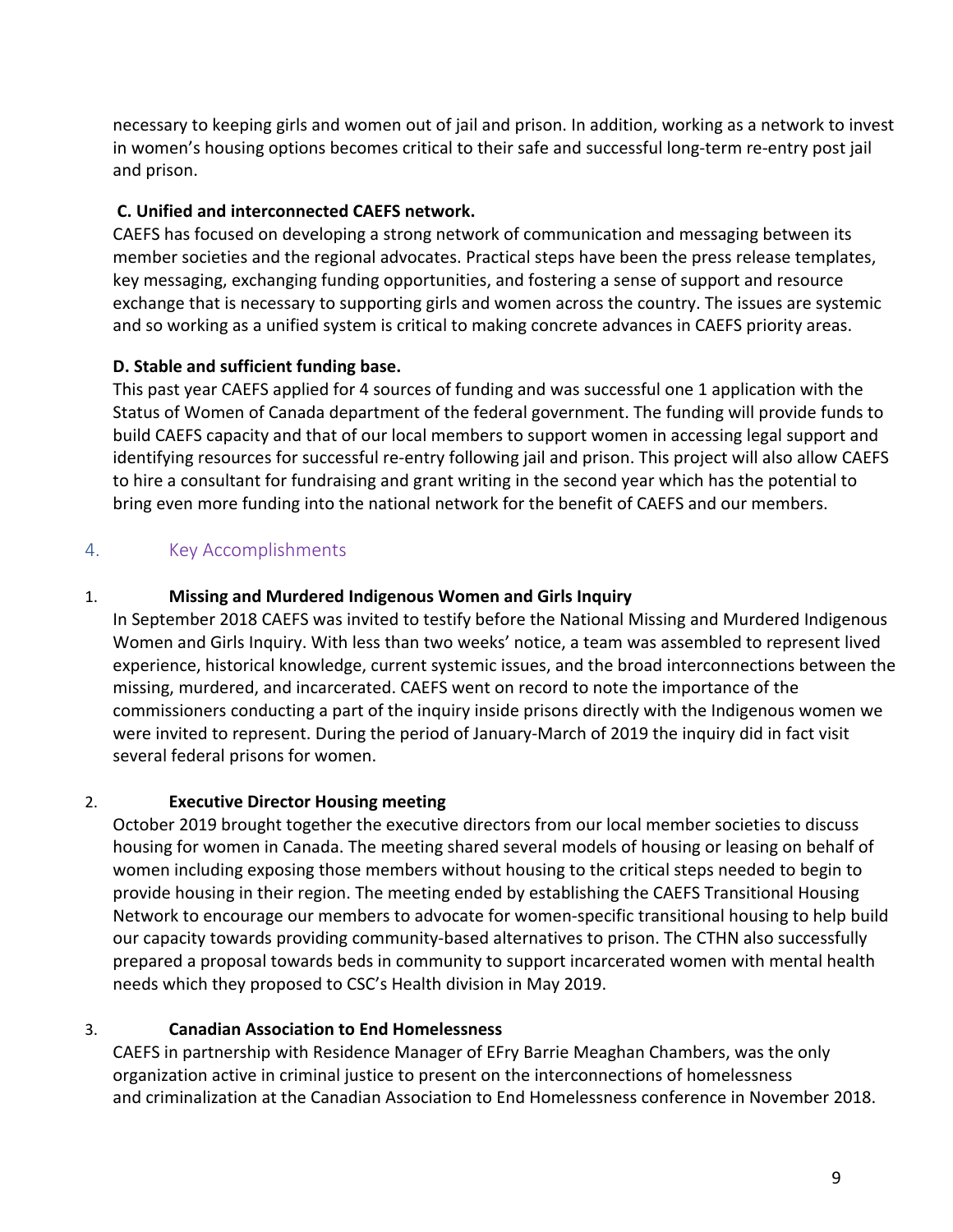There were over 50 presentations and panels with 1300 participants present. The importance of affordable housing, including housing with wrap around services is important to prevent criminalization for women and support them in their reintegration post prison.

#### 4. **Parole Board of Canada**

In February 2019, CAEFS was invited to submit recommendations and participate in a two-day think tank on the parole process in Canada. The recommendations were based on feedback and experiences drawn from our member societies'' including conversations with formerly incarcerated women who had participated in the parole process. As a result of our involvement, Chairperson Oades has established a dedicated group to improve the parole process for women. The Parole Board of Canada is also working in collaboration with CAEFS to conduct on-site consultations with incarcerated women which was one of CAEFS' recommendations.

#### 5. **Social Media**

CAEFS has actively been growing our social media presence as direct effort to engage in public education around our core values and current issues. Our presence has grown by over 1000 followers and our average social media engagement reached 5k-10k users with a top post reaching over 100k Facebook users. Our successful social media campaign on ending strip searching lead by our Director of Advocacy and Legal Issues reached over 20k users in a one week period. Social media is an important platform for CAEFS messaging to educate on conditions of confinement, women's issues and advocate for prison abolition.

#### 6. **Canadian Mental Health Conference**

CAEFS was invited to provide a keynote address at the Canadian Mental Health Conference in March 2019. In collaboration with Kiray Jones-Mollerup, Regional Advocate Prairies, CAEFS was also responsible for facilitating a workshop on the incompatibility of providing mental health services in the environment of a prison. The impacts of segregation on mental health was a specific focus for both the keynote and the workshop. The objective of our participation was a call to action for mental health professionals to join our goal of abolition due to the compromising of their own professional code of ethics by the corrections system.

#### 7. **Status of Women**

*Sisters Inside* is a CAEFS project that will allow for the hiring of regional coordinators across the country. The coordinators will work in partnership with our local societies and their local partners to develop a handbook for women re-entering community following jail or prison. In addition the coordinators will build a resource bank of pro bono legal representation that our members and women across Canada can access to help them negotiate the justice system and hopefully avoid criminalization. The project will run for 4 years and includes funding for a grant writer, fundraiser, and updating the CAEFS website.

#### 8. **Supporting Local Societies**

A large part of the work as Executive Director has been to support our local member societies through facilitating public events, speaking at AGMs, conducting community consultations, or simply visiting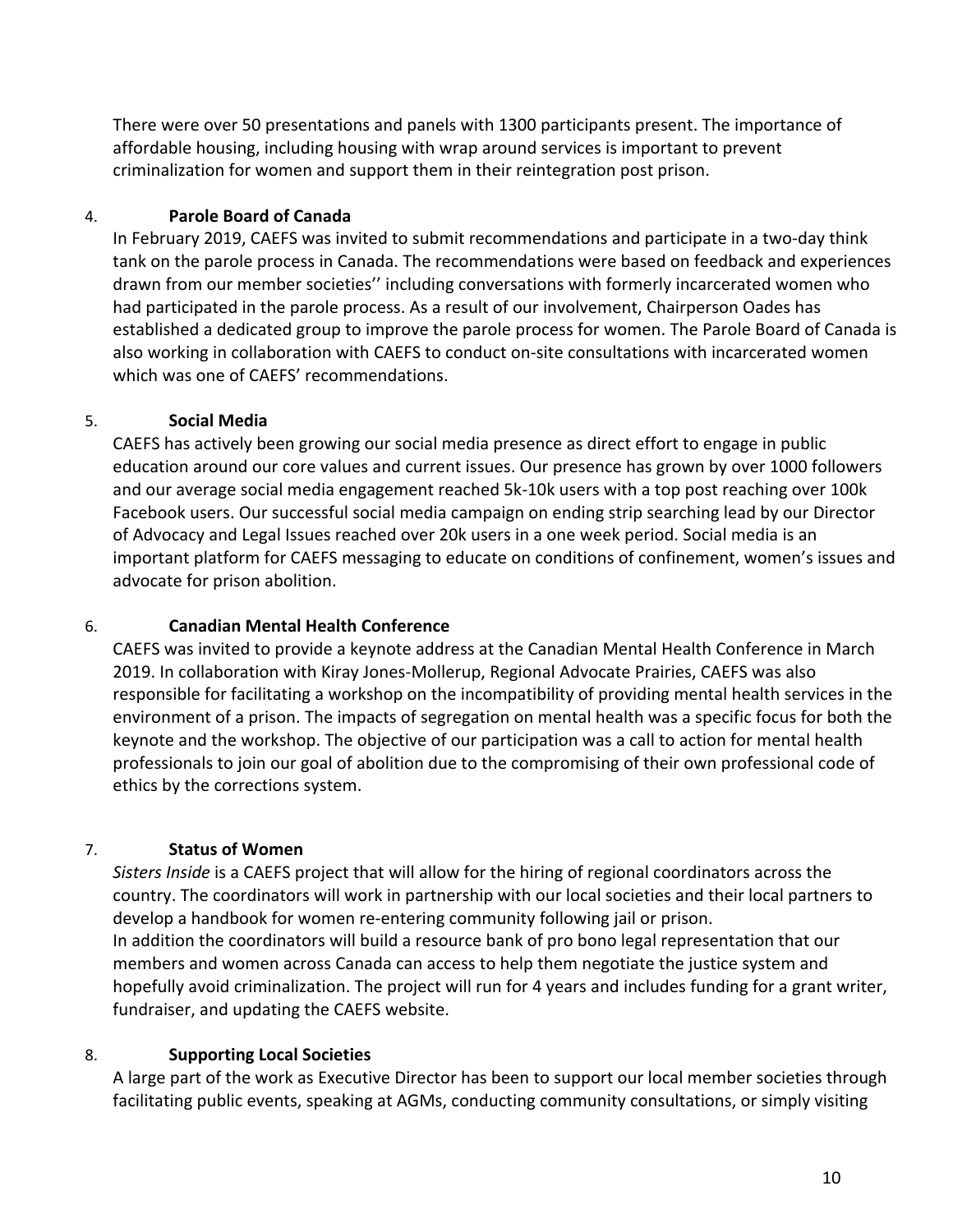the staff and board. This work is necessary to provide our local societies with national level support, build consistency in our messaging, and also inform our national priorities particularly around community programs and services for women and girls at risk of criminalization. Apart from the work with criminalized women, it is the most important part of the work I accomplished while I was at CAEFS.

#### 9. **Section 81 house**

In the summer of 2018, CAEFS was invited by EFry Cape Breton to be a part of a working group with Mi'kmaw Legal Support Network towards an in-community housing option for Indigenous women to access through sections 81 and 84 of the CCRA. The working group took 9 months to produce a proposal that was submitted to the Correctional Service of Canada for review and consideration. Following discussions with CSC's Aboriginal Initiatives and the Regional Deputy Commissioner for the Atlantic, we are hopeful that an in-community option for Indigenous women will be achieved in the next year.

#### 5. Matters to note

The following upcoming events, activities, and opportunities should be considered as priorities for follow up by the board of directors for the 2019-2020 upcoming year.

- NVO Sustaining Grant application
- Registered Charity Reporting 2019
- Special Advocacy Project on Reproductive Justice
- Parole Board of Canada partnership
- IPV Research Grant decision
- Status of Women Grant
- Social Media communications
- Prisoner's Justice Day
- AGM and Conference 2020 preparation

#### 6. Moving forward

CAEFS has an endless amount of potential based on the sheer needs of girls and women in this country. While we work towards prison abolition, we must recognize that many women are incarcerated in their own communities through poverty, abuse, mental health, and addictions. Our efforts as a network must align to translate our abolitionist efforts into the prevention of women entering prison, the efforts to release them from prison, and the necessary supports in community to ensure that they do not become criminalized again.

Moving forward, the additional funding from Status of Women provides CAEFS a significant opportunity to build capacity to grow its role in all of the aforementioned areas which in turn holds a multitude of possibilities to support our local society members and in turn girls and women across the country both inside and outside of prison.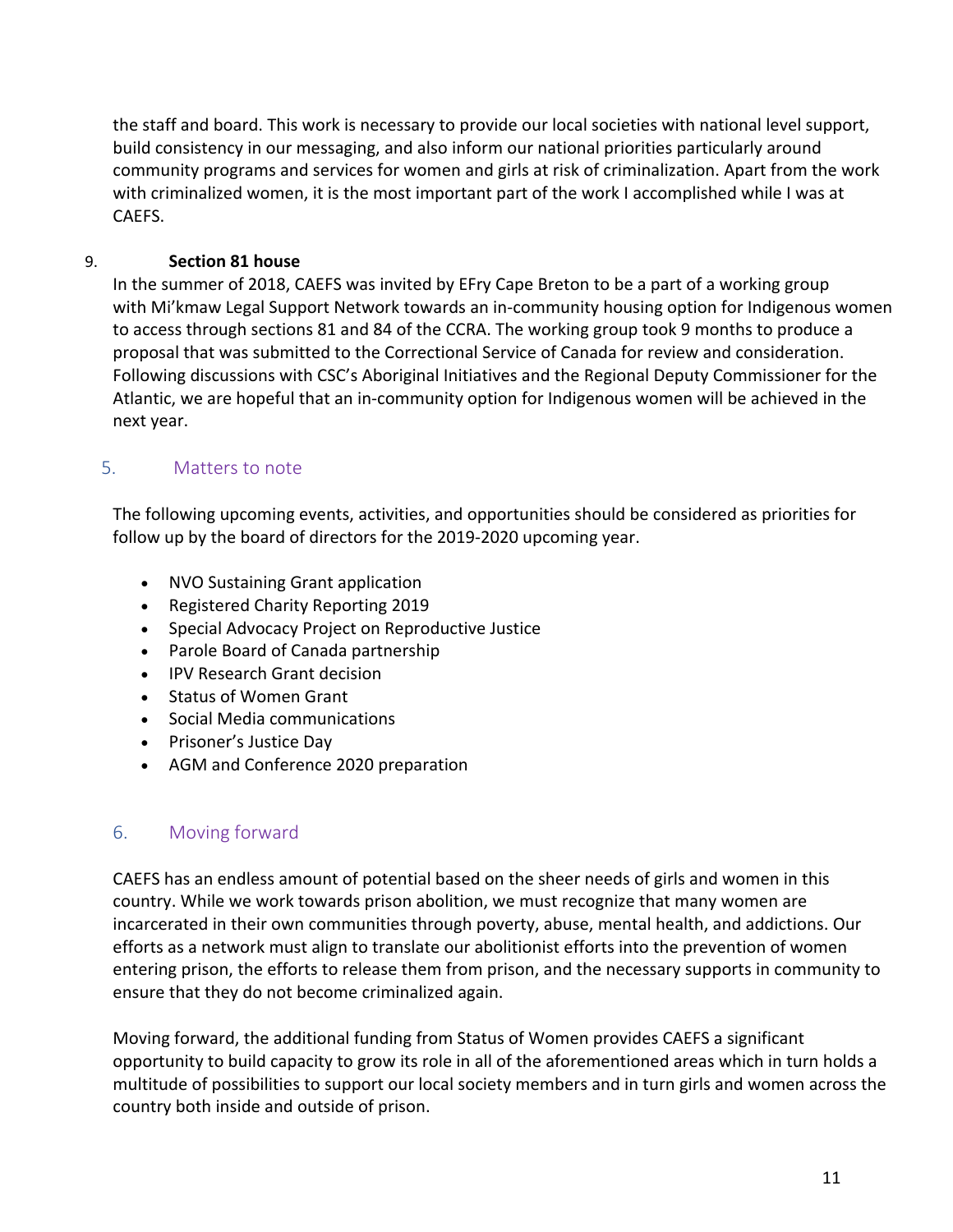# *Director of Advocacy and Legal Issues Report*

|                                      | <b>Regional Advocacy:</b> Includes prison visits, regional<br>advocacy letter review, meetings,<br>trainings, tools                                                                                         |  |  |
|--------------------------------------|-------------------------------------------------------------------------------------------------------------------------------------------------------------------------------------------------------------|--|--|
| and resources, onboarding procedures |                                                                                                                                                                                                             |  |  |
| Legal Issues:                        | Informed by regional advocacy and<br>includes interventions in cases that<br>have a bearing<br>on the rights of federally incarcerated women,<br>human rights complaints, and other strategic<br>litigation |  |  |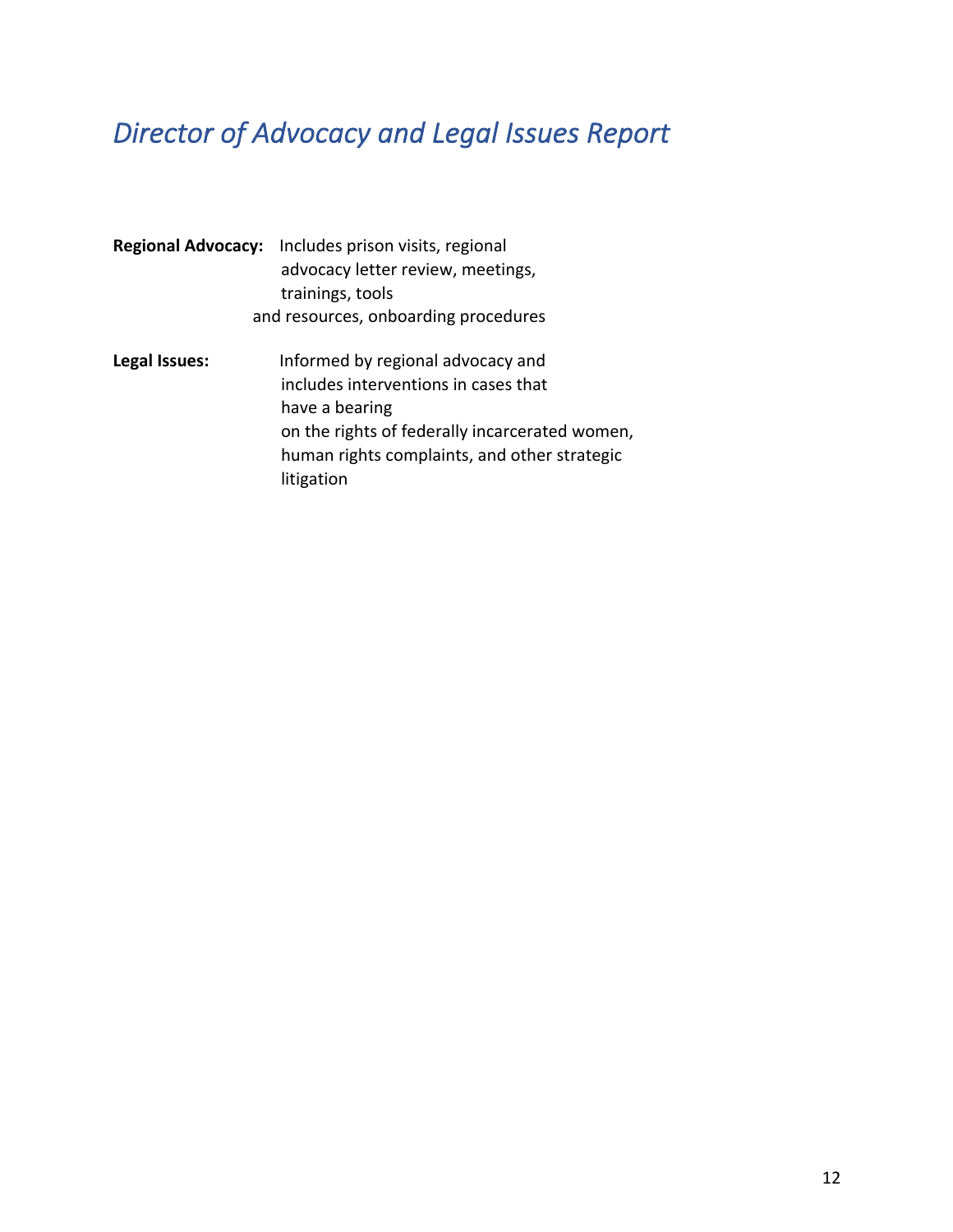#### **Year in Review, June 2018 – June 2019**

This report will provide an overview of CAEFS' work to promote the rights and entitlements of women with the lived experience of marginalization, victimization, criminalization and/or institutionalization.

#### **Segregation**

We have been closely following and advocating in respect of a number of critical developments regarding the use of segregation in the prisons for women.

#### *BCCLA v Canada – Charter Challenge of segregation, July 2018*

CAEFS intervened in BCCLA v Canada because the trial decision lacked essential information regarding the specific needs and circumstances of women prisoners CSC responds to the different needs and circumstances of women, the unique ways segregation harms women were not sufficiently addressed. As the only organization that regularly visits and documents the conditions of confinement in all areas of the federal prisons for women, CAEFS has an obligation to ensure the experiences of the incarcerated women we work alongside are accounted for. Unfortunately, we are limited in that capacity because the Court of Appeal has decided it will not hear oral submissions from all but one intervener.

There was a total absence of contextual factors that impact women prisoners, including the fact that the majority have experienced lifetimes of physical, sexual, or traumatic abuse and are identified as having mental health issues at higher rates than men. In prison, women's trauma and mental health needs are translated into risks to be managed and punished, rather than supported with culturally and therapeutically appropriate treatment. Segregating or isolating a woman, in any way, recreates patterns of control and abuse that further place their lives at risk of self-injury or suicide.

The lower court recognized the often devastating impact of segregation on prisoners, yet stopped short of calling all forms of segregation unlawful. We are hopeful that the Court of Appeal will understand that the harm of segregation resides not in the name, but in the isolated and punitive conditions associated with segregated units, which includes maximum security and clinical seclusion in prisons for women.

Recognizing the harmful impact of all forms of segregation, along with the contextual factors already discussed, should assist the Court in extending the finding that segregation discriminates against Indigenous women to women as a group.

On November 13 and 14, 2018, I attended the hearing at the British Columbia Court of Appeal. Updates were tweeted as the court heard evidence from the lawyers for CSC, the BCCLA and one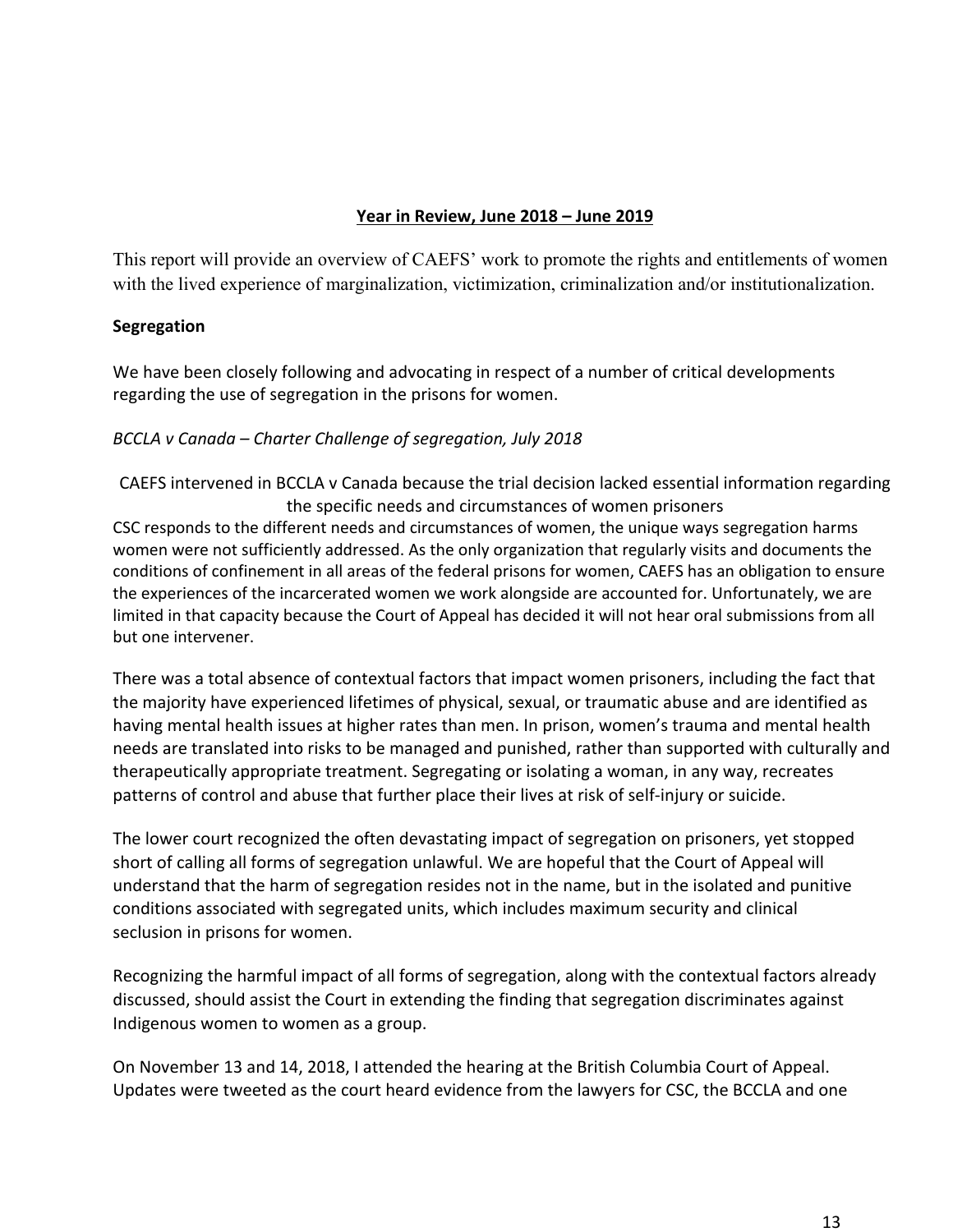intervener. The court has not yet issued its decision in this case, but has issued conditions that CSC must meet to mitigate the harms of segregation while Bill C-83, the governments proposed "solution" to segregation, is moving through Parliament.

In the meantime, the Ontario Court of Appeal issued its decision condemning the use of segregation and criticizing Bill C-83 for not going far enough.

#### *Bill C-83*

Over the course of the year, CAEFS has testified before multiple committees regarding the potential impacts of Bill C-83 on women in prison. Outgoing President, Diana Majury, recently testified before the Senate and brilliantly represented CAEFS' positions on Bill C-83. Her testimony is excerpted below for your benefit. A big thank you to Diana for her commitment to CAEFS and best of luck in her future endeavors.

I am the president of the Canadian Association of Elizabeth Fry Societies (CAEFS). We are an umbrella organization that brings together 24 Elizabeth Fry societies from across Canada. We work with marginalized, victimized, criminalized and institutionalized women and girls. A very important part of our work at CAEFS is our Human Rights in Action program under which we have teams of regional advocates who visit each of the federal prisons that incarcerate women to examine the conditions of confinement and to check for human rights abuses.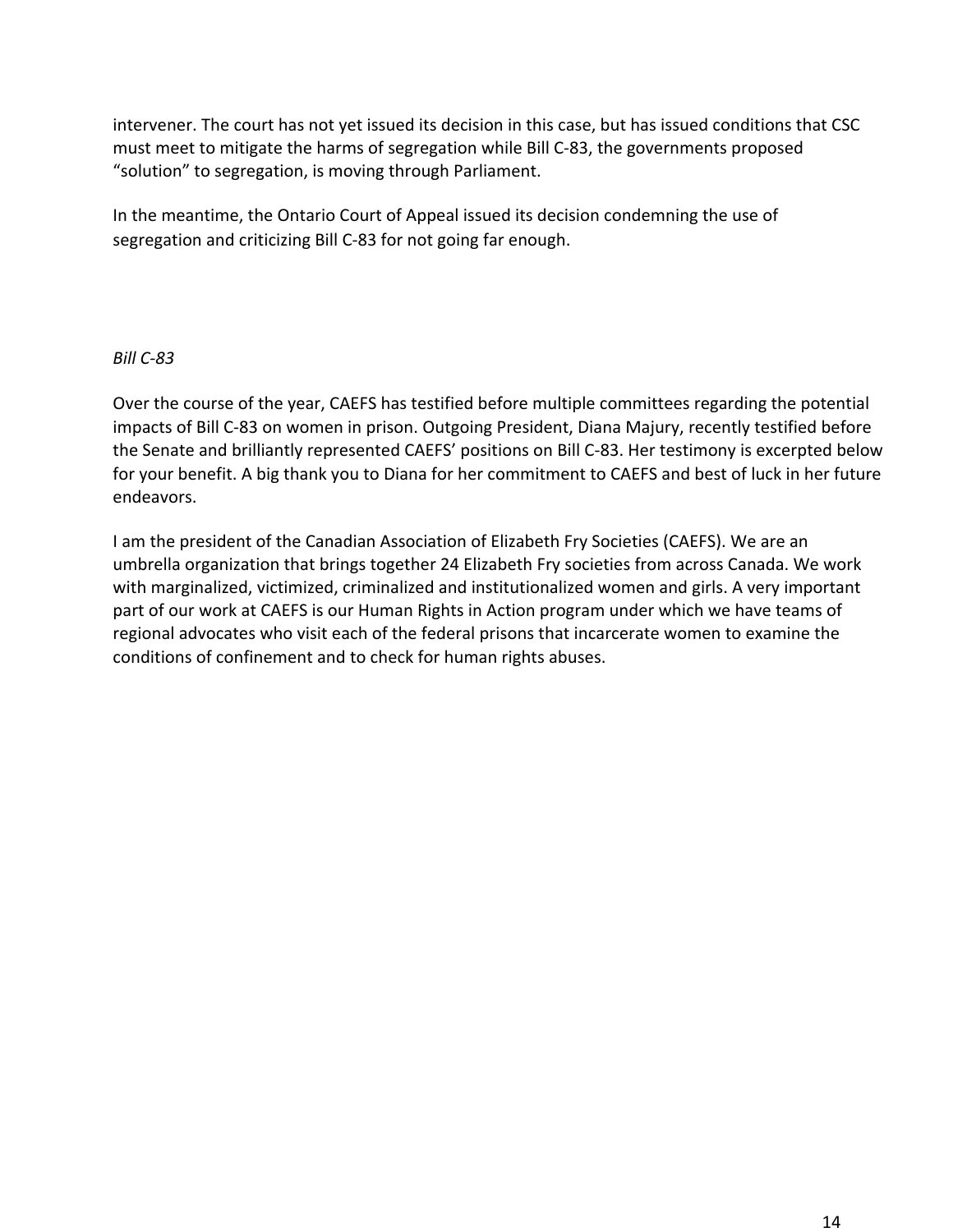CAEFS has for some time been raising serious concerns regarding the use of segregation in the prisons for women across Canada. When Bill C-83 was introduced, in October 2018, and described as ending the practice of segregation, CAEFS was cautiously optimistic. Since its introduction, however, we have grown concerned that the "structured intervention units" (SIUs) proposed by the Bill will rely on maledriven approaches that will result in conditions of confinement much the same as those we see now under the current administrative segregation regime, only with less procedural safeguards. Without significant amendments, CAEFS cannot support this Bill.

We urge this committee to scrutinize the Bill keeping in mind the conditions some of you have witnessed throughout your study of human rights in prisons. According to the government's own legislative summary (30 October 2018 – Library of Parliament), the Bill has altered very little in terms of the legislative segregation provisions. The Bill does even less to change the culture of CSC, or the dehumanizing infrastructure of the prisons.

#### …

The Parliamentary Budget Officer recently released a report, comparing Bill C-83's proposed SIUs to four more humane and cost-effective alternatives, including CAEFS' 2016 proposal. We would be happy to work to explore amendments to the Bill that will achieve meaningful alternatives to the practice of isolating women prisoners for any period of time.

#### …

The 2016-2017 Annual Report of the Correctional Investigator of Canada focuses heavily on the secure units in federal prisons for women, highlighting severe, restrictive and repressive conditions that worsen women's mental health and create barriers to the supports they need. The OCI anticipates that the number of prisoners held in these segregated conditions will likely go up under Bill C-83 and we concur. It is difficult to fathom how the SIUs, implemented within the same inhumane and restricting infrastructure of the secure units, will diverge in any significant way from the harmful conditions we see currently.

#### …

While I have focused on the proposed SIUs, much has to be amended elsewhere in the Bill to achieve transformational change. Strengthening community -based options, such as s. 81, incorporating the Honourable Louise Arbour's 1996 recommendation for judicial oversight, giving healthcare staff full clinical and professional independence, and eliminating the practice of routine strip searching in women's prisons would provide a good start.

### *CAEFS v CSC, 2011 and ongoing*

CAEFS has an ongoing human rights complaint against CSC, alleging CSC discriminates against federally sentenced women on the grounds of sex, race, and mental health. The complaint specifically challenges CSC's classification system, its use of segregation, and the lack of access to Indigenous programming and spirituality. Myself and lawyer, Morgan Rowe of Raven Law, will be representing CAEFS in this complaint.

Over the course of the past several months, it has become apparent just how much Bill C-83 is a litigation strategy for CSC. In several instances, CSC has argued the bill represents fundamental shifts to way corrections operates and has leveraged the bill to try to seek an adjournment of our complaint.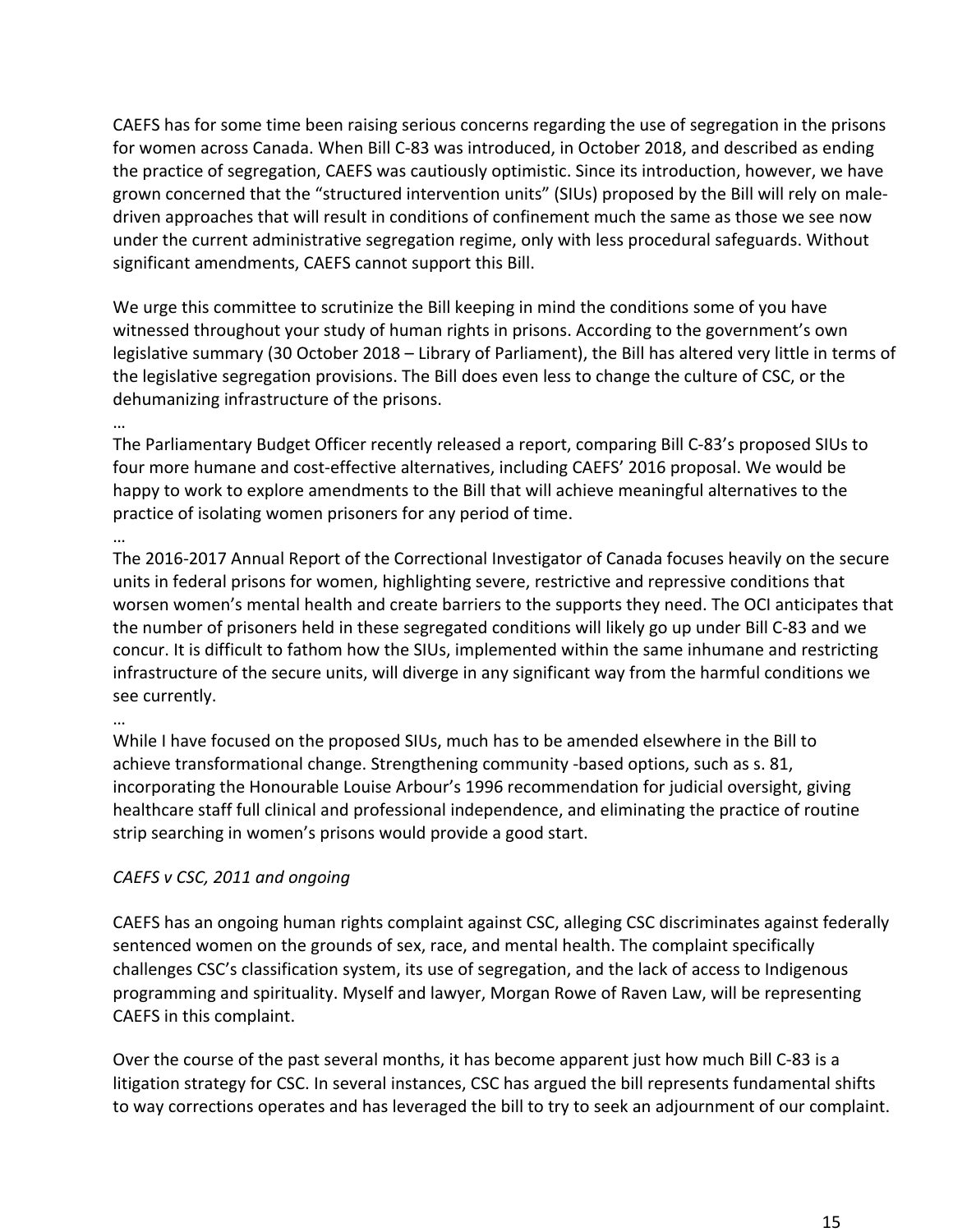We are confident that the complaint will move forward, but the form it takes may change as a result. We are currently awaiting a decision by the Tribunal member.

 $\hat{\mathbf{v}}$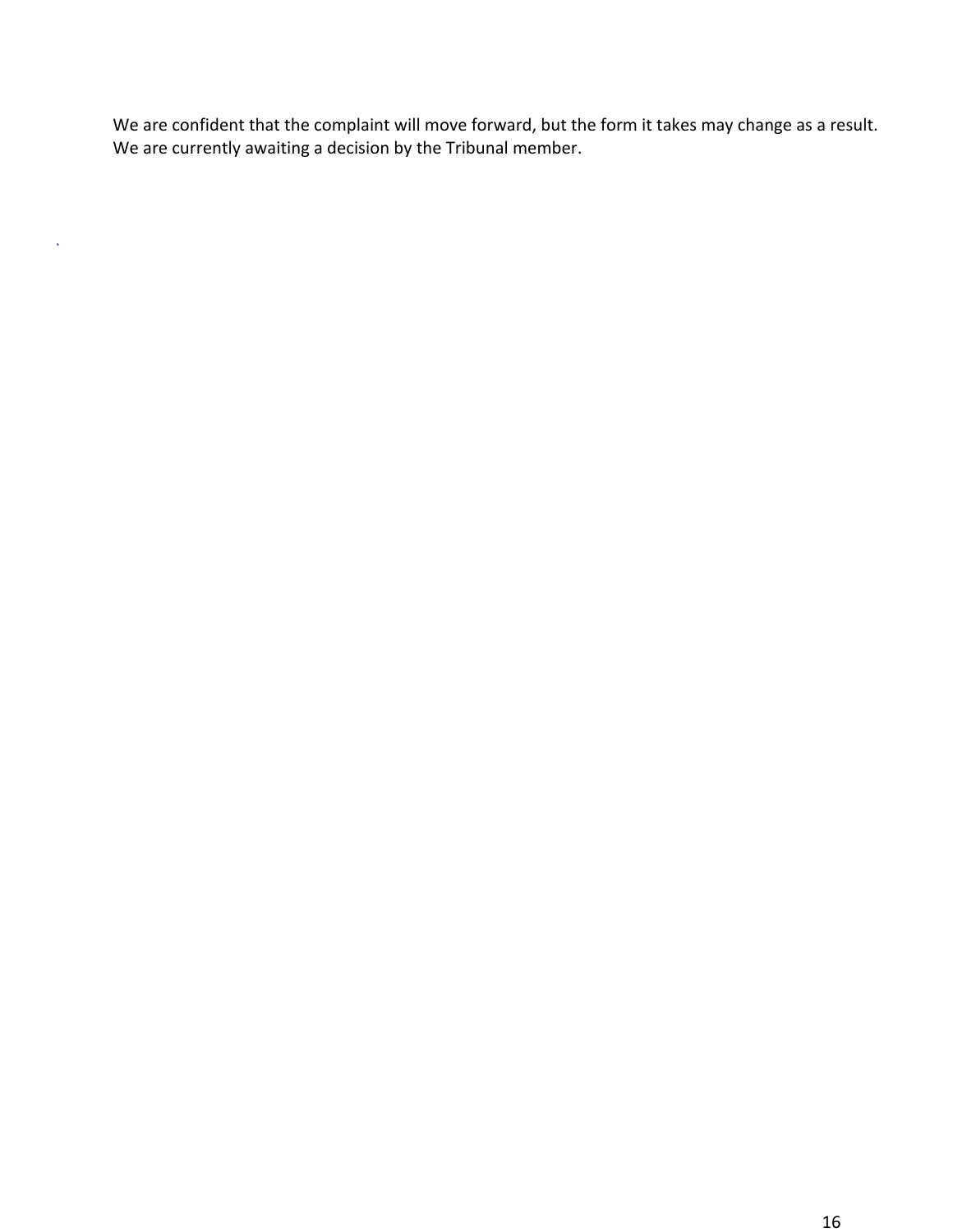#### **Institutional Violence Against Women**

Over the past year, CAEFS continued to make concerted efforts to highlight and challenge institutional violence against women.

#### **Campaign to End Strip Searching - #HearMeToo, May 2019**



This campaign came about as a result of past efforts to challenge the practice of strip searching. In the Fall of 2017, CAEFS wrote to CSC Headquarters to underscore that strip searches, which cause serious harm to women, turn up minimal contraband and as such do not serve their legislative purpose. The Commissioner at the time along with the Deputy Commissioner for Women responded, stating they understood our concerns

regarding the intrusive nature of strip searching, especially in light of the high prevalence of trauma among women prisoners, but fell back on s. 38 of the CCRA which grants CSC the discretionary power to engage

in strip searches. Nevertheless, they committed to conducting a review. We have yet to receive the results of this review, but the regional advocates have since documented the implementation of 'T9', a program meant to bring "consistency" to "random" strip searches. In other words, they acted to address inconsistencies in the way "random" was operationalized, but did not encourage wardens to exercise their discretion to reduce or end the practice. An Access to Information Request regarding strip searching is outstanding since 2017.

This past year, the Minister of Public Safety exercised his authority to implement new CSC policy that further restricted women's access to healing lodges, following intense media pressure regarding the placement of a woman at the Okimaw Ochi Healing Lodge. It was a politically expedient move, that came following statements by the Minister's office that he did not have any real authority over CSC.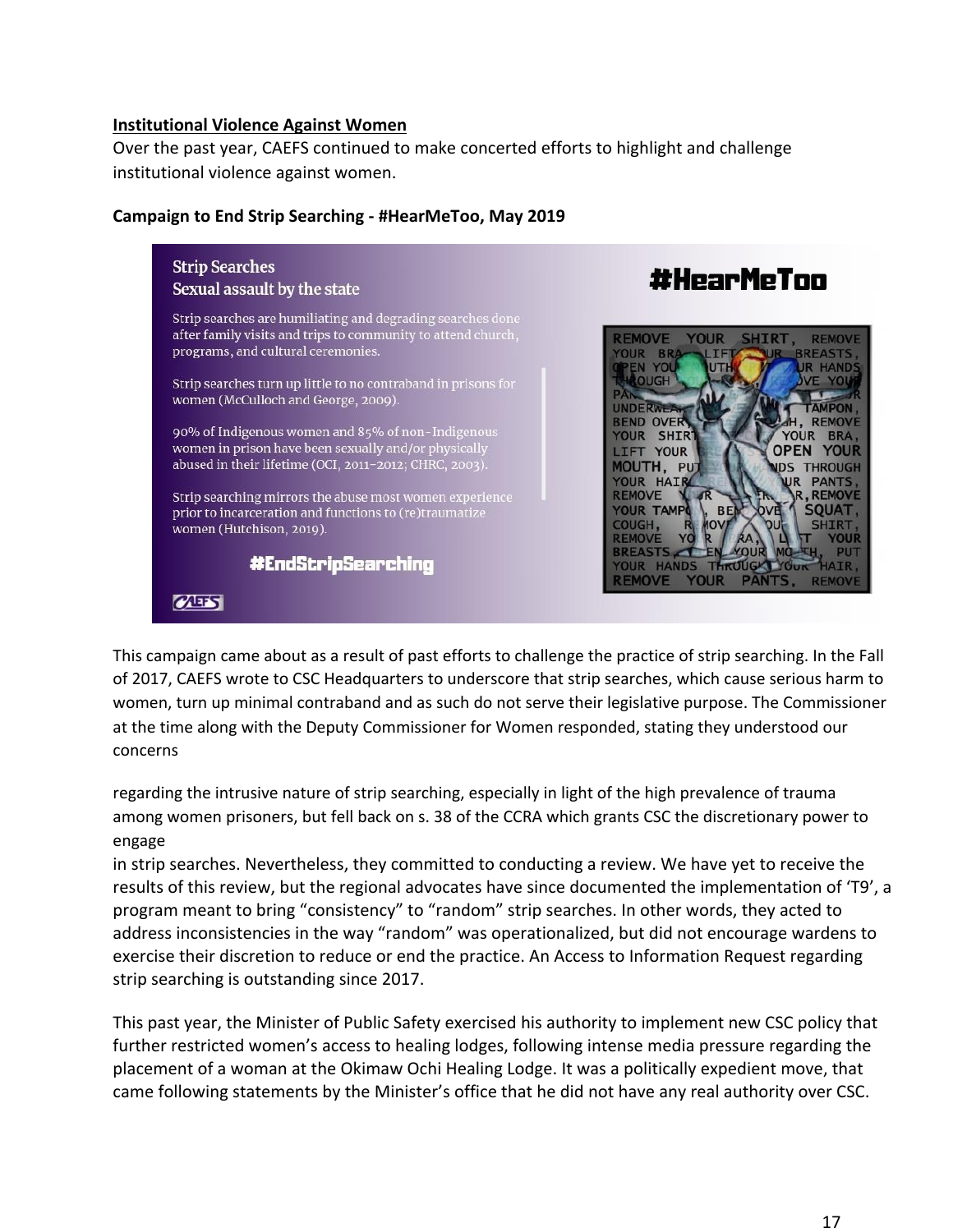And so, it was decided if CSC was not going to play ball, we would encourage Minister Goodale to take action to end the practice by running a social media, post card and letter writing campaign. Building on the momentum of the

**#MeToo** movement, our aim was to amplify the voices of women who have experienced state sanctioned sexual assaults at the hands of CSC.

 $\hat{\mathbf{r}}$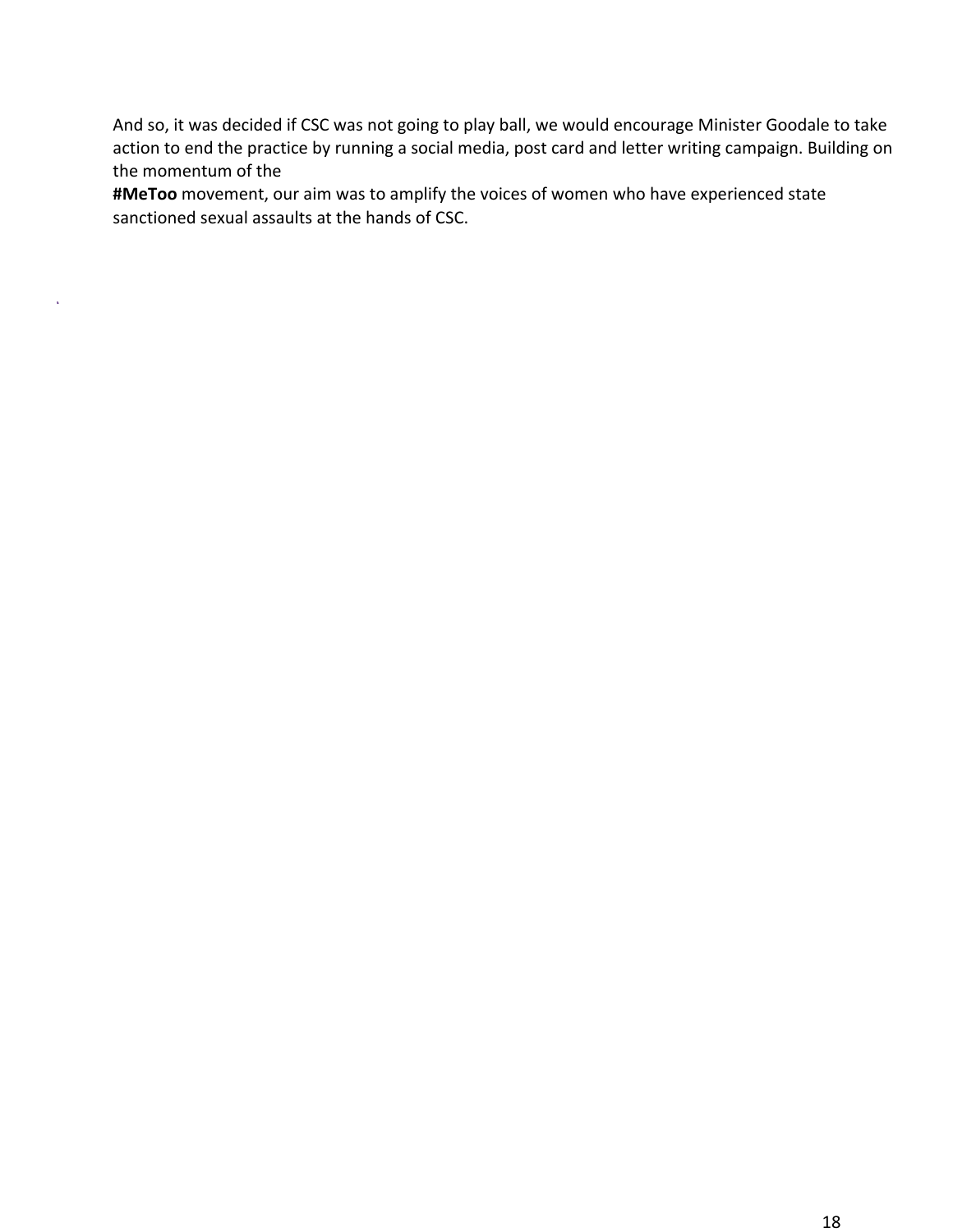Leading up to the event, an op-ed piece was ran in VICE making the case for Why We Must End Strip Searches in Canada's Prisons for Women. Multiple media stories covered the campaign across the country, including National coverage of events in Vancouver, Ottawa, and Toronto. Tools, including fact sheets, postcards, and template letters were provided to the membership to support their efforts. A huge thank you to all members who participated by hosting an event or doing acts of advocacy throughout the week and on the National Day of Action! Your hard work and enthusiasm ensured the success of this campaign. While the campaign week has passed, efforts are ongoing, and an open letter to the Minister calling on him to exercise his authority to end the practice, signed onto by multiple National women's organizations is in the works.

#### **Sexual Assault Disclosure Consult / Policy Development**

Since the disclosure of several sexual assaults at the Nova prison for women, and requests for guidance during the February 2019 RA meeting, I have endeavoured to put together a policy that will support RAs dealing with sexual assault disclosures. The goal is to develop a framework for responding to sexual assault disclosures while maintaining boundaries, ethics and upholding our mandate and obligations as advocates. The project should be completed and available to the Regional Advocates for final feedback by August 2019.

#### **Missing and Murdered Indigenous Women and Girls Inquiry, September 19, 2019**

After several meetings with Inquiry Commissioner, Qajaq Robinson, facilitated largely by CAEFS honorary prison adviser, Senator Kim Pate, the Inquiry invited CAEFS to testify. While the goal was to get the Inquiry into the prison to meet with women, to hear directly from them regarding their experiences, the denial of the Inquiries extension made prison visits difficult. Collaborative efforts between CAEFS ED, Director of Advocacy and Legal Issues and Board President, Diana Majury, resulted in the development of a team that would testify regarding the situation for Indigenous women in prison. The team was comprised of Diane Serre, an Indigenous woman with lived prison experience, Patti Tait, CAEFS Indigenous representative, Kassandra Churcher, CAEFS ED and myself as CAEFS Director. What followed was a powerful and moving day of testimony, which can be watched here.

Each member provided key testimony which painted a bleak picture of Canada's prisons and their devastating impact on Indigenous women. Excerpted below are pieces from my testimony:

The prison industrial complex, like residential schools, is representative of our broader societal beliefs about the poor, those with mental health issues, and especially Indigenous peoples and Indigenous women in particular. Our prejudicial ideas shape these institutions. Prejudices put on display by what our government chooses to fund or not fund. Pipelines, prisons, but not educations, water, housing, or community-based options. Our society cares very little for poor women and children. Even less so if they are Indigenous. Less still if they are prisoners.

The discrimination and abuse Indigenous women experience in society are continued, even amplified in Canada's prisons, which are inherently colonialist, sexist and homophobic institutions focused on punishment to the exclusion of health and healing.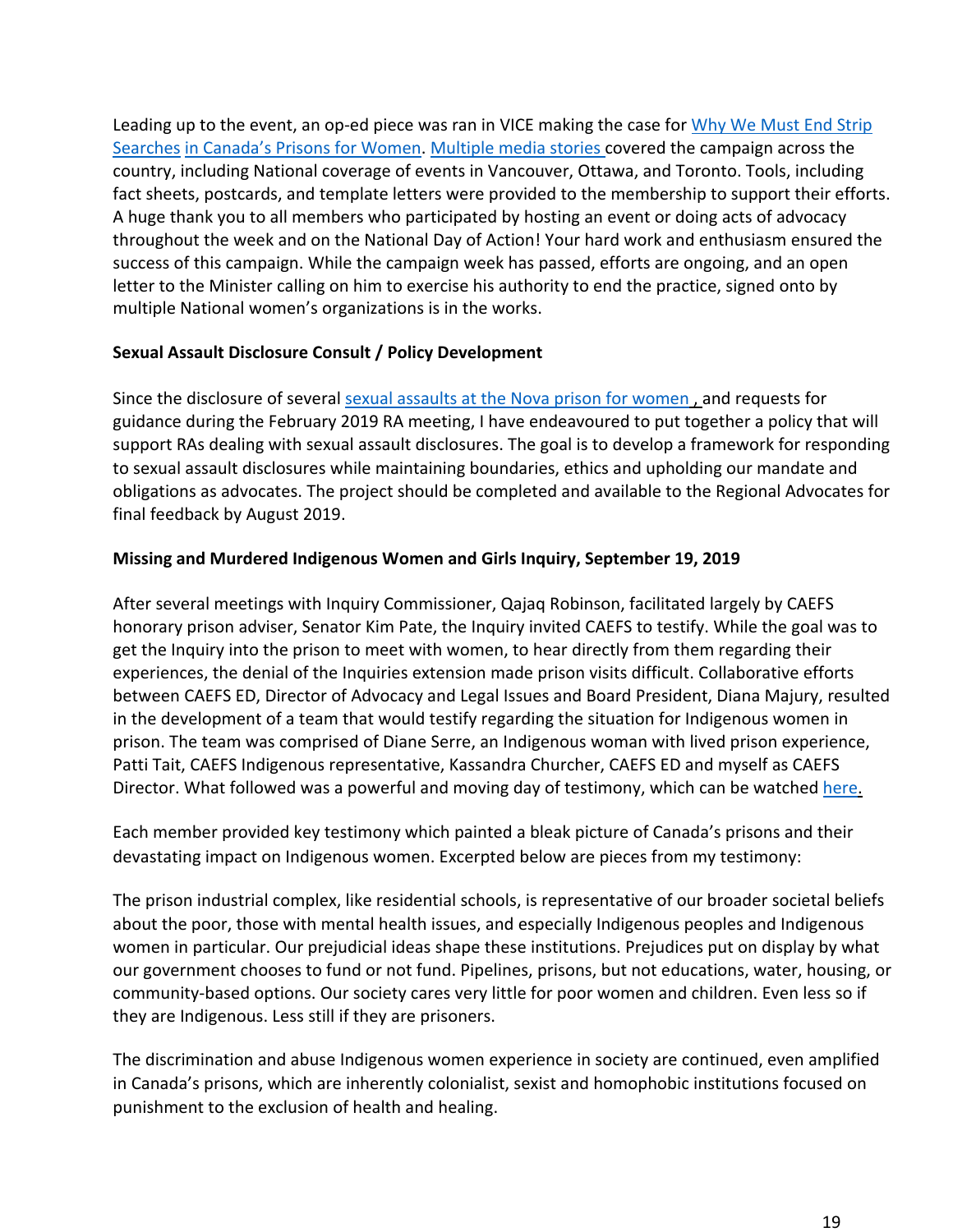As a group, Federally sentenced women, particularly Indigenous women, are, and have historically been, subject to more disadvantaged treatment and more restrictive conditions of confinement than men. For example, due to the smaller population of women prisoners, all women were initially imprisoned in one high

 $\hat{\boldsymbol{\theta}}$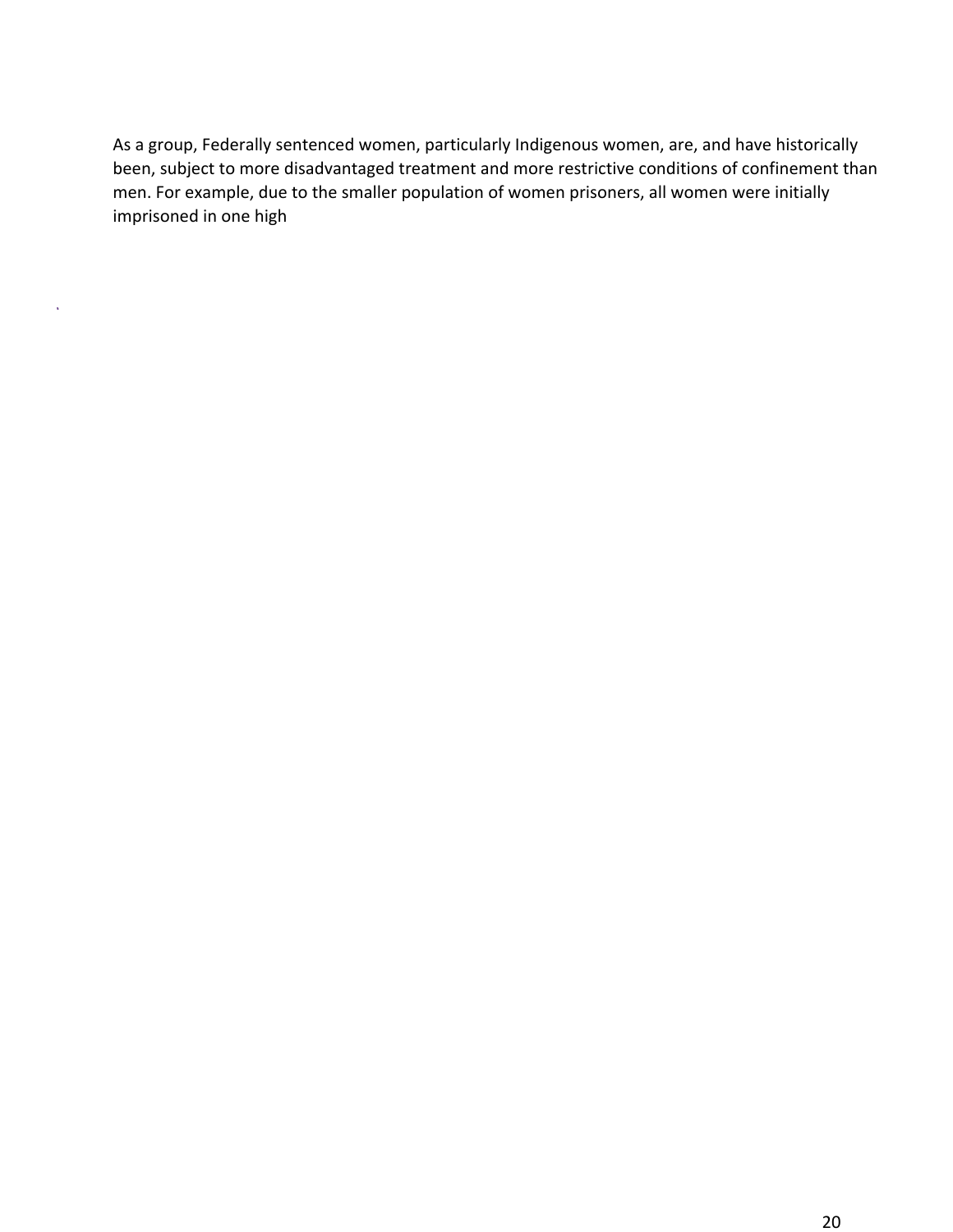security prison, regardless of the relative low risk to public safety of most federally sentenced women. In fact, relative to men, women have lower rates of recidivism and pose far less risk to community safety.<sup>1</sup> At the same time, the majority of women who are imprisoned have experienced lifetimes of physical and/or sexual abuse; 91% of federally sentenced Indigenous women have experienced such abuse.<sup>2</sup>

The multiplier effect of race and sex creates a distinct discriminatory impact on federally sentenced Indigenous women that affects their experience of incarceration from beginning to end. More than half of all women in prison are identified as having mental health needs, compared to 26% of men.<sup>3</sup> And the nature of women's mental health needs is impacted by the lasting effects of past abuse.<sup>4</sup> For instance, the Canadian Human Rights Commission reports that women use self-injury as a coping mechanism to survive the "emotional pain…rooted in traumatic childhood and adult experiences of abuse and violence."<sup>5</sup> Corresponding to the higher levels of abuse experienced by women prisoners, the rates of self-injury and attempted suicide are significantly higher among women in prison as compared to men.<sup>6</sup>

In the 1990s, a commission of inquiry, led by the honourable Lousie Arbour, was tasked with investigating events leading to a prison riot and the subsequent stripping and shackling of women prisoners by an all -male emergency response team at that one high security prison—P4W in Kingston. Eventually, in 2000, P4W was closed due to inhumane conditions and egregious human rights violations which lead to the deaths and assaults of several women, most of whom were Indigenous, some whom remain imprisoned to this day.

In an attempt at collaborative reform involving FSW, prison staff, and community organizations like CAEFS, the report Creating Choices was developed by the Task Force on Federally Sentenced Women. In response to this report, the prisons for women were regionalized in the late 1990's/early 2000s, leading to the development of five multi-level prisons and 1 healing lodge. This was a mistake. One that CAEFS has been learning from ever since.

The intentions of regionalization were good – get women closer to their communities and families, get communities involved. Guided by the 5 principles of Creating Choices—Empowerment, meaningful and responsible choices, respect and dignity, supportive environment, and shared responsibility—it appeared to some that women's corrections could be done in a way that was responsive to women's differing experiences and needs. Today, you can still find those 5 principles painted on the gym wall of the FVI. But as the OCI has pointed out repeatedly for a number of years, those principles have been completely eroded by CSC's policies and practices.

Following this regionalization, and despite declining crime rates<sup>7</sup>, the number of women in prison ballooned; today women are Canada's fastest growing prison population. Unlike the men's multi-level sites, of which

 $1$ Canadian Centre for Justice Statistics, Female Offenders in Canada (Ottawa, ON: Statistics Canada, 2008), online: Statistics Canada < http://www.statcan.gc.ca/pub/85-002-x/2008001/article/10509 eng.htm>.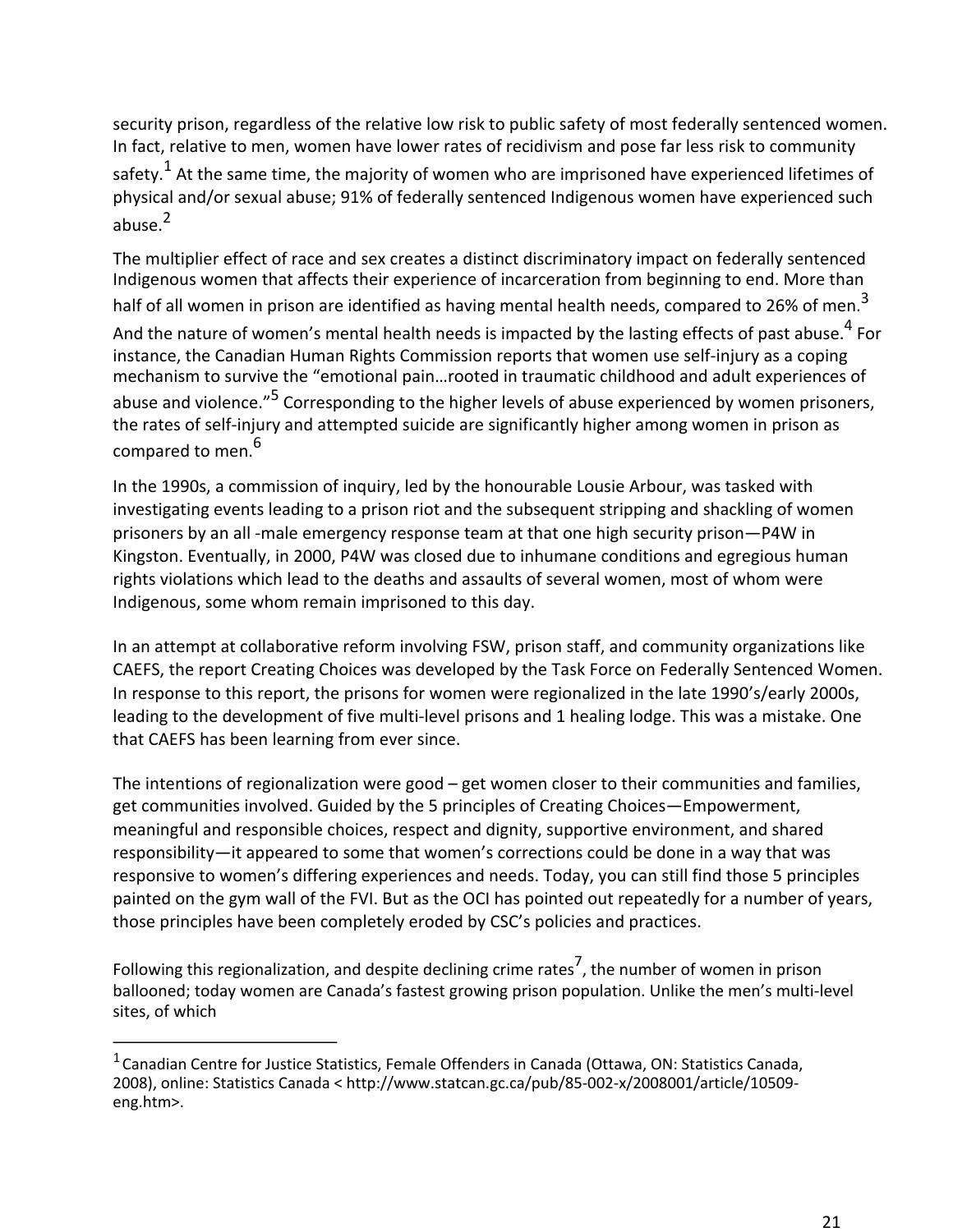<sup>2</sup> *Protecting Their Rights*, *supra* note 2, at p. 7; Canada, The Correctional Investigator Canada, Annual Report of the Office of the Correctional Investigator 2014-2015, (2015: Her Majesty the Queen in Right of Canada) [Annual Report of the Correctional Investigator 2014-2015].

<sup>3</sup> Annual Report of the Correctional Investigator 2015-2016, *supra* note 9,

at page 8. 4 *Protecting Their Rights, supra* note 2, at p. 39.

<sup>5</sup> *Protecting Their Rights*, *supra* note 2, at p. 39.

<sup>6</sup> *Ibid*, *Protecting Their Rights*, at p. 39.

7 https://www150.statcan.gc.ca/n1/pub/11-630-x/11-630-x2015001-eng.htm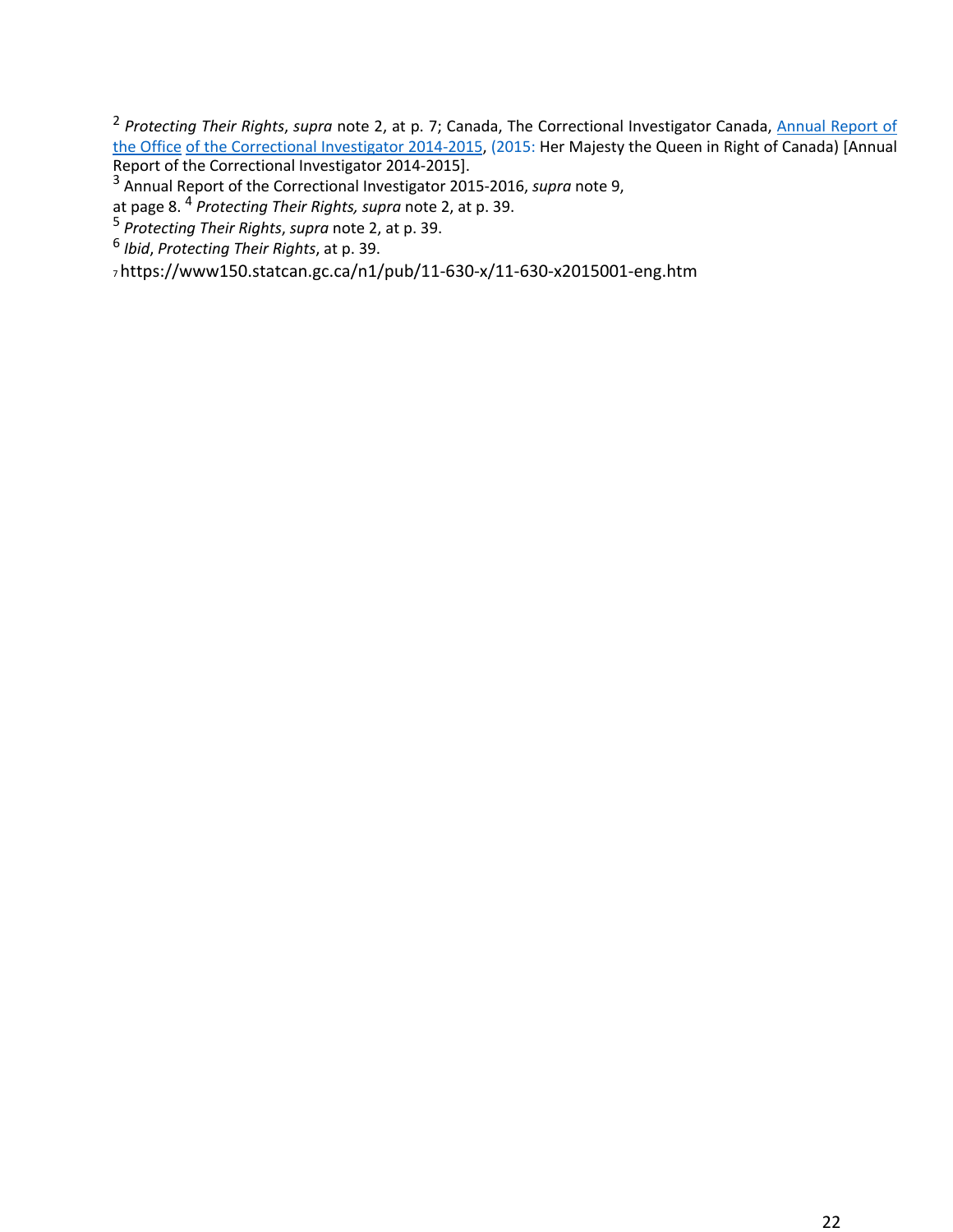there are an exceptional few, the prisons for women incarcerate women of all security levels—from minimum to maximum—resulting in continued heightened levels of security overall for women and more restrictive segregated conditions in the Secure Units in particular. The reform didn't work, because it did no go far enough, in fact it expanded CSC's capacity; this is why CAEFS board voted in favour of adopting a position of abolition.

Currently, the prisons for women are comprised of a general population, mostly those with medium security and some minimum security designations, who are kept in living units with up to 10- 11 women. The vast majority of programming, employment, healthcare, and mental health services take place in the GP. More recently, minimum security units were developed, which are positioned outside of the barbed wire fence, although somewhat ironically are based on a blueprint for maximum security units. The women I know in and from prison adeptly refer to the minimum security units as "max lite", and many resist being moved there for reasons I will discuss later on. (time permitting)

Finally there are the Secure Units, which are isolated, cut off from the general population; they contain maximum security cells as well as solitary confinement cells; the only difference between the two being that the max cells have access to a larger yard area 1 hour a day and a small common area shared with a few other women. Women classified as maximum security are confined to those cells and that small common area, which contains a tv, couch, table, fridge, and washing machine, often for 23 hours a day. When there is a lockdown, often a monthly occurrence, max security women are confined entirely to their cells and are denied access to programs, school, mental health supports and sometimes even showers. Often the women do not know when the lockdown will end.

The environment in the Secure Units is highly punitive, repressive and controlling. This was documented heavily in the most recent Annual report of the Correctional Investigator. Everything from the time women eat to the programs they access to whether they will be invasively strip searched is controlled to a large degree by the max Correctional Manager, a concentration of power which women commonly report is abused.

Women in maximum security, unlike men, are subject to a further classification system, known as the levels system and described by the OCI as a sex-based discriminatory restriction that punishes or rewards women, on the basis of a set of expected or compliant behaviours. In other words, women must earn their way out of the oppressive conditions of the max to the general population through 3 graduated levels, each with differing restrictions and "privileges". As an example, women who score as a "1" or "2" on the levels system may be shackled, including with leg irons and handcuffs, to visit with their families and children. Due to this policy, at the Grand Valley Prison for Women, the number of women allowed to visit family at one time has been restricted to just 2. In addition, a number of women have reported cancelling visits because they did not want their children to see them shackled in this way.

Of course the conditions in max, the prevalence of trauma and mental health issues, and the arbitrary expectations mean women are set up to fail. Because the levels system exists outside the law, and the rules are applied arbitrarily, women often feel helpless, unable to "earn" a level which will enable them access to the general population where most programming takes place; women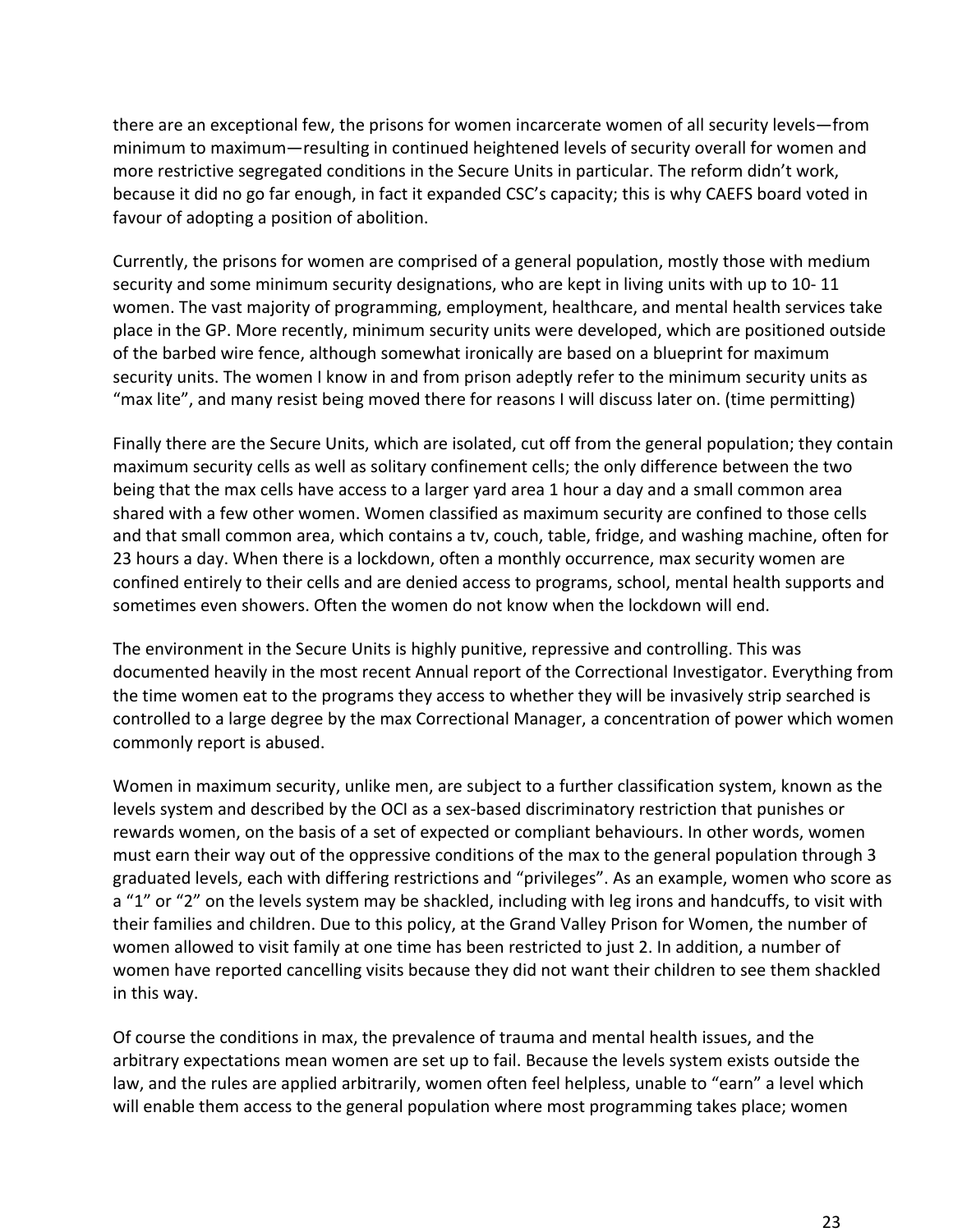commonly report the ease with which they "lose levels" and accompanying "privileges" and the great difficulty they experience in trying to "earn" their return to less restrictive prison conditions. Women rewarded with the highest level often report being treated in the same way as those with lower levels and fail to accrue the apparent benefits of this higher designation.

k,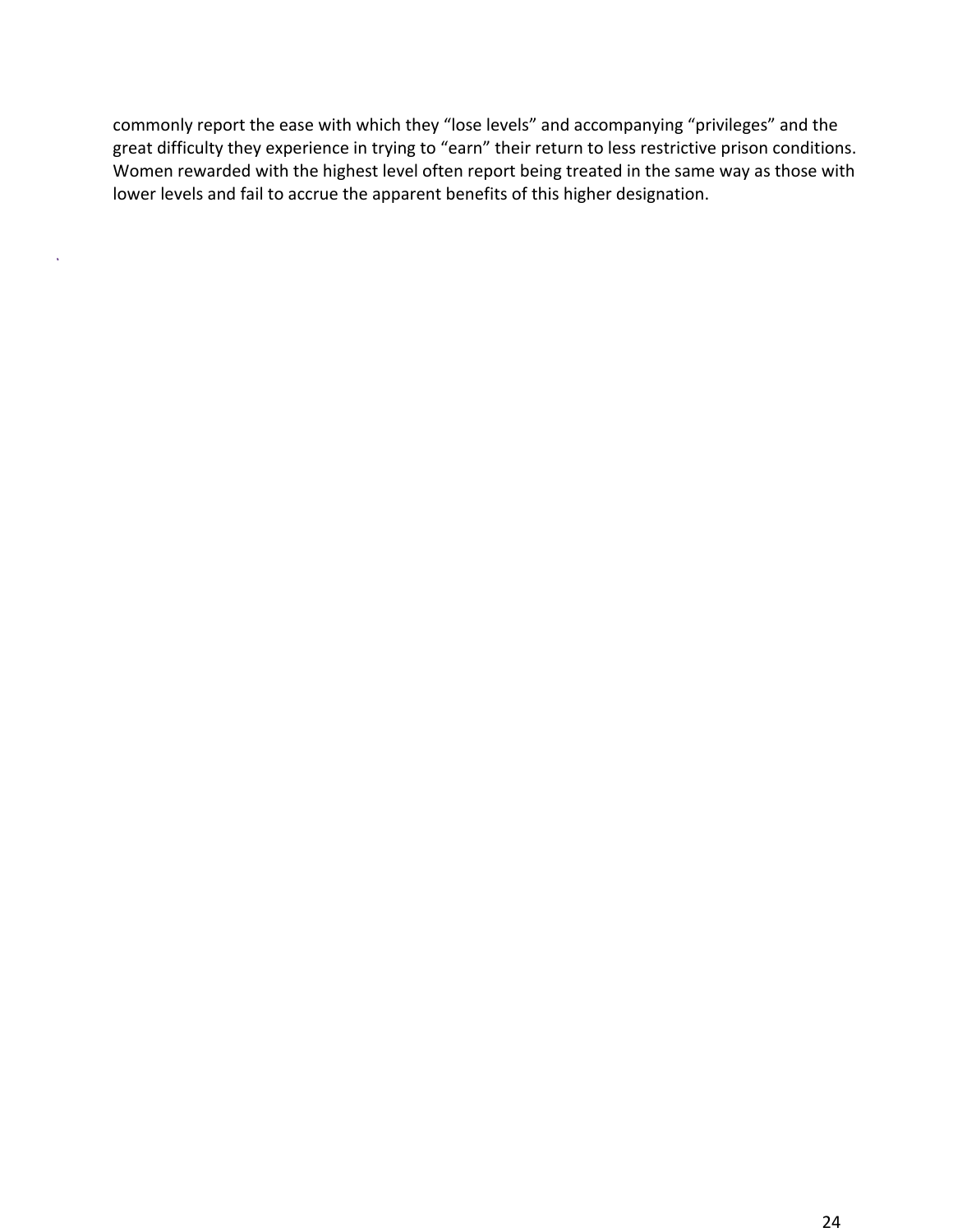The levels system provides another good example of how CSC responds to efforts of reform. Several years ago, after much work on the part of the OCI and CAEFS, CSC rescinded a practice known as the Management Protocol, which held women in segregated conditions forcing them to earn certain privileges (things for which they were, in fact, legally entitled to). This past year, following an extensive review of the secure units, the OCI stated the levels system is tantamount to the illegal former Management Protocol and called for the practice to be ended. CSC conducted its own review and determined that it would not be able to "safely" manage women classified as max, the women themselves would not be able to access services in the GP, and that there would be little incentive for prisoners to transition to medium security without the levels system, and on this basis decided it was needed; these conclusions are deserving of interrogation.

Who ends up in the Secure Unit and why? Of the women isolated in the oppressive conditions of max and seg, 50% are Indigenous. During an advocacy visit to FVI this past May, our advocacy team observed that 100% of the women in the Secure Unit were Indigenous. Women with mental health issues are also seriously overrepresented.

Why? To start, the tool used by CSC to assess women's security levels when they first enter the prison, The Custody Rating Scale, was developed over 25 years ago on a sample of white male prisoners. CSC's own research has documented that the CRS does not accurately assess the so-called risks posed by women prisoners. In 2003, the CHRC confirmed in its report, "Protecting Their Rights", that the classification scheme discriminated against women on the basis of sex, race and disability and that most Indigenous women were over classified and therefore unable to access programming, recreational and other services and conditional release. When the healing lodge was opened, no Indigenous women qualified for a transfer because CSC policy restricted access to minimum and in rare cases medium security women. To date, CSC has made no changes to the tool or the way it is used on women and women, particularly Indigenous women, continue to be overclassified. A recent report of the Auditor General, found that CSC frequently overrode the results of this faulty tool. Rather than override in order to lower women's security, however, staff placed twice as many women prisoners in higher levels of security than recommended by the tool. Given this information, It is not simply a matter of reforming CSC's classification tools.

What is the impact of these Secure Unit placements on Indigenous women prisoners, whether in max or solitary? The Superior Court of British Columbia recently accepted that the "permanent harm" of segregation, "prevents the [prisoner] from successfully readjusting to the broader social environment of general population in prison and…often severely impairs the [prisoner's] capacity to reintegrate into the broader community."<sup>8</sup> Women in segregated maximum security units similarly struggle in adjusting to the general population and the broader community after being kept in the isolated conditions of maximum security for months or years. It is not uncommon for a woman to be released to the general population only to be returned to maximum security, sometimes first through segregation, due to difficulties in adjusting.

Despite the positive obligation, set out in s. 4 (g) of the CCRA, to consider and be sensitive to the unique needs of Indigenous peoples, women, and those with mental health issues, CSC has a long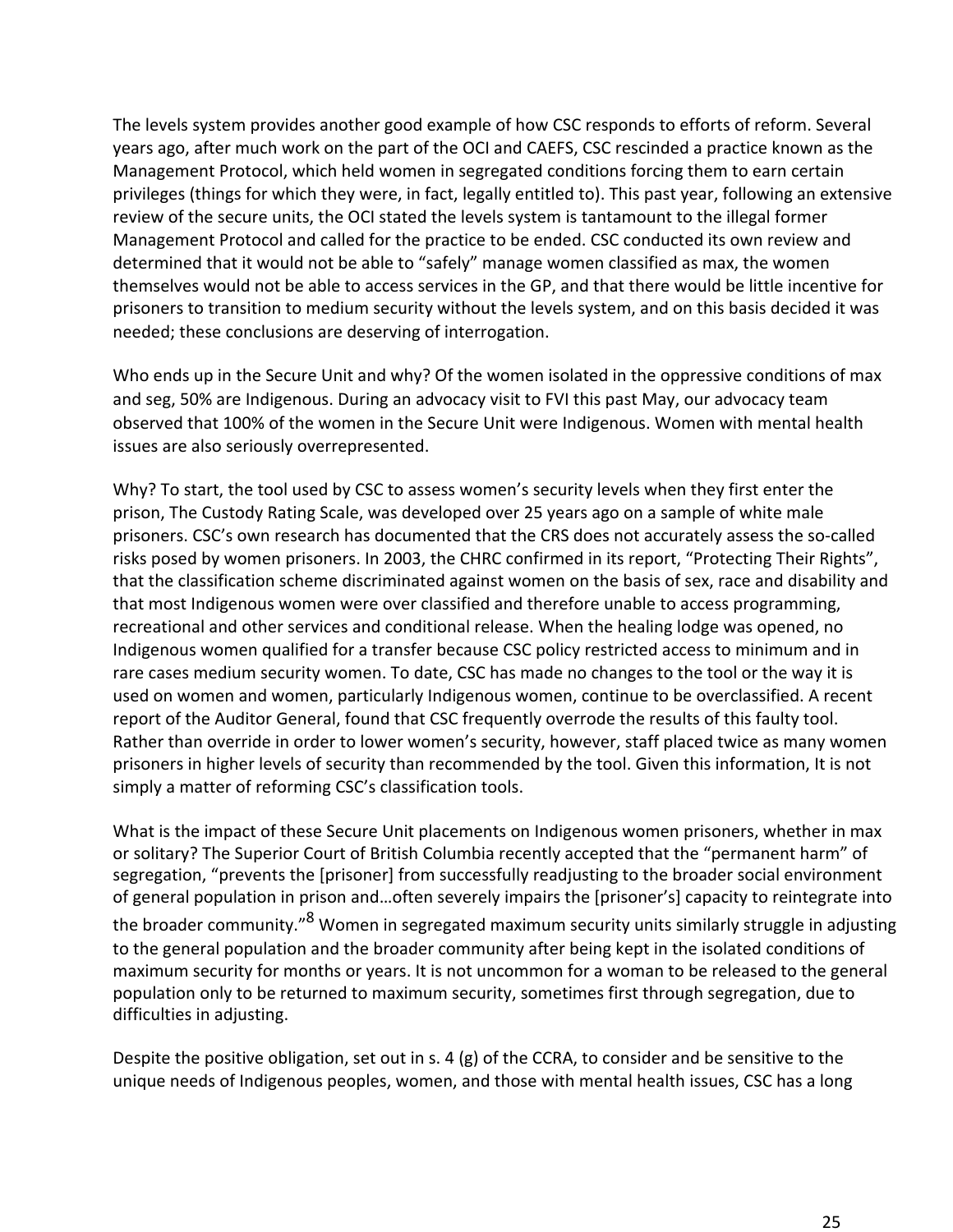history of applying the same practices, such as classification and strip searching, to both men and women thereby exacerbating the disadvantage and harm to Indigenous women.

<sup>8</sup> *British Columbia Civil Liberties Association v. Canada (Attorney General),* 2018 BCSC 62.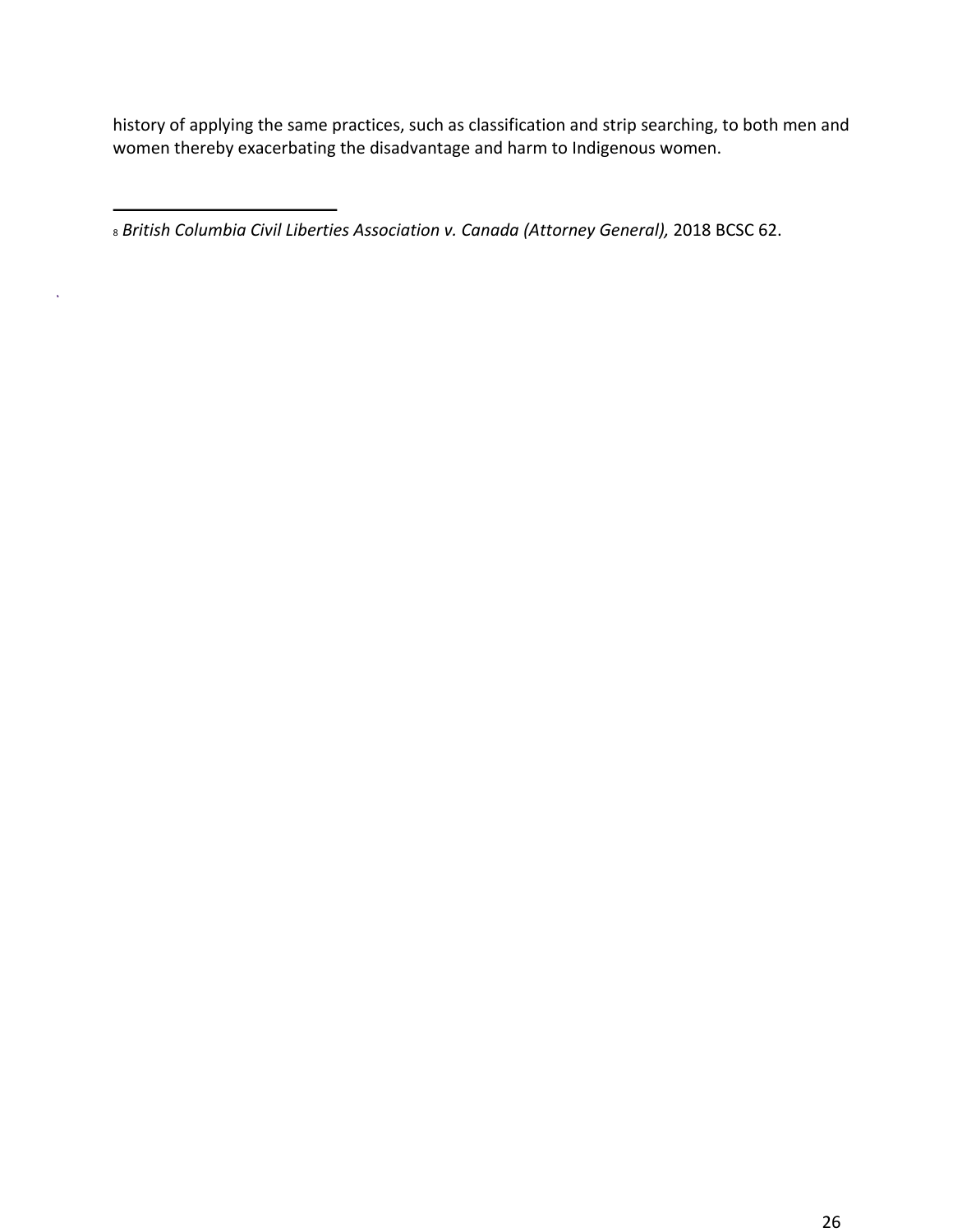CSC's policy<sup>9</sup> on SS does not once ask the decision maker to consider Indigenous women's often severe histories of trauma nor does it require any just or reasonable suspicion that might create some semblance of "cause". At GVI, women going on work release or to programs either in community or in the General Population are strip searched upon return.

Kassandra will be making some recommendations at the end of our presentation. Due to the conditions I have highlighted, which no doubt Diane and Patti will explore further, as well as CSC's resistance or inability to change, the overall theme of those recommendations will involve a divestment from the prisons in order to invest in communities.

I just want to finish by saying that while I am humbled and grateful to be here to discuss the issues facing Indigenous women in prison, there are so many women inside whose stories deserve to be heard, and they are not mine to tell. I do hope I have managed to convey the seriousness with which these issues have been conveyed to me through those stories.

#### **Gynecological healthcare – Special Advocacy Project, ongoing**

In January 2019, Senator Boyer's office reached out to CAEFS about our advocates gathering data related to women's experiences with forced sterilization. Senator Boyer's work has been instrumental in bringing to light atrocities related to the forced sterilization of Indigenous women in Canada. Learning from the MMIWG Inquiry, CAEFS felt it was important to ensure women in prison's voices were heard on this issue and made a proposal to Senator Boyer for funding so we could give the project more time and resources. Our proposal was accepted and Senator Boyer providing funding to CAEFS for the project.

Discussions have since been undertaken with NWAC, the RAs, Senator Boyer, and others about the project. Some valid concerns have been raised about the project and time has been taken to develop a process for the visits that feels appropriately sensitive and supportive of the women.

The visits will be broken down into two days. Day 1 will consist of an evening gathering style with a workshop and discussions about reproductive healthcare, informed consent and human rights. The next day will be similar to a regular advocacy visit. Visits will be made to EIFW, OOHL, RPC, Nova, and GVI. The goal of the project is to provide women in prison with the opportunity to learn about their rights related to gynecological healthcare and reflect on and share (optionally and anonymously) their experiences with the medical industry. Kassandra reached out to Martha Paynter, a registered nurse and PhD student, to develop background materials to support and structure the visits. I have recently been in contact with elder Mary who assisted Senator Boyer in her study of forced sterilization. She has agreed to accompany us on our visits.

The project is timely as the Senate is currently studying the extent of forced sterilization across Canada. The stories and data compiled into our final report will serve as evidence to be presented before the Senate Committee in January 2020.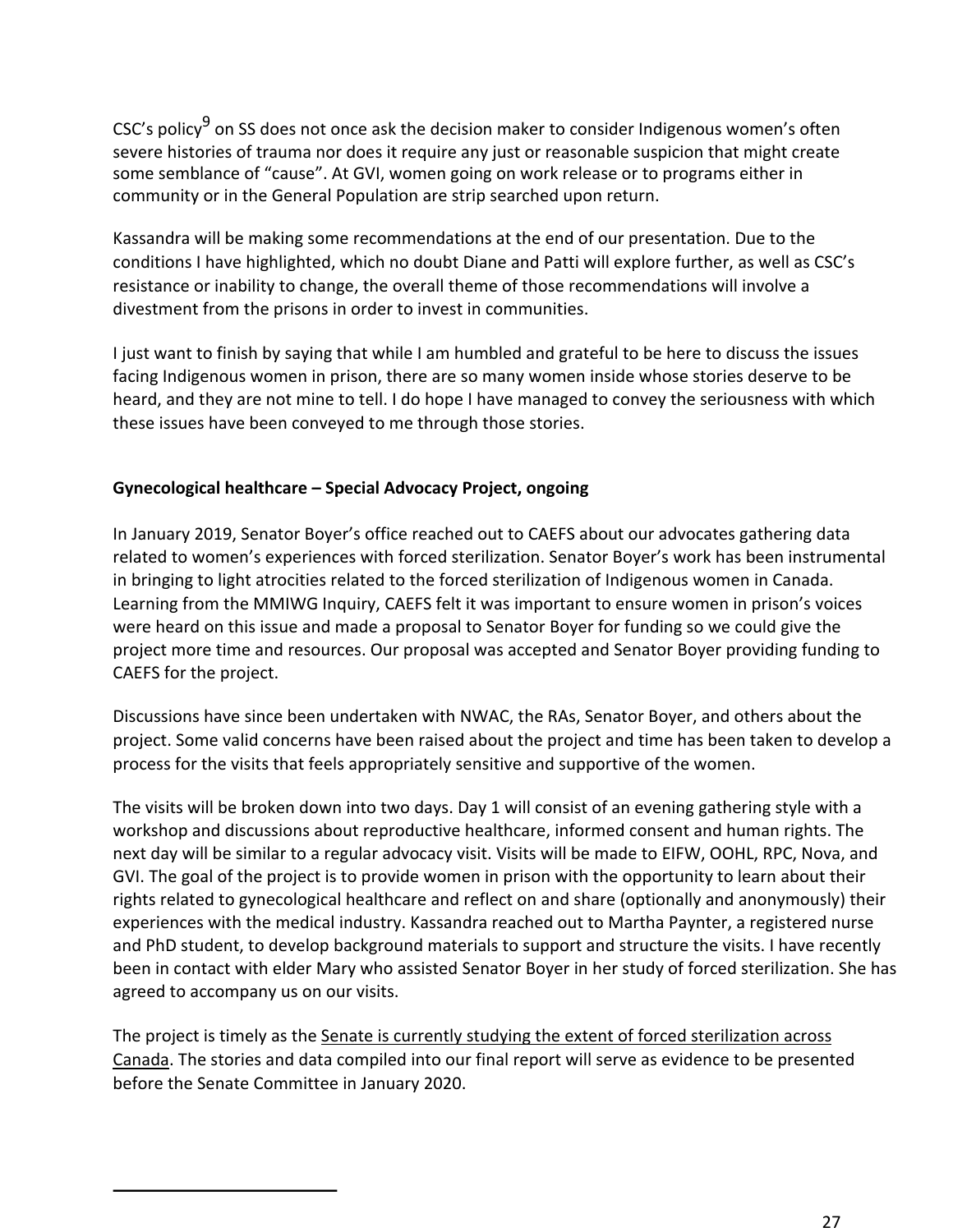<sup>99</sup> See CD 566-7 and 577- the latter talks about working with women "to ensure the dignity and privacy of incarcerated women"

 $\mathbf{v}$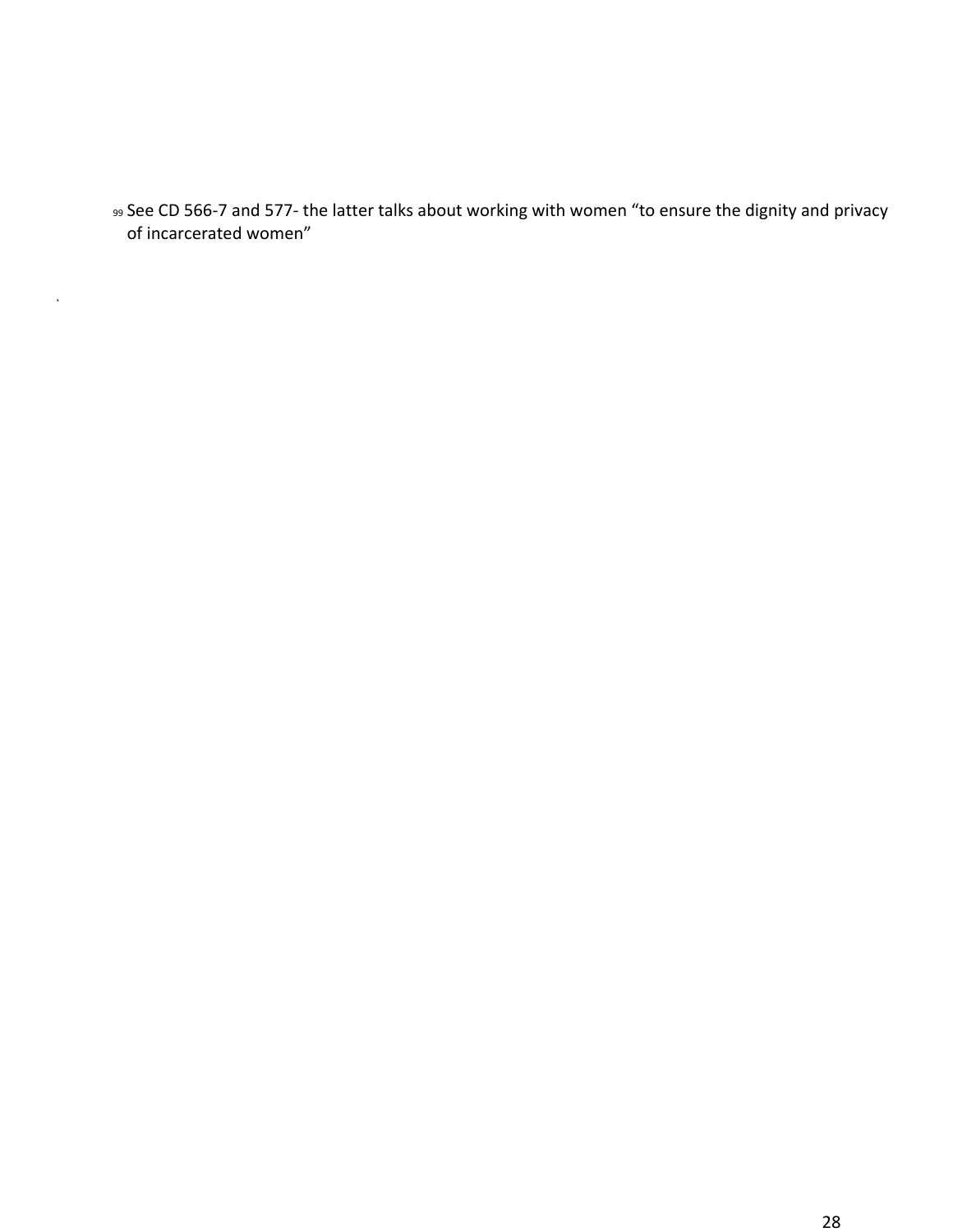#### **Regional Advocacy**

To assist us in fulfilling our mandate, CAEFS has a team of over 20 volunteer regional advocates who regularly visit each of the federal prisons where women are incarcerated. Whenever possible during these visits, our advocates encourage women prisoners to use the internal complaint and grievance procedures, to seek the assistance of legal counsel and to report their concerns to the Office of the Correctional Investigator (OCI). Following each visit, our advocates identify to prison management, in a debrief meeting and a follow-up letter, issues observed or reported over the course of the visit. The following is a summary of the key issues documented by CAEFS RAs over the course of the past year.

#### **Discrimination**

For the past year, RAs documented both subtle and overt forms of racism, sexism, and homophobia in CSC decision- making and policies. The following examples provide a snapshot of the larger systemic discrimination faced by women prisoners.

African, Black and Caribbean women reported feeling discouraged by staff from gathering in both formal and informal ways; this feeling was informed by multiple instances of being subjected to surveillance and comments by staff while gathering, which explicitly targeted their race. In another case, a black woman who applied to be a caregiver for another black woman's child, a requirement of the mother- child program, was denied on the basis that she was black. Prison management confirmed in a meeting that her application was denied because caregivers must reside in the same pod as the mother and they did not want it to appear that they were segregating black women to a particular pod.

Two-thirds of federally sentenced women are mothers and have primary childcare responsibilities.<sup>10</sup> Separation from their children and the inability to deal with problems surrounding this separation are major anxieties for women in prison. $^{11}$  Over the past year, as in previous years, these anxieties were compounded for a number of mothers in prison who reported being pressured by CSC staff to give up custody of their children. At one prison, a memo was circulated to the women stating that visitor applications must provide proof of guardianship, which "typically entails an offender [*sic*] signing legal guardianship of her children over to a family member or friend..."<sup>12</sup> In other words, women are being told they must sign over their custody rights in order to secure visits with their children.

A number of lesbian couplings reported being placed into separate living units when their relationship was discovered or disclosed to CSC and receiving charges for visiting in one another's living units. Some women filed requests to live in the same unit to alleviate the issue with charges, but many reported those requests were denied based on prison rules. Following a grievance won in 2017 by a lesbian couple and a human rights complaint settled in 2018, some prisons removed a ru le in the prisoner's handbook which prevented same-sex couples from living together and developed a process to enable couples to apply to live together. In practice, however, women have reported lengthy delays, as long as 5 months, in the processing of these applications.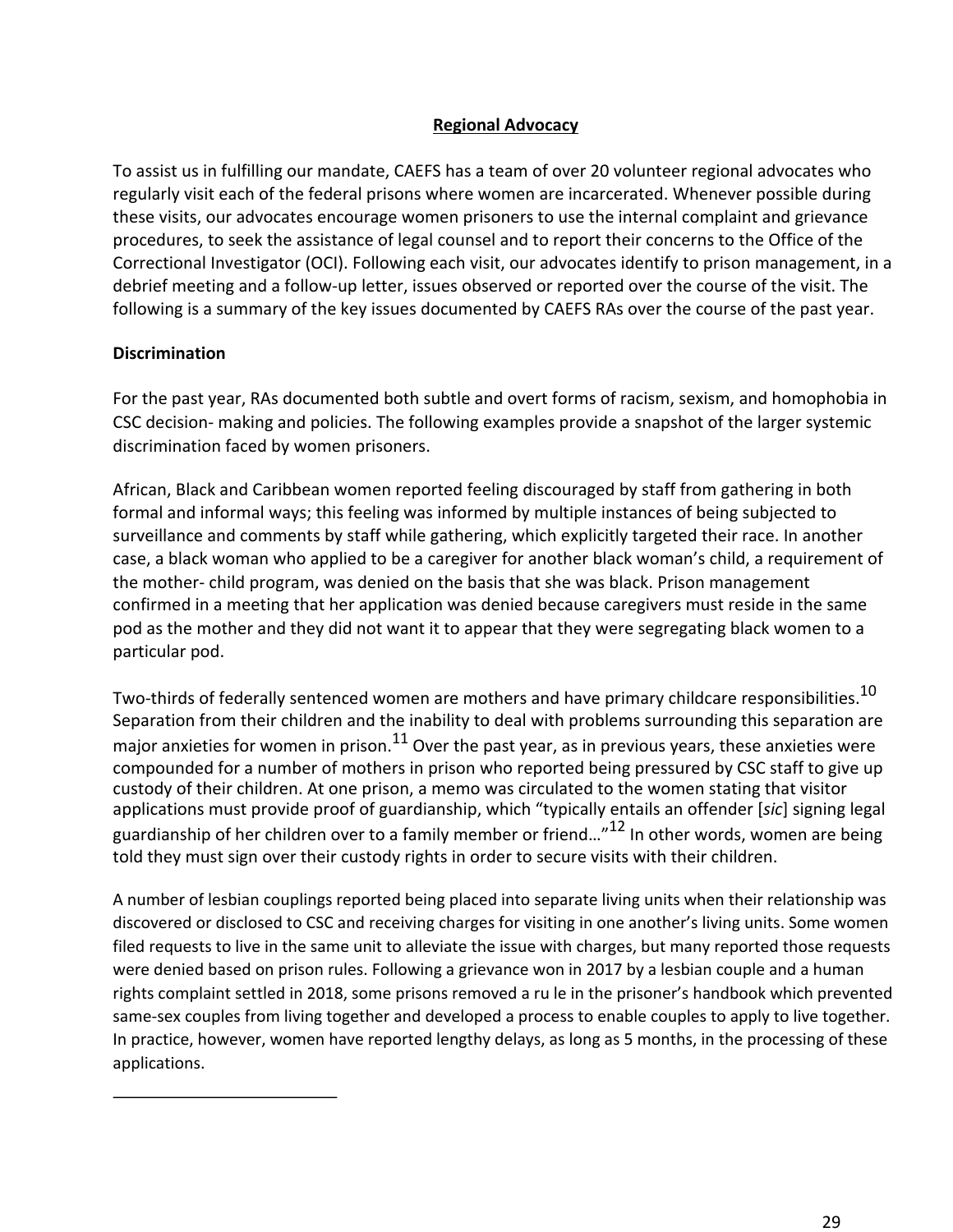$10$ Canadian Human Rights Commission, Protecting Their Rights: A Systematic Review of Human Rights in Correctional Services for Federally Sentenced Women (Ottawa: Minister of Public Works and Government Services Canada, 2003) at 7, online: CHRC <https://www.chrc-ccdp.gc.ca/eng/content/protecting-theirrights-systemic-review-human-rights-correctional-services-federally>.<br><sup>11</sup>*Ibid,* at 6.

<sup>12</sup>Memorandum, Visits and Correspondence Department, Grand Valley Institution for Women. Original with author.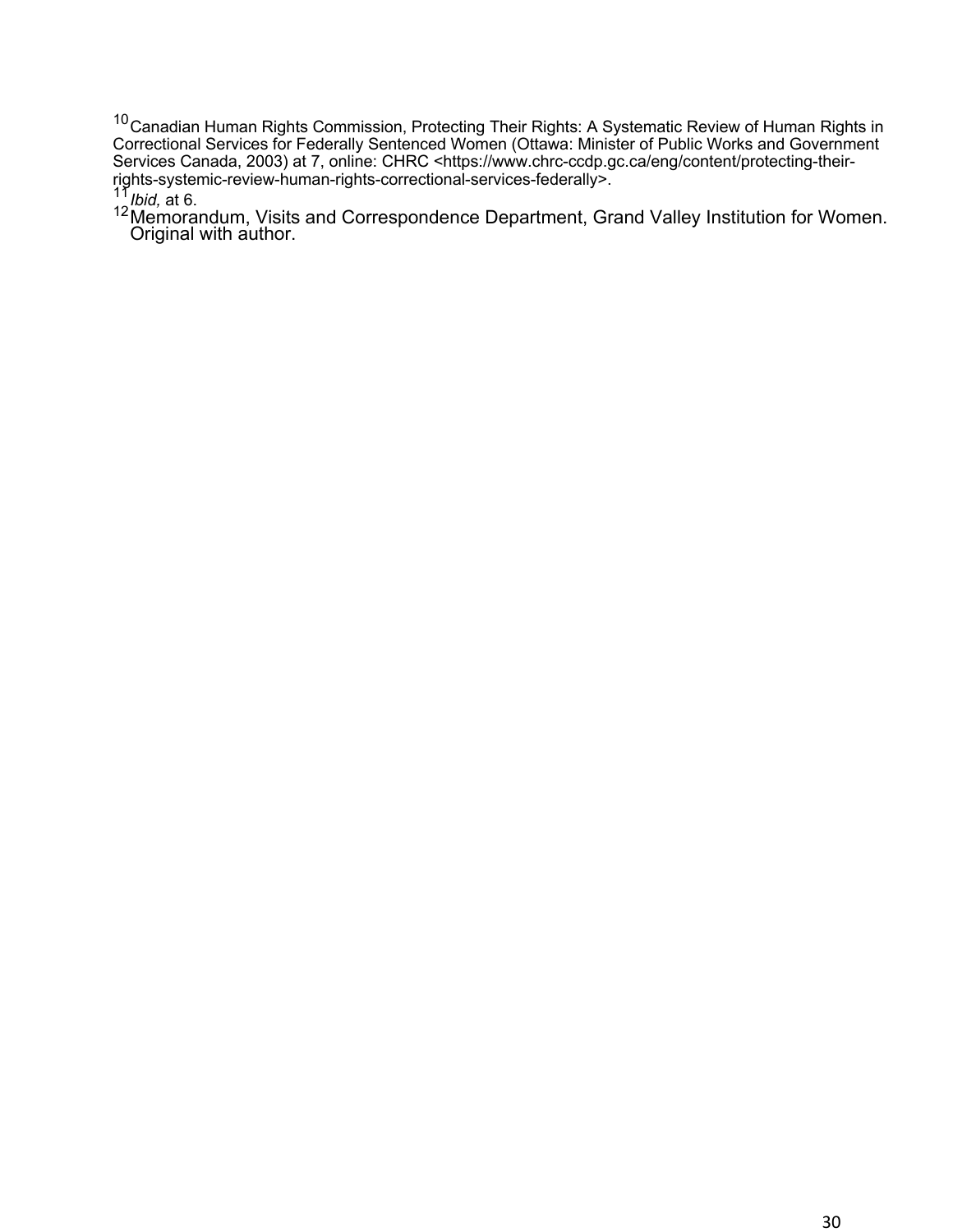Further, reports of homophobic comments such as "God made Adam and Eve, not Adam and Steve," and informal refusals to allow couples to live in the same unit, continue to be reported.

Overall, discrimination within the federal prisons for women is systemic, expressed through CSC policy and culture. The multiplier effect of race and sex creates a distinct discriminatory impact on federally sentenced Indigenous, black, and lesbian women that affects their experience of incarceration from beginning to end, including through the issues summarized below.

#### **Segregation and Maximum Security**

The environment in the Secure Units, comprised of the segregation range and the maximum security pods, is highly punitive, repressive and controlling. This was documented heavily in the 2017- 2018 Annual report of the Correctional Investigator as well as by RAs throughout the past year. Specifically, RAs documented, contrary to international minimum standards<sup>13</sup> and Canadian caselaw<sup>14</sup>,

- that segregation was repeatedly used to 'manage' incidents of self-harm;
- that this prohibited use of segregation was enabled, in part, by its rebranding in policy or institutional rules as 'pod c', mental health monitoring, or modified watch, to name a few;
- that maximum security, despite its similarly isolating, punitive, and repressive conditions, was frequently used by CSC as an 'alternative' to segregation and, finally;
- that the circumventing of legislative safeguards associated with administrative segregation by using maximum security was enabled by CSC's policy and security classification regime.

#### *Segregation*

Over the past year, RAs received and verified several reports of women being moved to segregation after they had self-harmed. In one example, a woman was placed in segregation directly from outside hospital following a suicide attempt. Although the prison labeled her placement in segregation 'mental health monitoring', she was in a cell down the segregation range, and experienced her placement as segregation. RAs worked tirelessly to get her out of segregation, connecting her with a lawyer and the OCI. For weeks they witnessed her deteriorate in segregation, making additional trips between visits to check in on her. After a visit from her lawyer, she was finally moved from segregation. In another prison, the entire segregation range was renamed 'pod c'. Some women were held in the segregation range under CD 843 following incidences of self-harm, while others were placed there under disciplinary segregation. RAs observed that the women on disciplinary segregation were rotated out of segregation much more quickly than those on administrative segregation or CD 843, likely due to the more robust procedural safeguards attached to disciplinary segregation. Each of the women held in socalled 'pod c' reported they were not receiving adequate mental health supports and were experiencing acute psychological distress.

In the recent case of *BCCLA v Canada*, Justice Leask rejected 'mental health observation' as an adequate safeguard for prisoners who experience mental health issues while in segregation.<sup>15</sup> Not only is mental health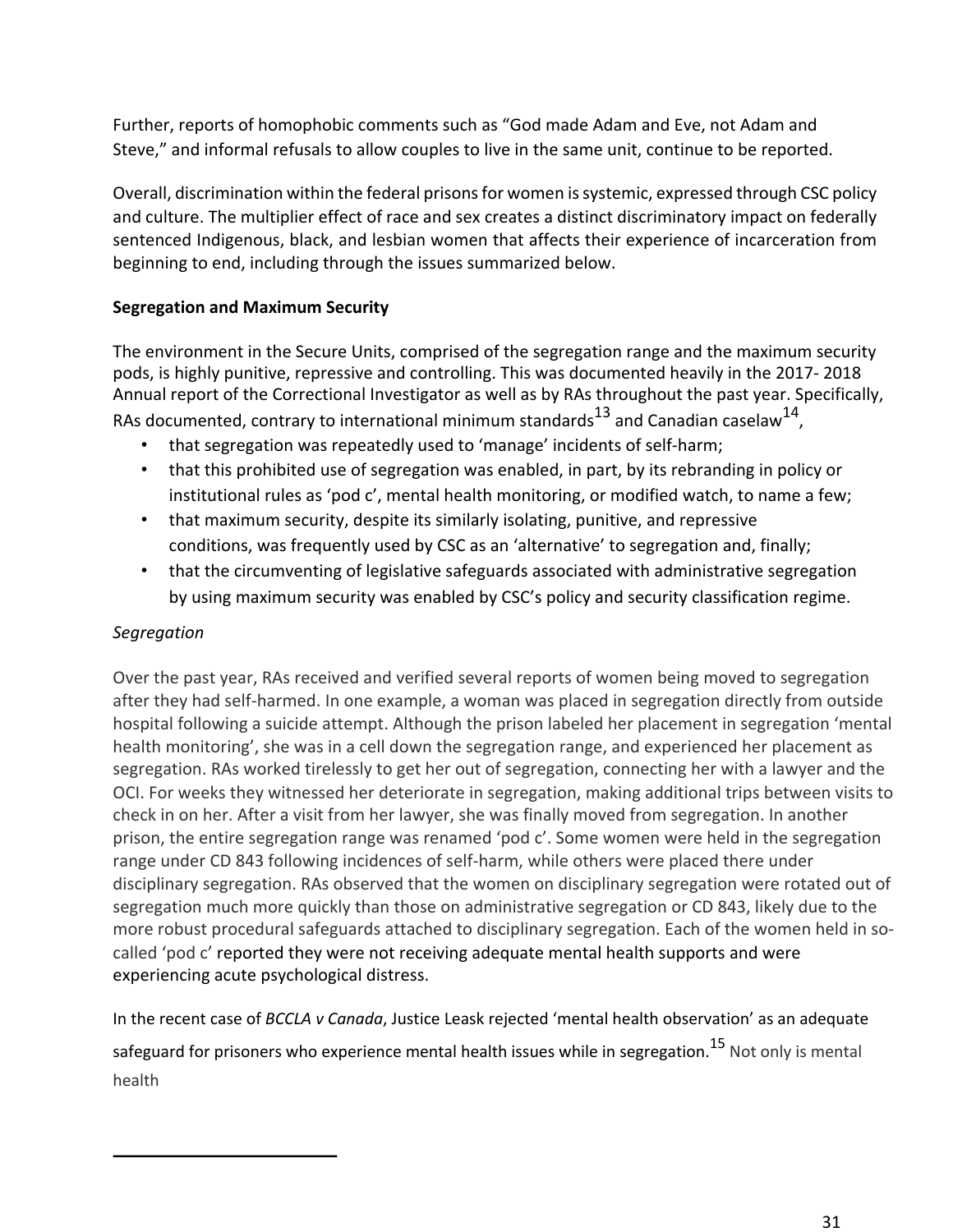<sup>13</sup>See Rule 45, The Mandela Rules; See also Rule 41, The Bangkok Rules.<br><sup>14</sup>*BCCLA and JHSC v. Attorney General of Canada,* 2018 BCSC 62 <sup>15</sup> at para 303 of decision.

 $\tilde{\mathbf{z}}$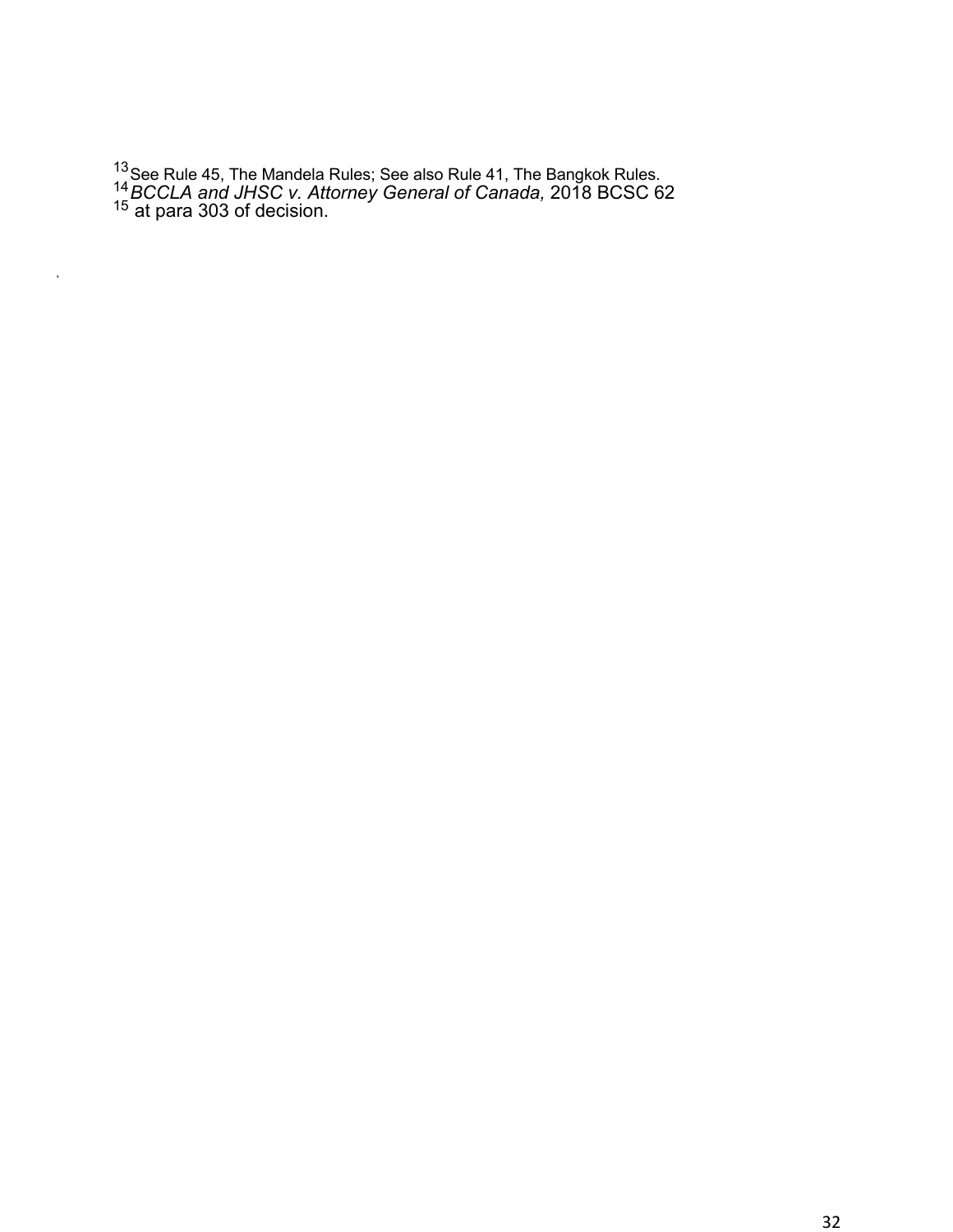monitoring not a safeguard to segregation, it *is itself* a form of segregation. Justice Leask acknowledged the harm caused by "isolated," "solitary confinement type units,"<sup>16</sup> stating:

Many–including some who do not become overtly psychiatrically ill during their confinement in solitary–will likely suffer permanent harm as a result of such confinement. This harm is most commonly manifested by a continued intolerance of social interaction, a handicap which often prevents the [prisoner] from successfully readjusting to the broader social environment of general population in prison and, perhaps more significantly, often severely impairs the [prisoner's] capacity to reintegrate into the broader community upon release from imprisonment.<sup>17</sup>

Calling segregated conditions of confinement something other than segregation does not change the detrimental experience or impact of those conditions on women. Given that a majority of the women subjected to the harmful conditions of segregation are either Indigenous or have mental health needs, strengthening sections 29 and 81 of the *CCRA* and reducing barriers to their application should be a priority.

#### *Maximum Security*

As pressure on CSC increases to avoid the use of segregation—rather than committing resources to s. 29 or to supporting women in the general population—RAs have documented the increased use of maximum security as an 'alternative' to segregation. At some prisons, management has confirmed to RAs that they are, in fact, using maximum security as an alternative. In one Indigenous woman's case, maximum security was recorded in her paperwork as a 'culturally-appropriate alternative' to segregation.

Not only is maximum security not an alternative to segregation, but the already inadequate procedural safeguards associated with a segregation placement do not extend to women who are 'maxed out'. Once a woman's classification is escalated, it may not be revisited for a period of 6 months to two years.<sup>18</sup> The isolation of the maximum security units from the general population means women classified as maximum have restricted access to cultural programming, ceremony, education, employment, and conditional releases; all of which would contribute to the cascading down of their classification.

It appears, based on the instances documented in 2018-2019, that CSC typically relies on CD 710-2-4 to move women to maximum security, despite those women having lower security ratings. While in maximum security an OSL review, or security reclassification, is conducted in order to justify the maximum security placement. In a number of incidences reported by RAs, women were moved without paperwork to indicate why they were being moved and had little information about how to challenge these placements. No 5-day reviews were conducted on these maximum security placements, because none are requ ired according to CSC's policy. In addition, the practice of overriding security ratings from medium to high in these circumstances was prevalent. The 2017 Auditor General's report challenges the use of overrides (to higher classifications) as a standard of practice because they are less reliable and the stakes are high: a prisoner's "initial security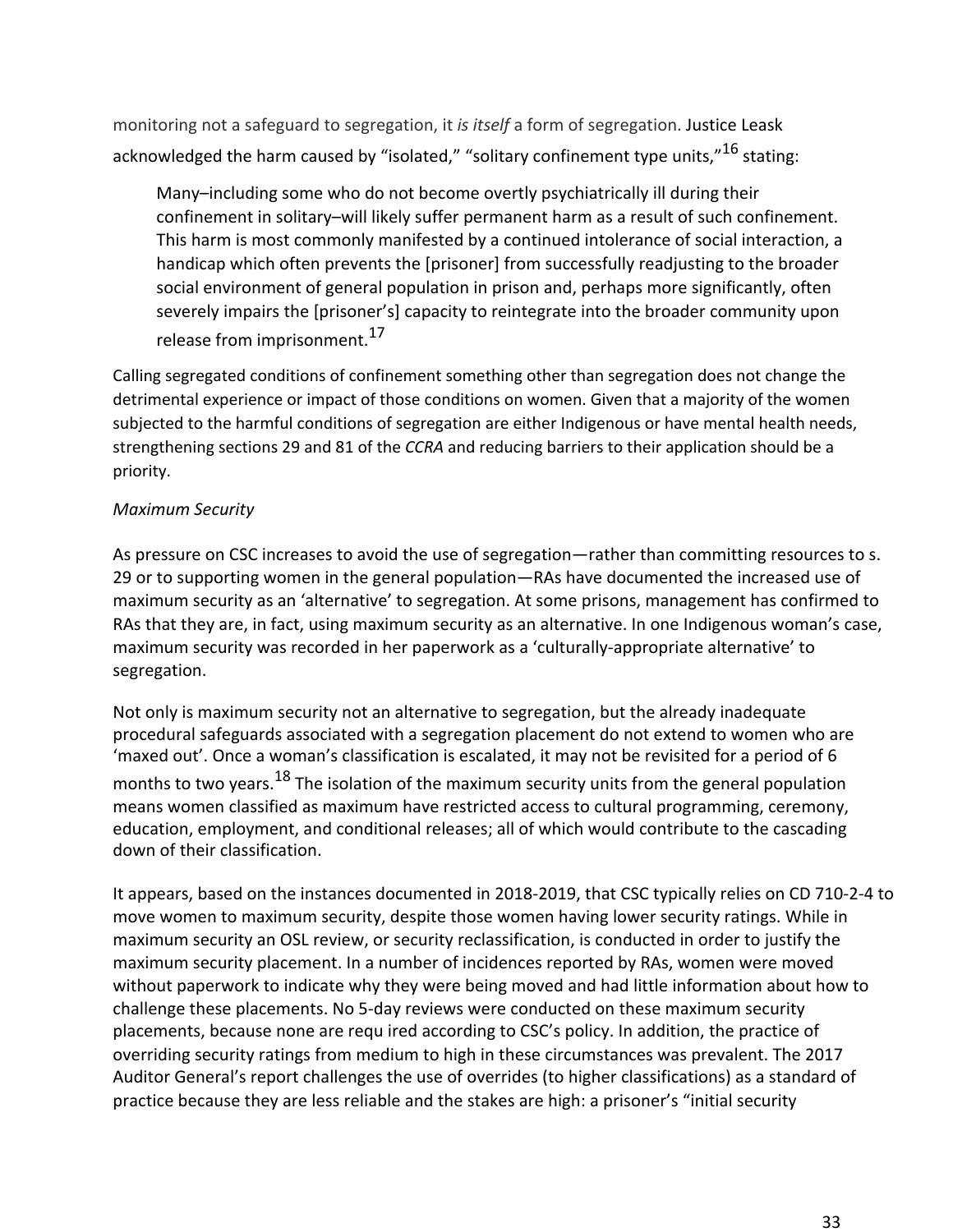classification and subsequent reviews affect the potential for parole and for successful reintegration into the

- <sup>16</sup>*BCCLA v Canada,* 2018 BCSC 62 at paras 186. <sup>17</sup>*BCCLA v Canada,* 2018 BCSC 62 at para 172.
- 18Commissioner's Directive 710-6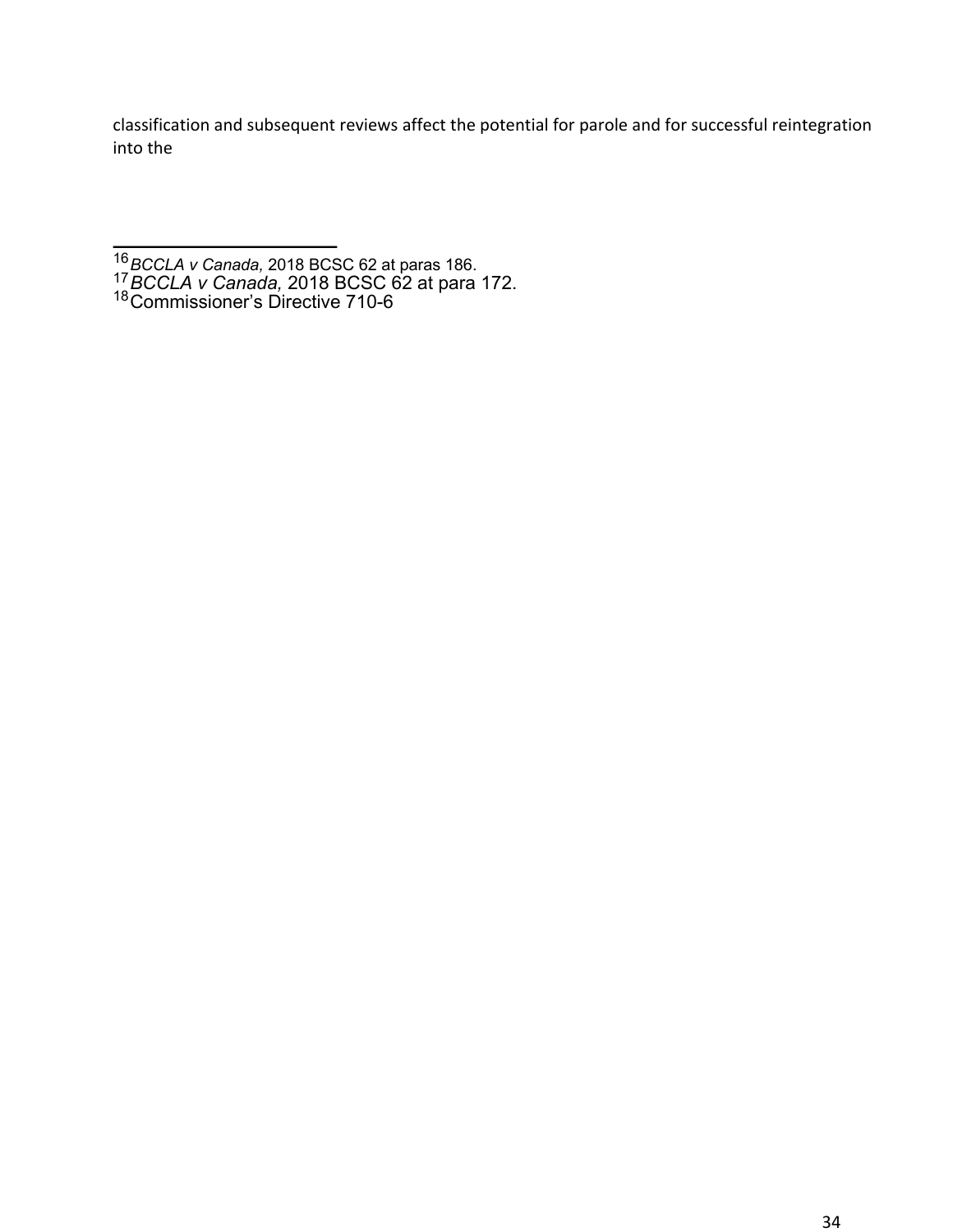community."<sup>19</sup> A number of the women impacted by these overrides were approaching their parole eligibility dates.

This trend is concerning as women in maximum security experience difficulty, similar to that seen of segregation placements, in readjusting to the general population and broader community after prolonged confinement in maximum security.

Unfortunately, CAEFS assesses that these issues will not be prevented by Bill C-83 in its current form. At best, the changes Bill C-83 will bring about may result in women being transferred to 'structured intervention units' rather than segregation or maximum security. However, according to a roundtable with CSC on January 17, 2019, these 'SIUs' will be built within existing infrastructure. Given the clear security focus CSC demonstrated regarding Bill C-83 at that roundtable, we expect to see the existing segregation ranges renamed 'structured intervention units', only with fewer procedural safe guards than segregation and less time for meaningful human contact than maximum security.

We applaud Public Safety for introducing legislation with the intention of ending the practice of segregation. CAEFS remains committed to that objective and welcomes any opportunity to discuss how Bill C-83 could be amended to facilitate section 29 transfers for those with mental health issues or help ensure the use of de-escalation strategies and intervention efforts to avoid individual isolation for any period of time.

#### **Involuntary Transfers**

As scrutiny of CSC's reliance on segregation intensifies, CAEFS' advocates have documented a pattern of prisons substituting involuntary transfers for segregation placements, particularly at the Edmonton Institution for Women (EIFW) This practice is contrary to the objective of regionalizing the prisons for women, namely to ensure that women had better access to their home communities to assist with future re- entry, in part, by maintaining familial and community ties. Given the significance family contact can play in women's successful reintegration, we question how involuntarily transferring women away from their family supports accords with the purpose and principles of Corrections as per sections 3 and 4 of the *CCRA*.

In December 2018, seven women from one prison alone were involuntarily transferred. Each of these women were first placed in maximum security, and then moved to a local jail for a period, before finally being transferred to various prisons across the country. The instability created for these women on its own is significant. Worse still, in many instances, the decision-making and process followed appear to lack procedural fairness and violate section 28 of the *CCRA*.

Of further concern is the total lack of external oversight to the transfer process. CSC staff act as the decision-maker as well as the source, in many cases, for information regarding women's right to rebuttal, grievance, and habeas corpus. Women typically have just 48 hours to submit a rebuttal to the decision to transfer and, given barriers to access to justice (discussed in detail below), this timeline is quite challenging.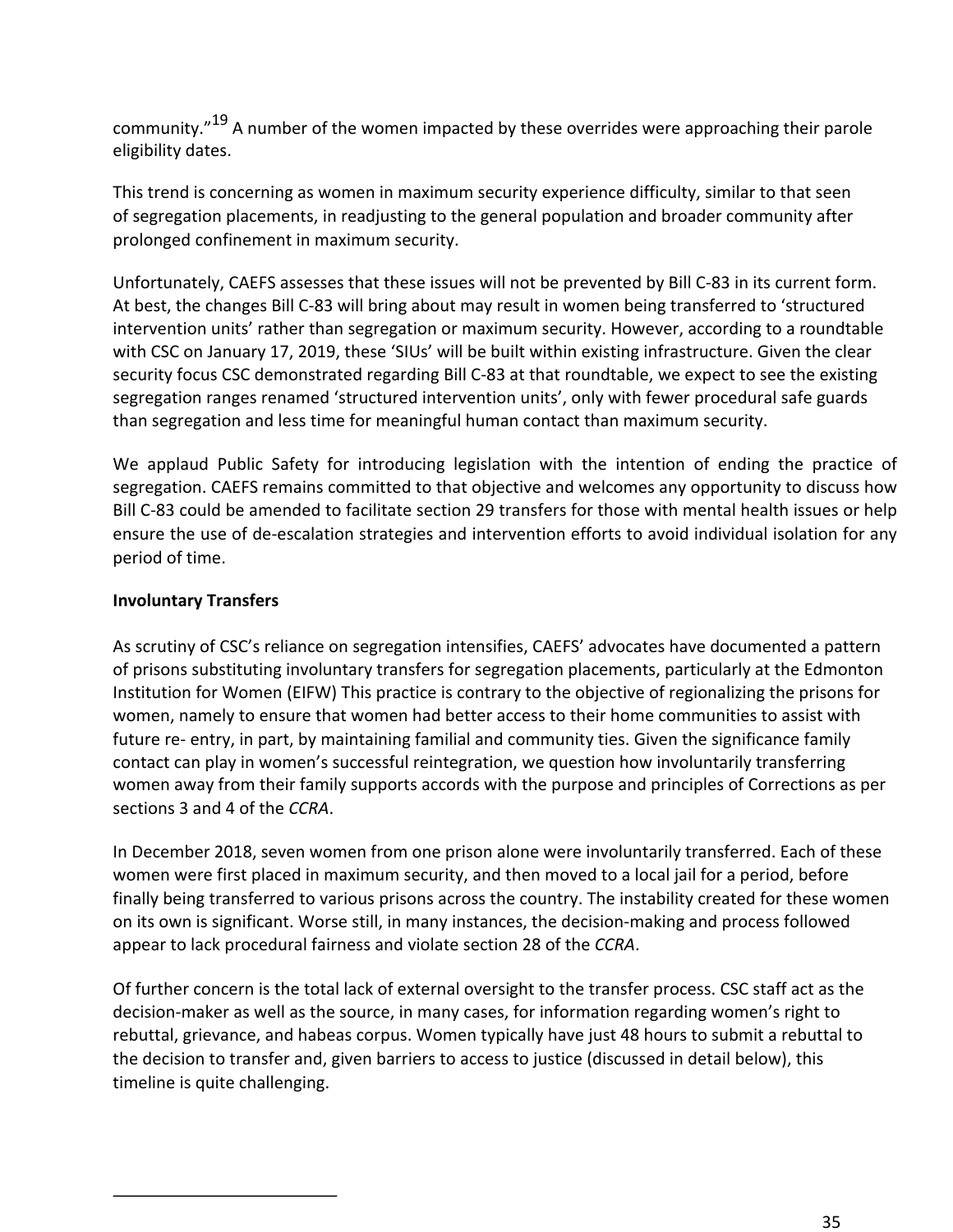Report 5: Preparing Women Offenders [*sic*] For Release – Correctional Service of Canada (2017)(http://www.oag-bvg.gc.ca/internet/English/parl\_oag\_201711\_05\_e\_42670.html)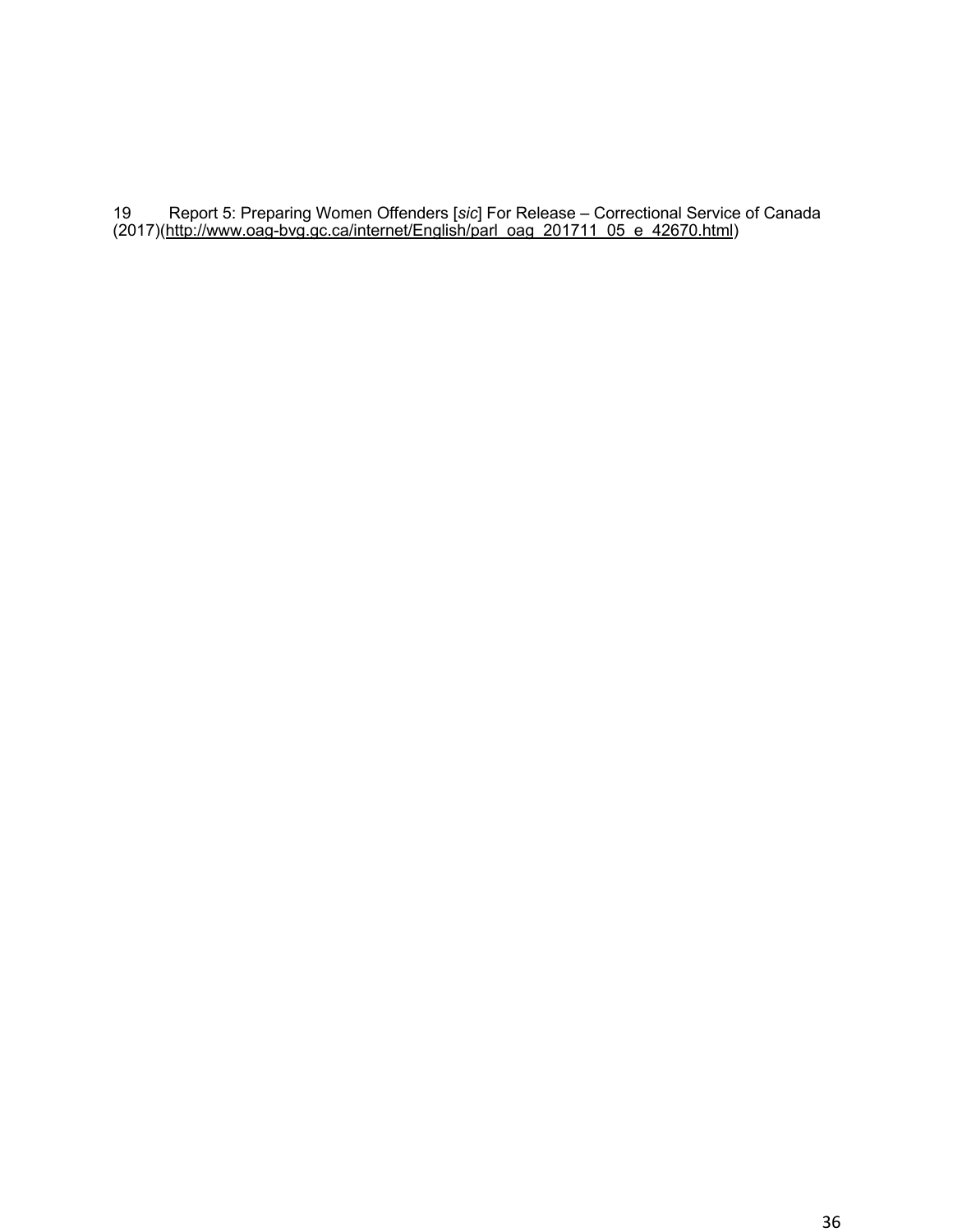#### **Health and Mental Health Care**

In the past year, CAEFS has documented medical negligence with respect to both physical and mental health care in the federal prisons for women across Canada. This neglect has at times resulted in medical complications that arguably could have been avoided. The neglect takes a number of forms, including long wait times to see a doctor or mental health professionals, inappropriate triaging by nonmedical staff, barriers to accessing external healthcare and specialists, and a tendency to dismiss women's medical concerns as attention-seeking manipulations or exaggerations. As outlined in the examples provided below, women in every region are experiencing a level of healthcare that is not in keeping with the community standards required by the *CCRA*.

CAEFS' advocates documented a number of examples from across the country that indicate that security staff—not medical professionals—are often assessing and prioritizing medical concerns for women in their care. A prime example relates to our earlier section on segregation: decisions regarding a woman's placement in segregation following self -injury or attempted suicide are often made by security personnel rather than healthcare staff, even when healthcare staff are present in the prison.<sup>20</sup> Over 2018-2019, women commonly reported their medical concerns not being taken seriously by security staff. In one specific example documented by RAs, an Indigenous woman in maximum security, who has a history of trauma and being institutionalized, actively attempted suicide. Despite security staff being aware of her suicide attempt the same day that it occurred, she did not receive medical attention and was kept in her cell overnight. The next day medical staff sent her out to hospital where she was kept for observation for several hours.

Due to increasing mental health concerns among the women and CSC's limited capacity to provide quality, consistent, and individualized mental health care, CAEFS has repeatedly asked for a national mental health plan to address these concerns. We have been advised that RPC and Pinel, each dually designated as a prison and hospital, will continue to be the only alternatives for women who have debilitating mental health issues. In addition to the limited availability of beds at these sites, significant human rights abuses, uses of force, and egregious conditions of confinement prevail at both Pinel and RPC. We encourage Public Safety to review our advocacy letters from RPC. The issues have been so numerous that our Prairie advocates have committed at the beginning of 2019 to more frequent visits to RPC to monitor conditions. The only acceptable 'treatment plan' for prisoners with mental health concerns is treatment that is not secondary to security and corrections.

CSC's mental health strategy (Toward a Continuum of Care) states that, "collaboration with provincial and territorial partners is a key component to the mental health strategy." We have requested documentation of what actions CSC has taken to collaborate locally and regionally to meet the particular needs of women without response. In addition, we know women with mental health concerns continue to be overrepresented in maximum security. The most recent report of the Correctional Investigator examined living conditions in the secure units (maximum security), and described them as harsh, punitive environments that are inappropriate for women with serious mental health issues, some of whom engage in chronic self-injurious behaviour. The practice of temporarily transferring women with acute mental health issues on an emergency basis to all-male treatment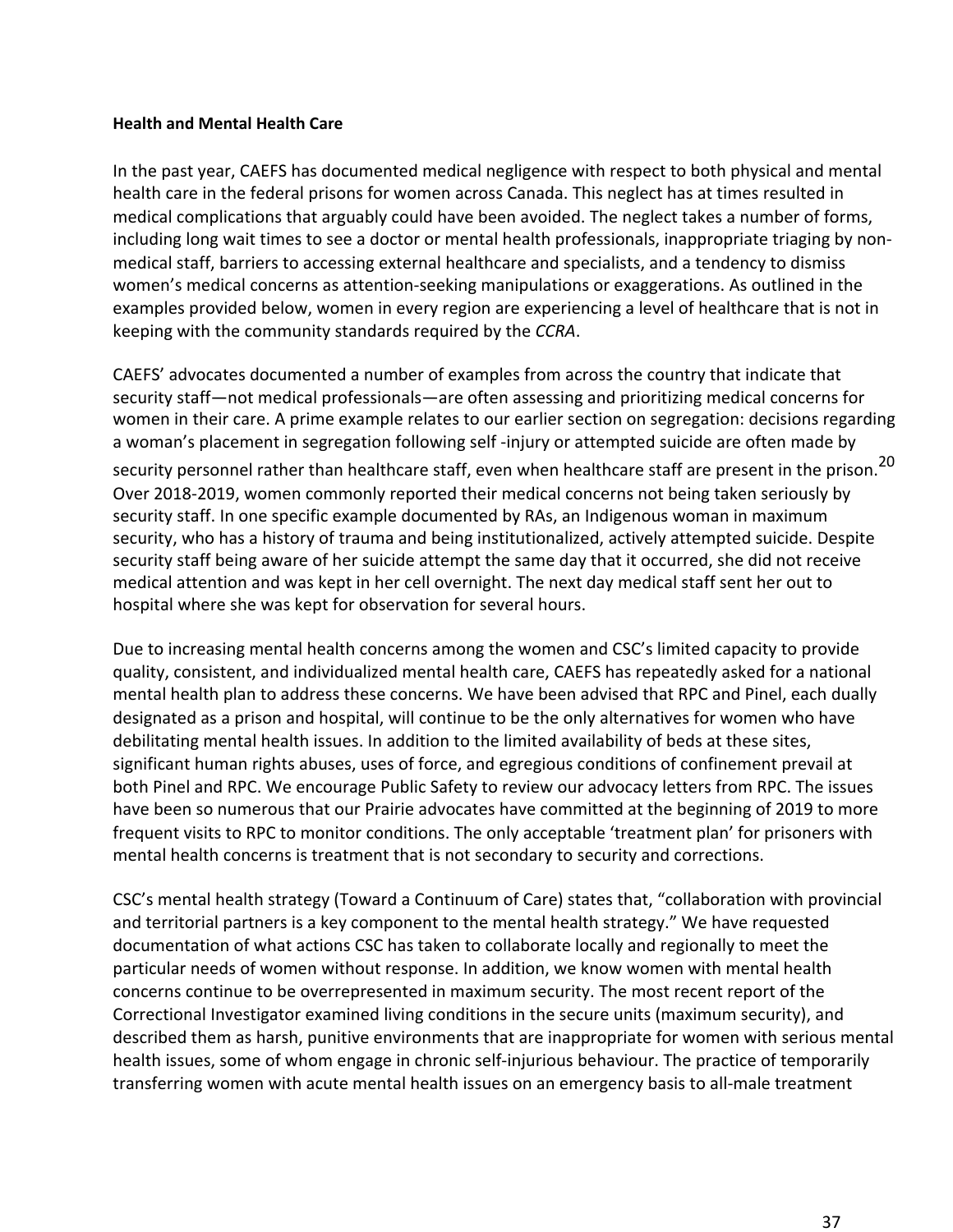centres where they are separated and held in complete isolation is entirely inappropriate, unacceptable, and contrary to international human rights standards.

ú,

<sup>20&</sup>lt;sub>Risky</sub> Business, page 20; CD 843; Auditor General (FEWO report)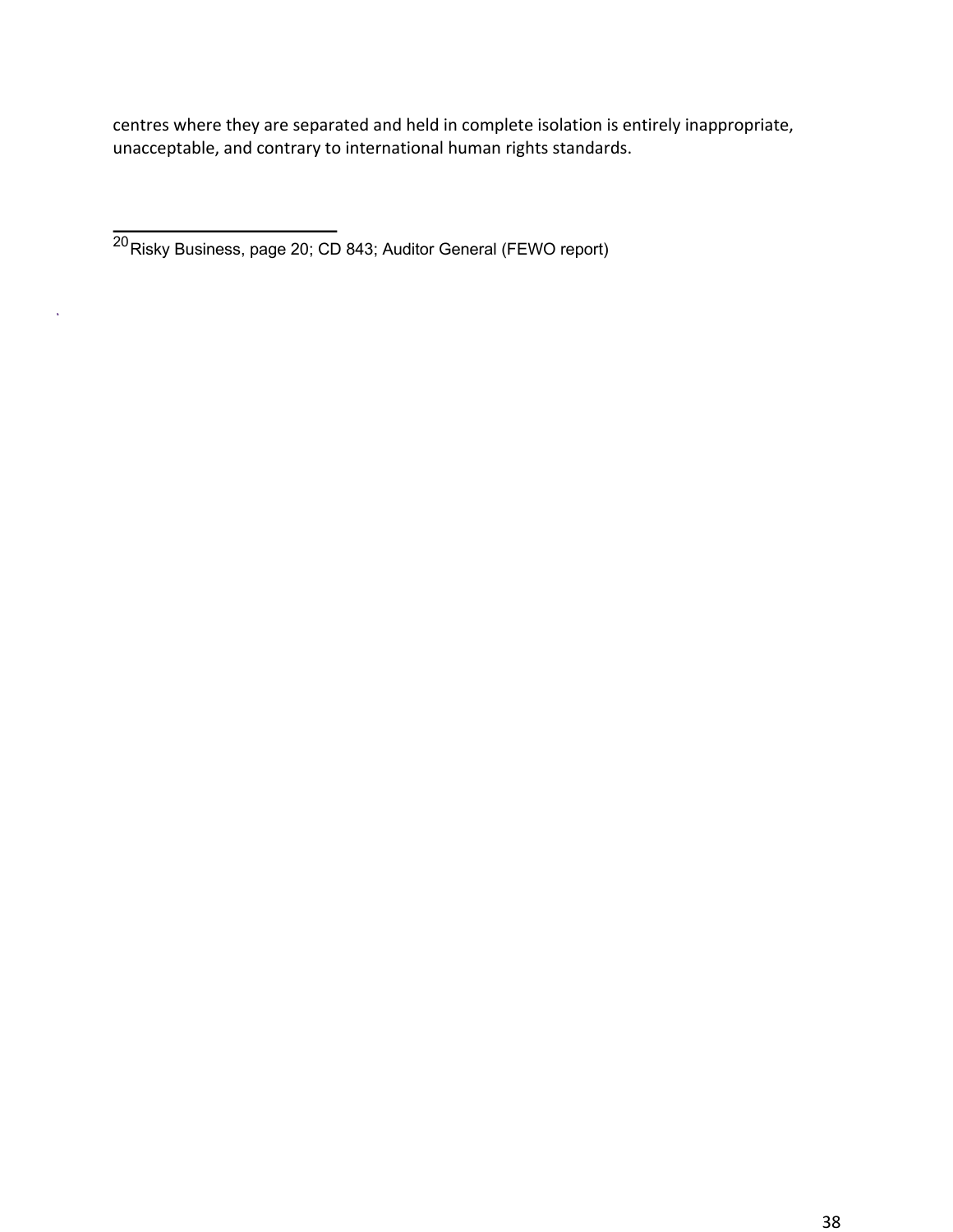#### **Strip Searching**

In the Fall of 2017, CAEFS sent a letter to CSC's national headquarters documenting concerns about the practice of "routine strip searches"<sup>21</sup>—that is invasive searches without individualized cause or suspicion—and urging an end to this harmful practice in all federal prisons incarcerating women. In doing so, we were operating in the context that women prisoners have high rates of sexual and physical victimization; that routine strip searches turn up minimal serious contraband; that such searches create barriers to accessing community through both escorted temporary absences and in- prison family visits, and; that women were reporting inconsistencies in the practice both across the country and within a given prison. In a response letter, dated November 2, 2017, then Commissioner for Corrections, Don Head, committed to conducting a review of the "current practice and the relative benefits."

While we have yet to receive official news on that review, we do know, through our advocacy visits this past year, that CSC found inconsistencies across the country in the methods employed to "randomly" select women to be routinely strip searched. A computer program, called "T9", has now been implemented at all Federal prisons for women, which provides a one in three chance that a woman will be strip searched. The results of an access to information request regarding strip searches, submitted in 2017, are still outstanding.

As you know, a routine strip search is done at the instruction of a uniformed guard who requires the woman prisoner to remove her shirt, bra, lift her breasts open her mouth and then remove her pants and underwear, to squat, bend over, and remove her tampon if she is menstruating. According to the OCI, in nearly 30% of cases, the established procedures are not followed.<sup>22</sup> In a number of prison visits, women reported that guards commented on their bodies in derogatory terms during the strip search. Others reported that, contrary to policy, they were disallowed from putting their tops back on before having to remove their bottoms.

This past year, CAEFS' regional advocates commonly documented women foregoing escorted temporary absences to programs, church, and Indigenous events in community because of the retraumatizing effect of strip searches. In September 2018, CAEFS documented the troubling report of a urinalysis that turned into a strip search. In this instance, staff crouched down at toilet bowl level and observed a woman's vulva as she urinated. When the woman raised this problem to her Parole Officer, she was told it was common practice. Another woman at the Okimaw Ohci Healing Lodge grieved the policy enabling strip searches without individualized suspicion following cultural ETAs. In her grievance, dated October 15, 2018, she states that she is a sexual abuse survivor and is refusing to go on ETAs to church, especially when she is on her moon time, because strip searches are traumatizing to her. Her grievance was denied by OOHL staff.

The degrading and dehumanizing nature of these searches is readily apparent and acknowledged by international minimum standards. The UN Nelson Mandela Rules, for instance, state that "intrusive…strip searches, should be undertaken only if absolutely necessary. Prison administrations shall be encouraged to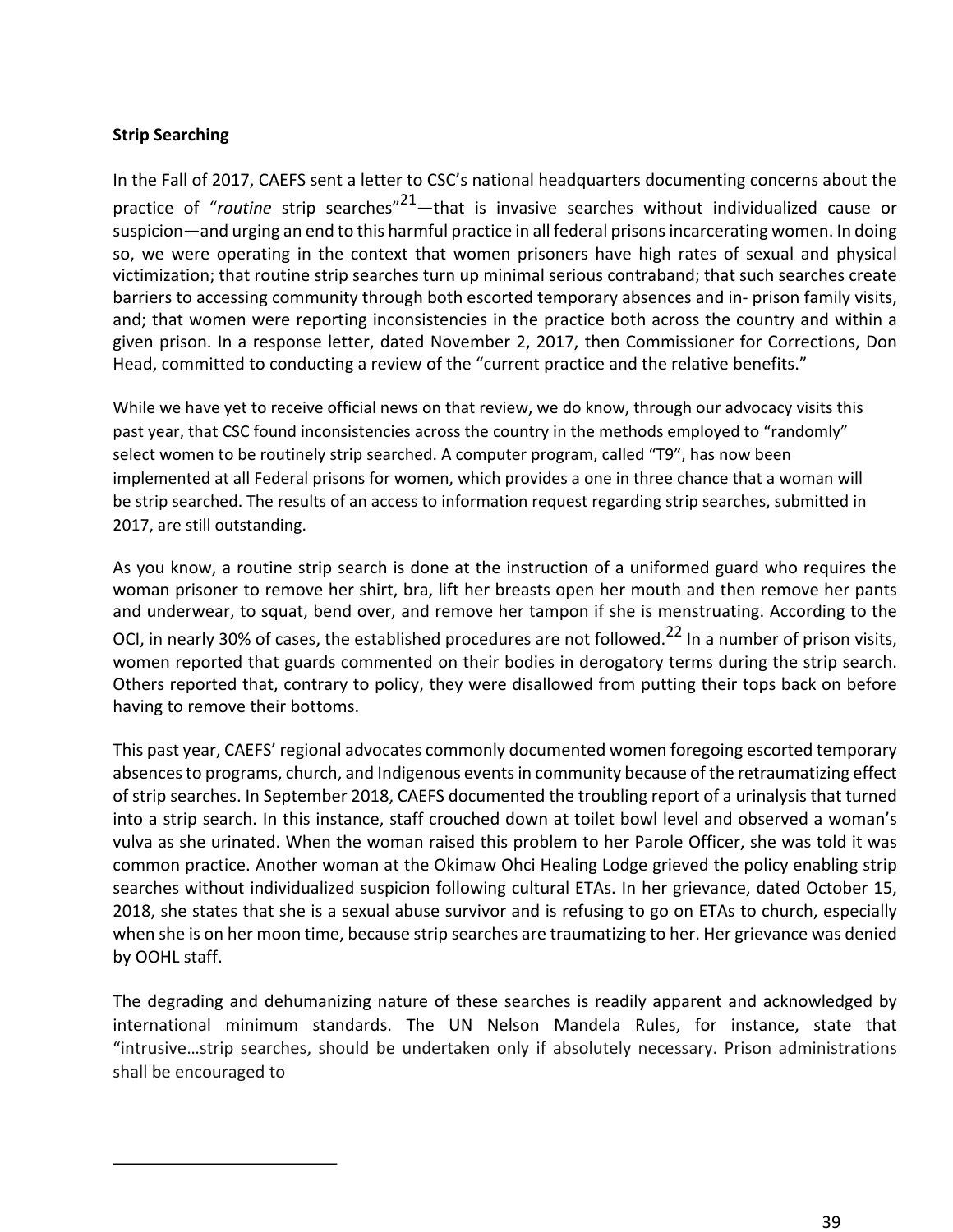<sup>21</sup>*Corrections and Conditional Release Act* (S.C. 1992, c. 20), s. 48; *Corrections and Conditional Release Regulations* (SOR/92-620), s 47.<br><sup>22</sup>Office of the Correctional Investigator, Annual Report 2013-2014.

 $\tilde{\mathbf{z}}$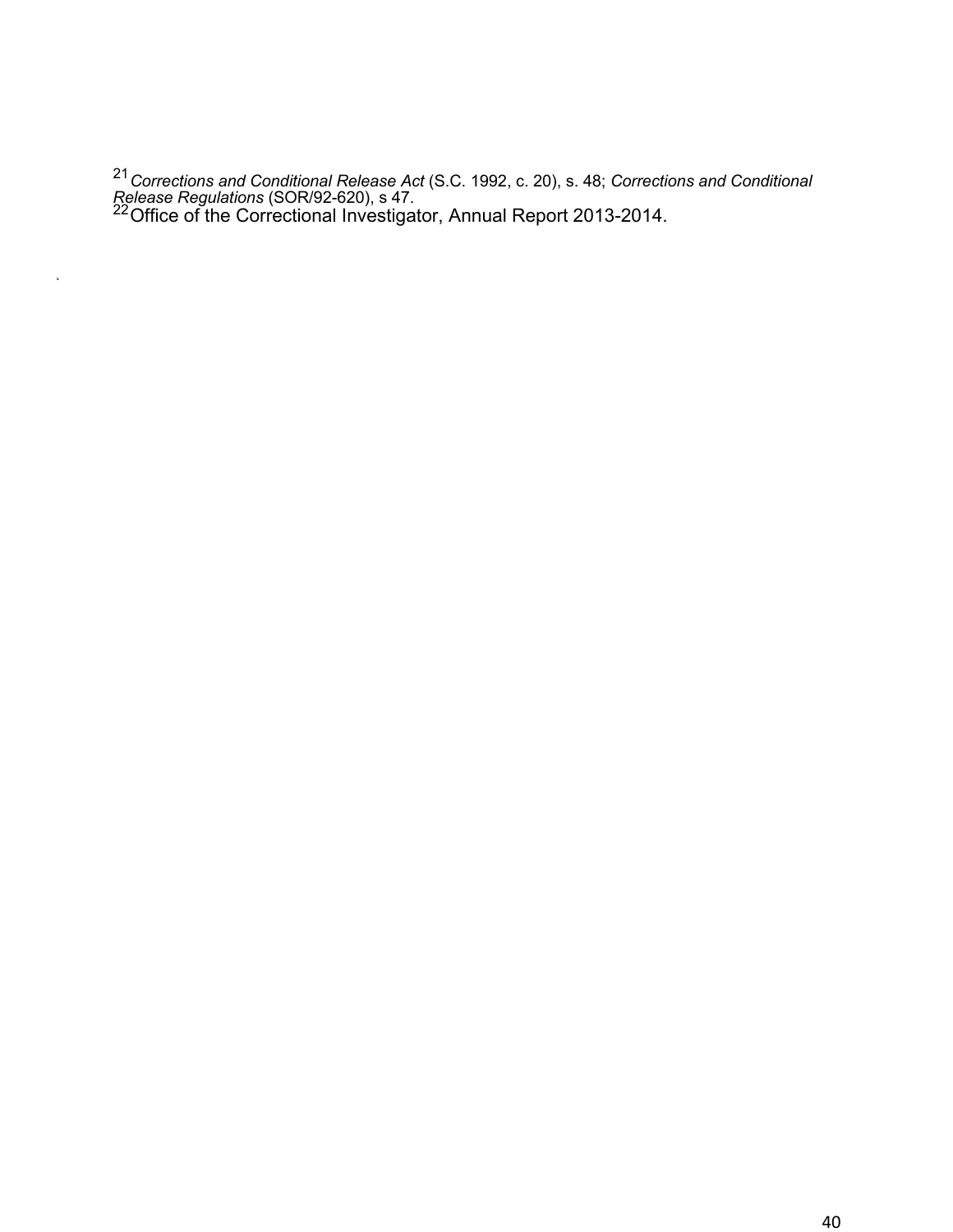develop and use appropriate alternatives."<sup>23</sup> The law governing corrections in Canada, which enables *routine* strip searches, is arguably out of step with these international standards. Even so, the *CCRA* does confer discretionary powers on CSC to not engage in routine strip searches.<sup>24</sup> Despite this discretionary power, the federal prisons for women continue to engage in routine strip searches on a 'random' basis. While many wardens encourage us to continue challenging the practice with CSC national headquarters, none have been willing or able to take a lead by ending the practice at their regional sites. We encourage Public Safety to strengthen Bill C-83 by eliminating routine strip searches at the federal prisons for women in order to avoid their harmful psychological impact and to comply with international minimum standards.<sup>25</sup>

#### **Temporary Absences**

In response to frequent reports of repeated cancellations or delays of ETAs, CAEFS submitted an Access to Information and Privacy Request (ATIP) in May 2018 to study the issue. A response is still outstanding and a complaint has been filed with the Privacy Commissioner. Over the course of 2018-2019, CAEFS' advocates were advised that these cancellations and delays were due to a large number staff leaves, a shortage of female staff, and a lack of volunteers. We have reported on this issue for several years with no notable improvements.

It was not uncommon for women to learn of cancelled ETAs on the morning set for the escort. Women have been told that because the prison must have a certain ratio of female staff present to comply with law and policy (in terms of searches and other matters) and female staff are also required to escort prisoners for ETAs, when there are fewer female staff on a given shift, the ETAs are cancelled. A number of staff leaves across the country appear to have exacerbated the issue. In addition, CSC policy sets the expectation that, regardless of security level, a prisoner's first ETA will be done with security escort, rather than a citizen escort.<sup>26</sup> While it is possible to deviate from this standard if reasons are provided, the option is seldom used. As such, and as a result of the above mentioned issues, this policy further contributes to ETA cancellations and delays.

In a number of cases, these cancelled or delayed ETAs have been for medical purposes. A number of women reported in 2018-2019 that they found out about multiple cancelled appointments from their medical specialist only once they had finally gone out to see that doctor. These cancellations are especially concerning in light of the concerns raised regarding medical negligence inside of prisons. We have significant concerns that these cancellations are interfering with women's right to essential healthcare and that CSC is not meeting the legislative requirement set out in section 86 of the *Corrections and Conditional Release Act* ["*CCRA*"].<sup>27</sup>

<sup>23</sup> The United nations Standard Minimum Rules for the Treatment of Prisoners Rule 52, available online at < https://www.unodc.org/documents/justice-and-prison-reform/GA-RESOLUTION/E ebook.pdf>. [Nelson Mandela Rules].

<sup>&</sup>lt;sup>24</sup>The "may" used in s. 48 of the *CCRA* and s. 47 of the *Corrections and Conditional Release Regulations* is *permissive*, not obligatory.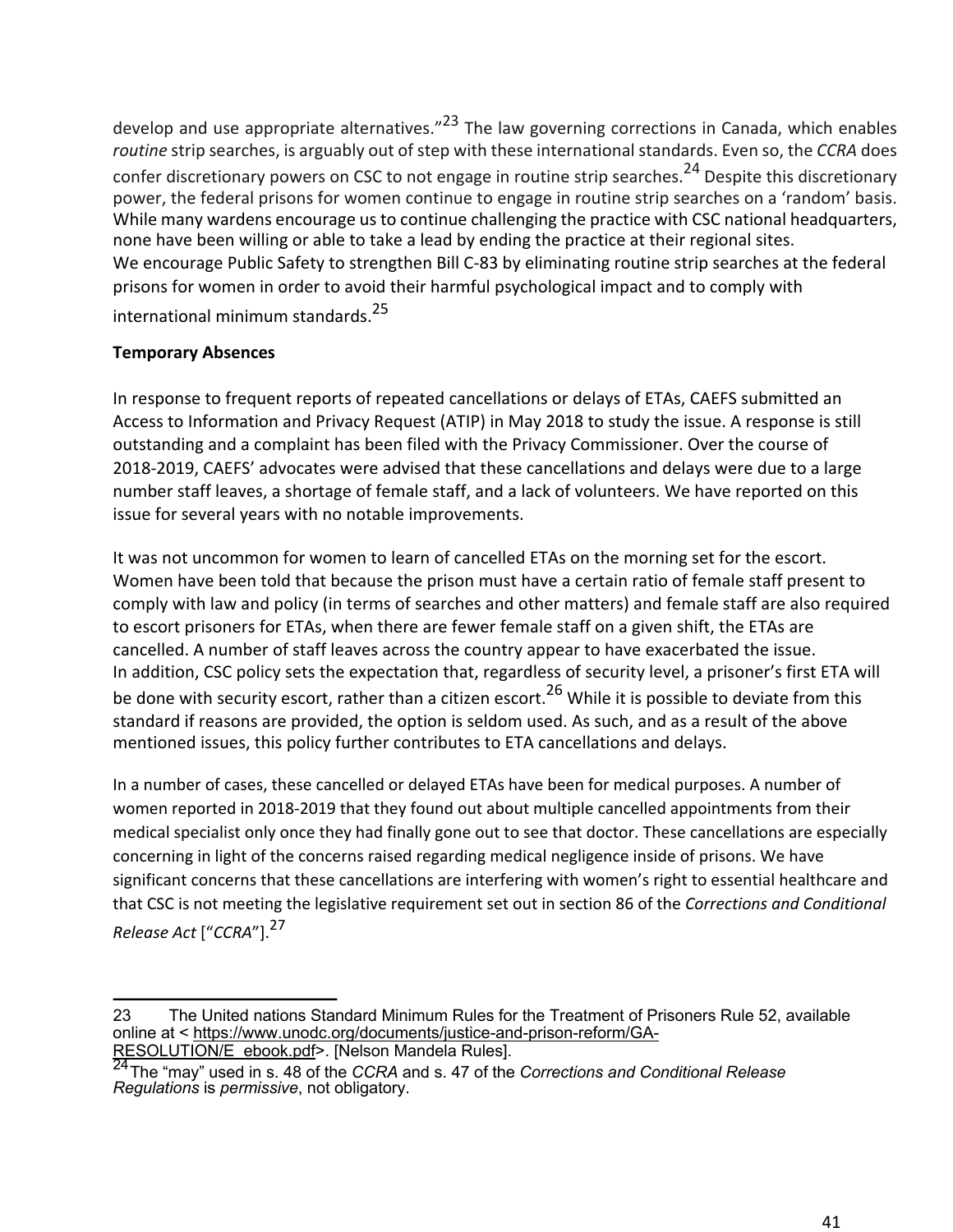25 United Nations Rules for the Treatment of Women Prisoners and Non-Custodial Measures for Women Offenders (The Bangkok Rules), Rule 20, available at: <u>https://s16889.pcdn.co/wp-</u> content/uploads/2016/07/BangkokRules-Updated-2016-with-renumbering-SMR.pdf.<br><sup>2626</sup> Commissioner's Directive 710-3, at section 44.<br><sup>27</sup> Corrections and Conditional Release Act, SC 1992, c 20 ["*CCRA*"].

k,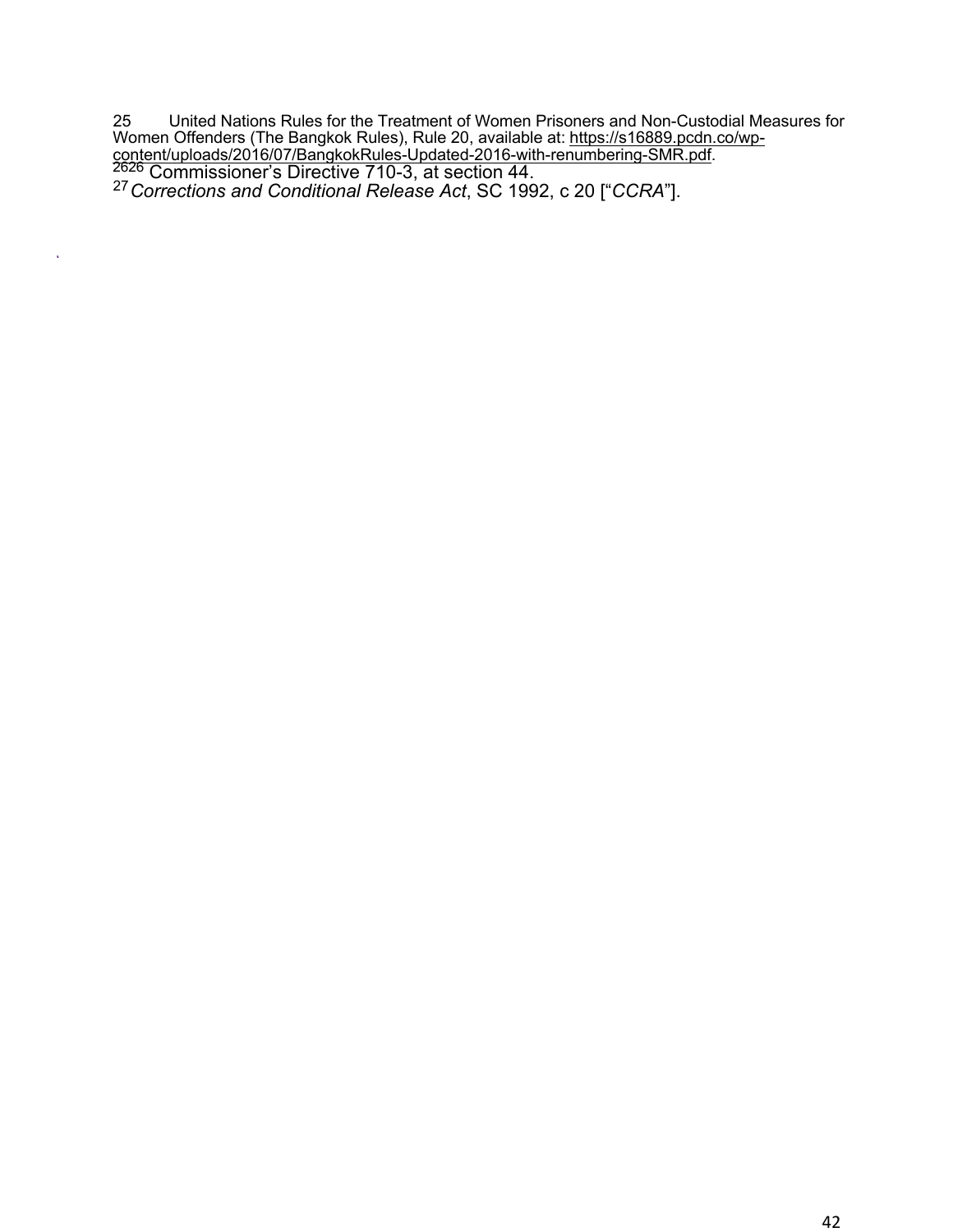An additional barrier to women accessing community is financial. Women indicated to CAEFS that they are required to pay for the cost of transportation, food, and other expenses involved in participating in Unescorted Temporary Absences, or temporary absences to get a second opinion from a doctor regarding a medical condition. Despite repeated requests, CAEFS has yet to receive the policy and reasons for the decision to make women pay for these costs. For most women, given the limited funds available to them, and prisoner pay levels that top out at \$6.90 a day, these costs are prohibitive.

In the past year CAEFS has documented a lack of consistency in message across all institutions. In the case of temporary absences women reported that they were told by their parole officers that going on Temporary Absences was unnecessary. There are numerous women at various women's prisons who have been minimum security for a considerable period of time and yet had not been on an ETA. It is a breach of CSC's obligation regarding reintegration, not to facilitate ETAs for women who are eligible. While we know that some women are able to access some programming in community on ETAs, it is disheartening to learn that many other women are eligible and yet have never been afforded that opportunity. CAEFS is concerned that women are being discouraged from going on ETAs, given the importance placed on this type of gradual release, by the Parole Board of Canada.

#### **Access to Justice**

Over the past year, women have reported issues accessing written decisions, grievance and complaint forms, their correctional paperwork, their mail containing legal documentation, as well as their legal counsel. Because prisoners do not have access to internet—though we advocate for this to change they rely solely on mail and telephone access; this access is completely dependent upon CSC staff. In some instances, prisoners with human rights complaints in must rely entirely on the respondent in their complaints, CSC, to participate fully in the legal process.

Barriers to accessing legal documents and legal counsel were also not uncommon. In one example, a woman in maximum security reported waiting several weeks for her lawyer to be added to her PIN list. In the meantime, requests to staff to facilitate a call were continuously ignored or put off. CAEFS' advocates have reported on this issue, and issues like it, for several years. These delays and access issues are concerning as they can have serious consequences for women's liberty; delays can forestall women from seeking certain legal remedies, participating in their appeals, and cause legal aid certificates to expire. In one case, a woman had to begin the arduous process of obtaining a legal aid certificate anew due to delays in accessing paperwork and her lawyer.

Even internal procedures for seeking remedies are ineffective and inaccessible. The grievance, complaint and request process is fraught with inefficiencies and interferences. For example, on multiple occasions, RAs have observed a lack of grievance and request forms in the Secure Unit, leaving women to request forms from staff, which acted as a deterrent for some. In 2018, as with previous years, women commonly reported a fear of repercussions if they grieve; women frequently reported being approach by staff about withdrawing their grievance or they report incurring multiple charges and feeling targeted after submitting grievances.

#### **Reliability Clearance**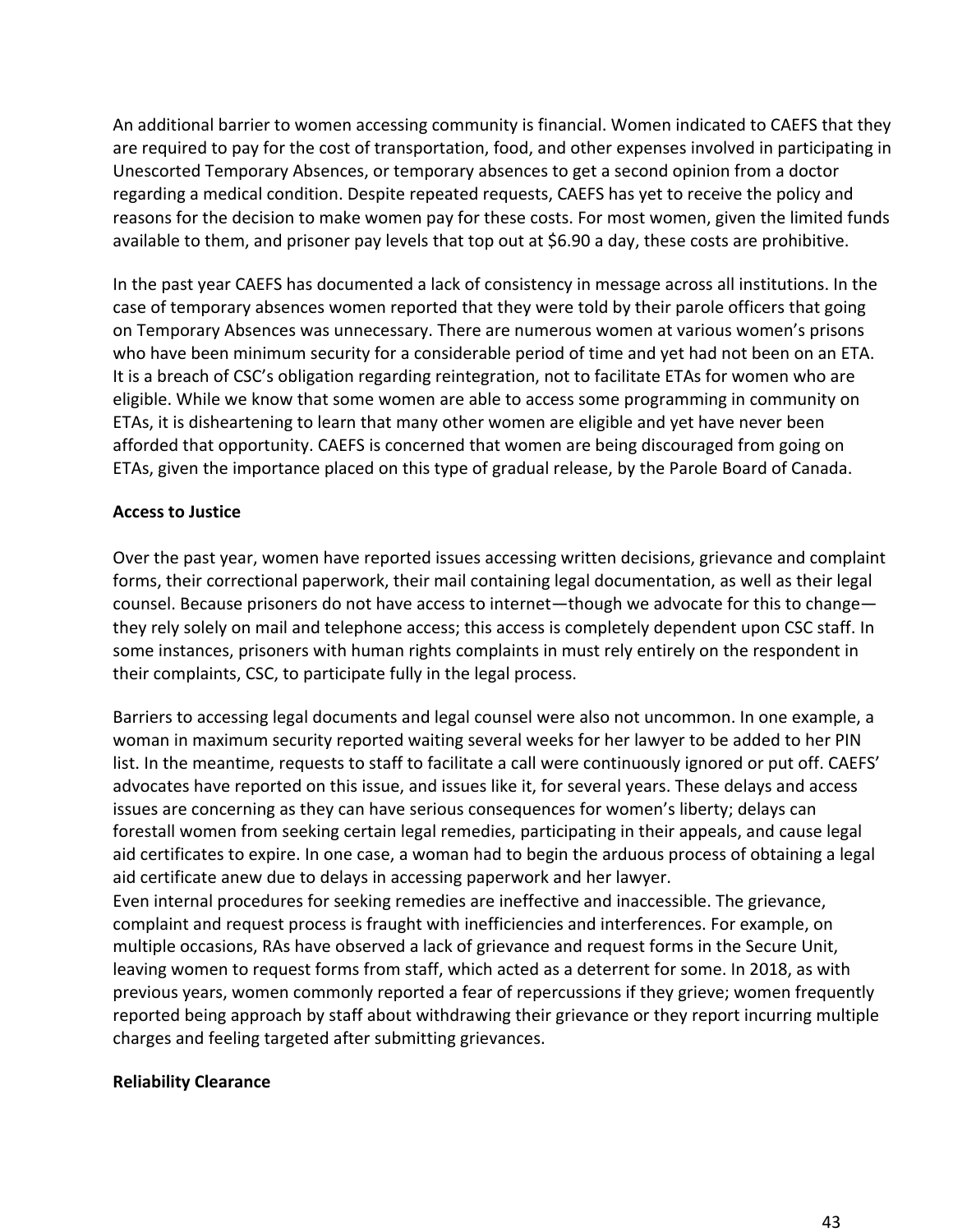In January 2018, changes were made to policy which resulted in heightened security checks on volunteers. The amendments to CD 564-5, which delineates the security clearance process, were not prompted by any security incidents or concerns, but rather by an administrative change coming from the treasury board. The new